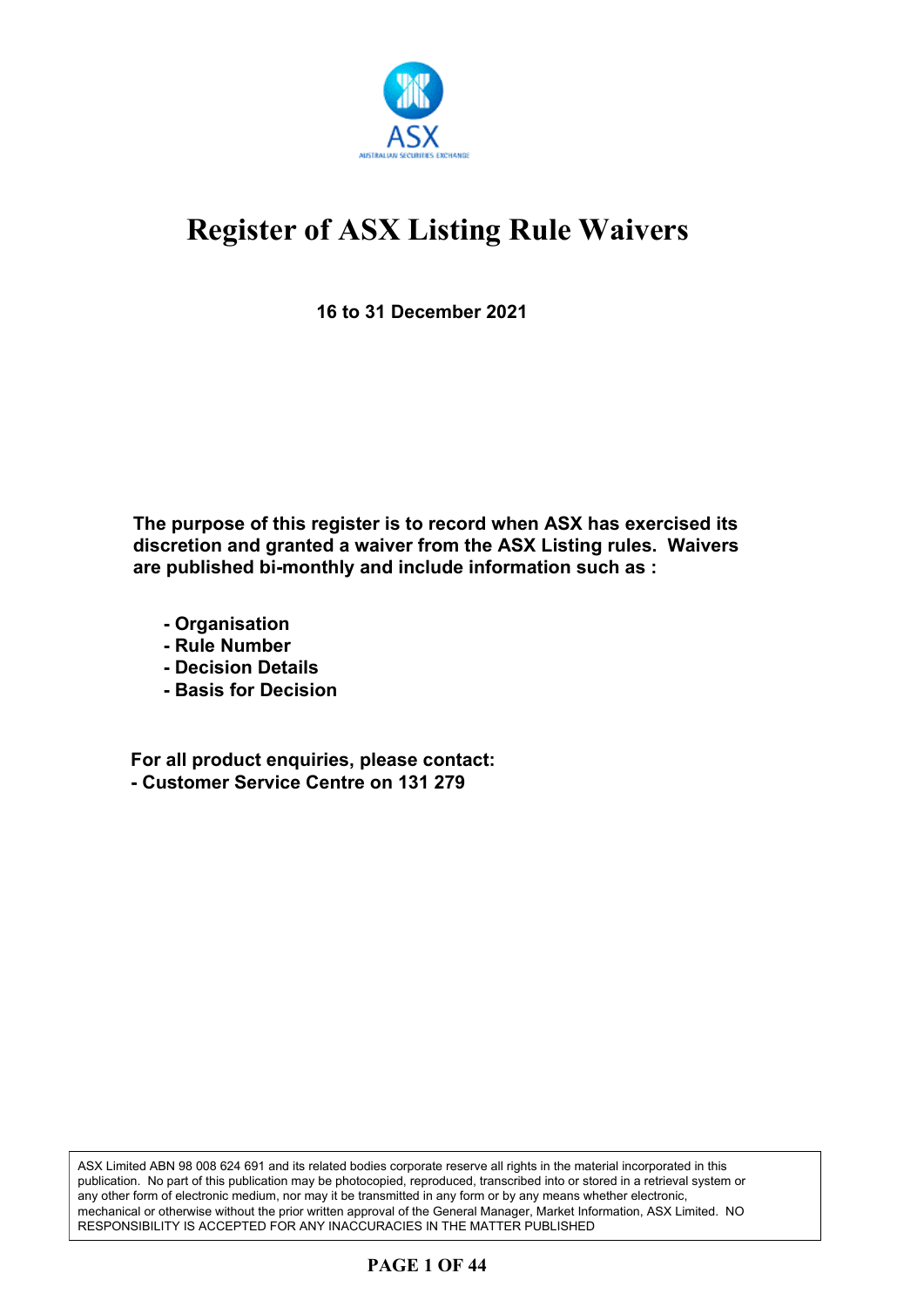

| <b>Rule Number</b>        | 1.1 condition 2                                                                                                                                                                                                                                                                                                                                                                                                                                                                                                                                                                                                                                                                                                                                                                                                                                                                                                                                                      |
|---------------------------|----------------------------------------------------------------------------------------------------------------------------------------------------------------------------------------------------------------------------------------------------------------------------------------------------------------------------------------------------------------------------------------------------------------------------------------------------------------------------------------------------------------------------------------------------------------------------------------------------------------------------------------------------------------------------------------------------------------------------------------------------------------------------------------------------------------------------------------------------------------------------------------------------------------------------------------------------------------------|
| <b>Date</b>               | 24/12/2021                                                                                                                                                                                                                                                                                                                                                                                                                                                                                                                                                                                                                                                                                                                                                                                                                                                                                                                                                           |
| <b>ASX Code</b>           | <b>SLM</b>                                                                                                                                                                                                                                                                                                                                                                                                                                                                                                                                                                                                                                                                                                                                                                                                                                                                                                                                                           |
| <b>Listed Company</b>     | SOLIS MINERALS LTD.                                                                                                                                                                                                                                                                                                                                                                                                                                                                                                                                                                                                                                                                                                                                                                                                                                                                                                                                                  |
| <b>Waiver Number</b>      | WLC210350-001                                                                                                                                                                                                                                                                                                                                                                                                                                                                                                                                                                                                                                                                                                                                                                                                                                                                                                                                                        |
| <b>Decision</b>           | 1. Based solely on the information provided, ASX Limited ('ASX')<br>grants Solis Minerals Limited ('the Company') a waiver from listing<br>rule 1.1 condition 2 to the extent necessary to permit the Company's<br>Articles of Association ('Articles') not to comply with the listing rules<br>insofar as the Articles provide that the Company may do the following:<br>1.1 issue non-voting shares;<br>1.2 impose fees for the registration of transfer of securities;<br>1.3 issue preference shares on terms inconsistent with listing rules;<br>and<br>1.4 permit the board to determine the remuneration of the Company's<br>directors and increase directors' fees in a manner inconsistent with<br>listing rule 10.17,<br>on condition that the Company gives to ASX an undertaking<br>(executed in the form of a deed) that it will not do any of these things<br>while it remains listed on ASX and while they remain prohibited by the<br>listing rules. |
| <b>Basis For Decision</b> | <b>Underlying Policy</b><br>An entity must have a constitution consistent with the listing rules.<br><b>Present Application</b><br>The Company was incorporated in a foreign jurisdiction and is listed<br>on TSX-V. The Company's Articles were developed prior to the<br>Company contemplating listing on ASX, and does not strictly comply<br>with the ASX listing rule requirements. To require compliance with the<br>ASX listing rules would be onerous and costly. The waiver is granted<br>on condition that the Company provides an undertaking not to issue<br>non-voting shares, impose fees for the registration of transfer of<br>securities; issue preference shares on terms inconsistent with listing<br>rule 6.3, or permit the board to determine the remuneration of the<br>Company's directors and increase directors' fees in a manner<br>inconsistent with listing rule 10.17.                                                                 |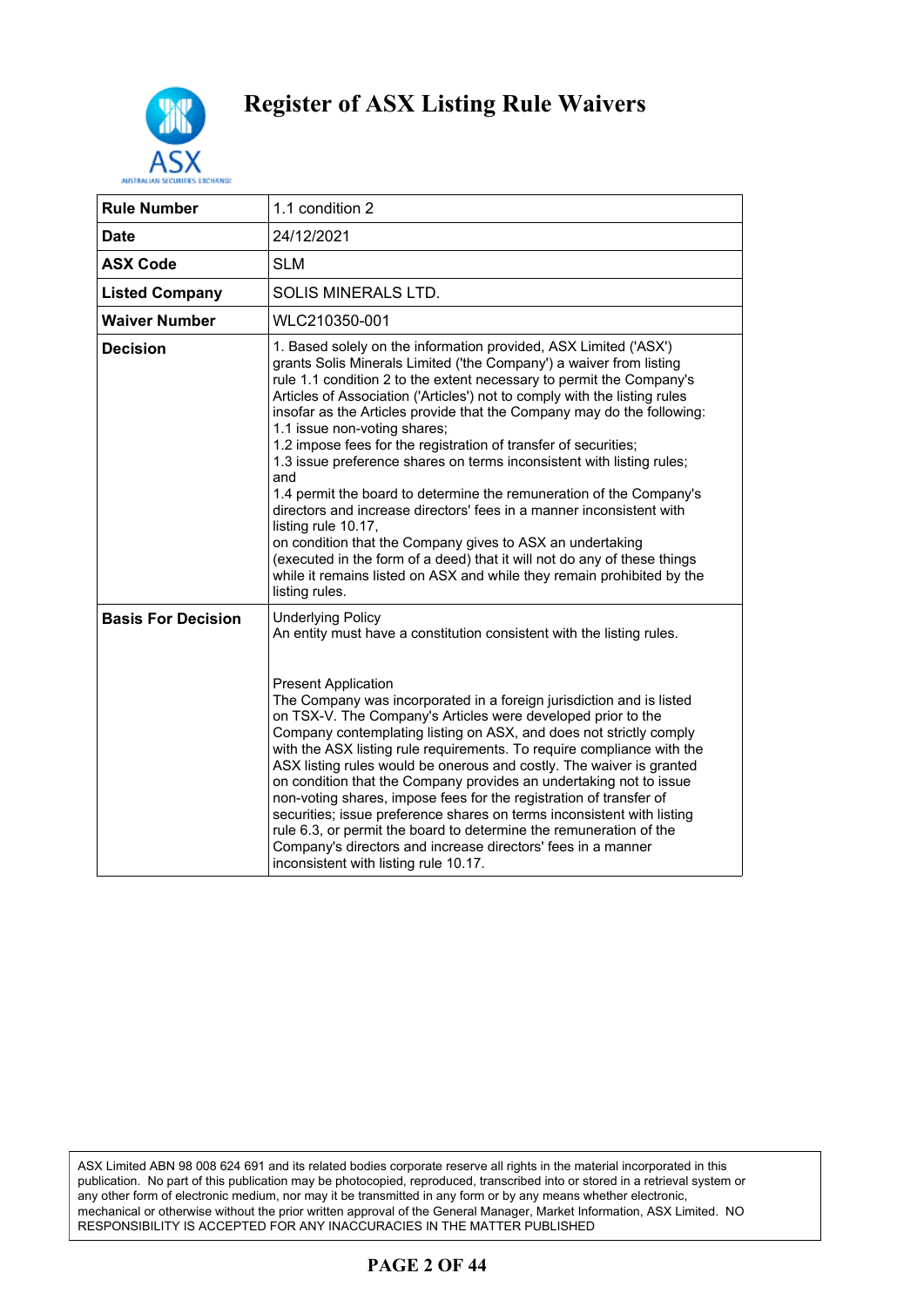

|                           | 1.1 condition 6                                                                                                                                                                                                                                                                                                                                                                                                                                                                                                                                                                                                                                                                                                                                                                                                                                                                                                                                                                                                                                                                                                                                 |
|---------------------------|-------------------------------------------------------------------------------------------------------------------------------------------------------------------------------------------------------------------------------------------------------------------------------------------------------------------------------------------------------------------------------------------------------------------------------------------------------------------------------------------------------------------------------------------------------------------------------------------------------------------------------------------------------------------------------------------------------------------------------------------------------------------------------------------------------------------------------------------------------------------------------------------------------------------------------------------------------------------------------------------------------------------------------------------------------------------------------------------------------------------------------------------------|
| <b>Rule Number</b>        |                                                                                                                                                                                                                                                                                                                                                                                                                                                                                                                                                                                                                                                                                                                                                                                                                                                                                                                                                                                                                                                                                                                                                 |
| <b>Date</b>               | 24/12/2021                                                                                                                                                                                                                                                                                                                                                                                                                                                                                                                                                                                                                                                                                                                                                                                                                                                                                                                                                                                                                                                                                                                                      |
| <b>ASX Code</b>           | <b>SLM</b>                                                                                                                                                                                                                                                                                                                                                                                                                                                                                                                                                                                                                                                                                                                                                                                                                                                                                                                                                                                                                                                                                                                                      |
| <b>Listed Company</b>     | <b>SOLIS MINERALS LTD.</b>                                                                                                                                                                                                                                                                                                                                                                                                                                                                                                                                                                                                                                                                                                                                                                                                                                                                                                                                                                                                                                                                                                                      |
| <b>Waiver Number</b>      | WLC210350-002                                                                                                                                                                                                                                                                                                                                                                                                                                                                                                                                                                                                                                                                                                                                                                                                                                                                                                                                                                                                                                                                                                                                   |
| <b>Decision</b>           | 1. Based solely on the information provided, ASX Limited ('ASX')<br>grants Solis Minerals Limited (the 'Company') a waiver from listing<br>rule 1.1 condition 6 to the extent necessary to permit the Company to<br>apply for quotation of only those fully paid common shares (to be<br>settled on ASX in the form of CHESS Depositary Interests ('CDIs'))<br>issued into the Australian market, subject to the following conditions:<br>1.1 The Company provides an Appendix 4A which provides a monthly<br>update of the net changes in the number of its common shares over<br>which CDIs are issued.<br>1.2 The Company releases details of this waiver as pre-quotation<br>disclosure.                                                                                                                                                                                                                                                                                                                                                                                                                                                    |
| <b>Basis For Decision</b> | <b>Underlying Policy</b><br>An entity must apply for and be granted quotation of all securities in<br>its main class (other than securities classified as restricted securities).<br>This rule ensures transparency and certainty as to number of<br>securities available to be traded in the market and therefore maintains<br>the integrity of the ASX market.<br><b>Present Application</b><br>The Company applying for admission to the official list of ASX is a<br>company regulated by Canadian law and listed on TSX-V. Securities<br>of Canadian entities must settle on ASX in the form of CDIs. It is<br>considered appropriate that a waiver be granted to allow only those<br>common shares represented by CDIs to be quoted on ASX, as this<br>represents the number of shares actually available to be traded and<br>settled in the Australian market. The Company has confirmed that it<br>will apply for between 20,000,000 and 25,000,000 CDIs as part of its<br>listing application, representing the number of securities to be traded<br>and settled in the Australian market, and the waiver is granted on this<br>basis. |

ASX Limited ABN 98 008 624 691 and its related bodies corporate reserve all rights in the material incorporated in this publication. No part of this publication may be photocopied, reproduced, transcribed into or stored in a retrieval system or any other form of electronic medium, nor may it be transmitted in any form or by any means whether electronic, mechanical or otherwise without the prior written approval of the General Manager, Market Information, ASX Limited. NO RESPONSIBILITY IS ACCEPTED FOR ANY INACCURACIES IN THE MATTER PUBLISHED

### **PAGE 3 OF 44**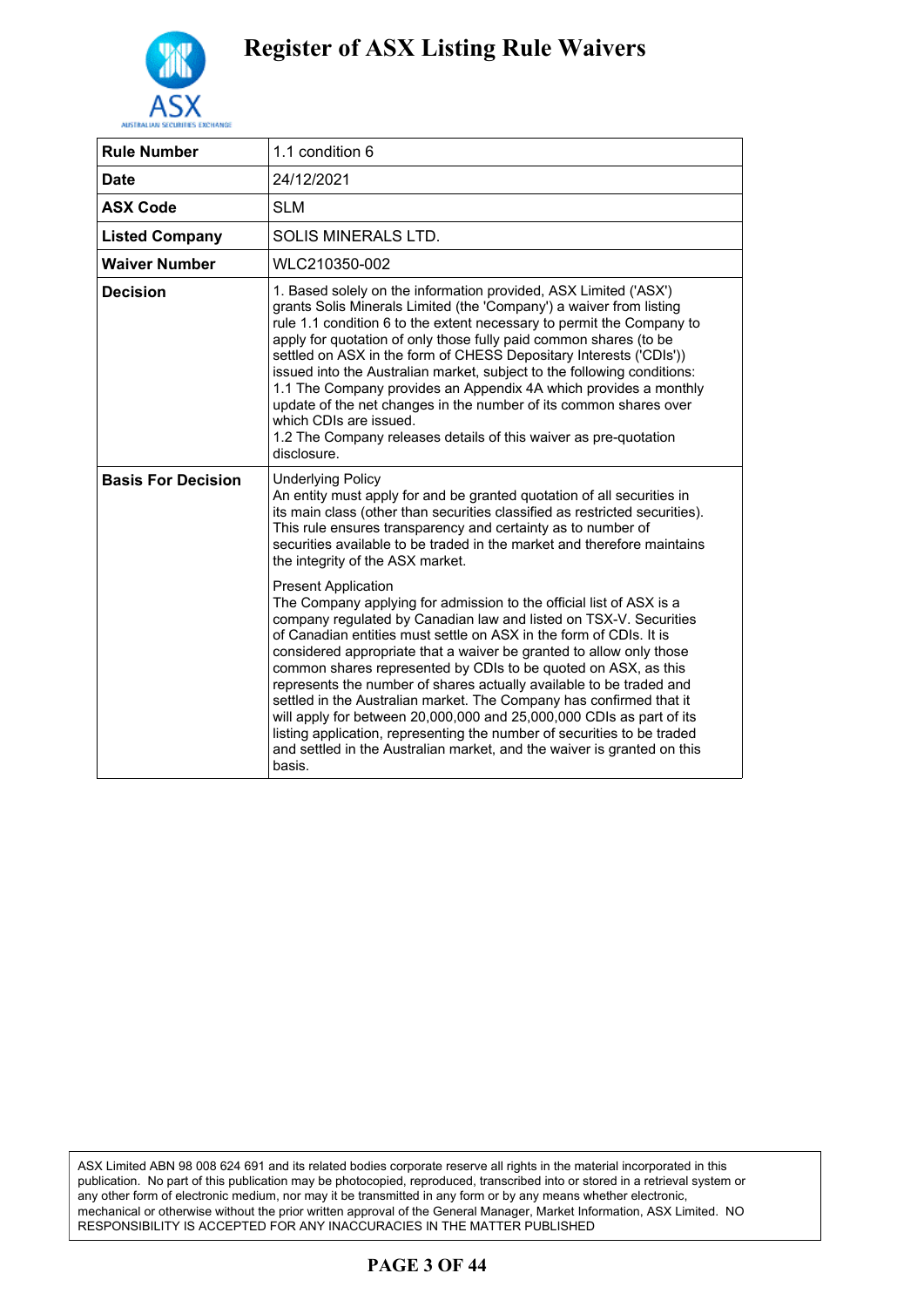

| <b>Rule Number</b>        | 1.1 condition 12                                                                                                                                                                                                                                                                                                                                                                                                                                                                                                                                                                                                                                                       |
|---------------------------|------------------------------------------------------------------------------------------------------------------------------------------------------------------------------------------------------------------------------------------------------------------------------------------------------------------------------------------------------------------------------------------------------------------------------------------------------------------------------------------------------------------------------------------------------------------------------------------------------------------------------------------------------------------------|
| <b>Date</b>               | 22/12/2021                                                                                                                                                                                                                                                                                                                                                                                                                                                                                                                                                                                                                                                             |
| <b>ASX Code</b>           | <b>ATA</b>                                                                                                                                                                                                                                                                                                                                                                                                                                                                                                                                                                                                                                                             |
| <b>Listed Company</b>     | <b>ATTURRA LIMITED</b>                                                                                                                                                                                                                                                                                                                                                                                                                                                                                                                                                                                                                                                 |
| Waiver Number             | WLC210340-001                                                                                                                                                                                                                                                                                                                                                                                                                                                                                                                                                                                                                                                          |
| <b>Decision</b>           | 1. Based solely on the information provided, ASX Limited ('ASX')<br>grants Atturra Limited (the 'Company') a waiver from listing rule 1.1<br>condition 12 to the extent necessary to permit the Company to have<br>on issue 750,000 performance rights issued to a director<br>('Performance Rights') with a nil exercise price issued under the<br>Company's incentive plan, on the condition that the full terms and<br>conditions of the Performance Rights are disclosed to the market by<br>way of a supplementary prospectus.                                                                                                                                    |
| <b>Basis For Decision</b> | <b>Underlying Policy</b><br>If an entity seeking admission to the official list has options or<br>performance rights on issue, the exercise price for each underlying<br>security must be at least 20 cents in cash. This rule supports listing<br>rule 2.1 condition 2 which requires the issue price or sale price of all<br>securities for which an entity is seeking quotation (except options)<br>upon admission to the official list to be at least 20 cents in cash.<br>These requirements together support the integrity of the ASX market,<br>as they demonstrate that the entity's ordinary securities have a<br>minimum value suitable for a listed entity. |
|                           | <b>Present Application</b><br>In the present case, the number of Performance Rights represent<br>0.37% of the ordinary shares on issue at the time of admission on an<br>undiluted basis. The Performance Rights are fixed in number and will<br>be held by a director and are therefore unlikely to have any impact on<br>the trading price of the Company's shares. The Performance Rights<br>will convert into ordinary shares in the Company on a one-for-one<br>basis on the achievement of the three milestones.                                                                                                                                                 |
|                           | It is considered that the existence of the Rights will not undermine the<br>20 cent rule in the circumstances. The waiver is granted on the<br>condition that the material terms and conditions of the Performance<br>Rights are clearly disclosed.                                                                                                                                                                                                                                                                                                                                                                                                                    |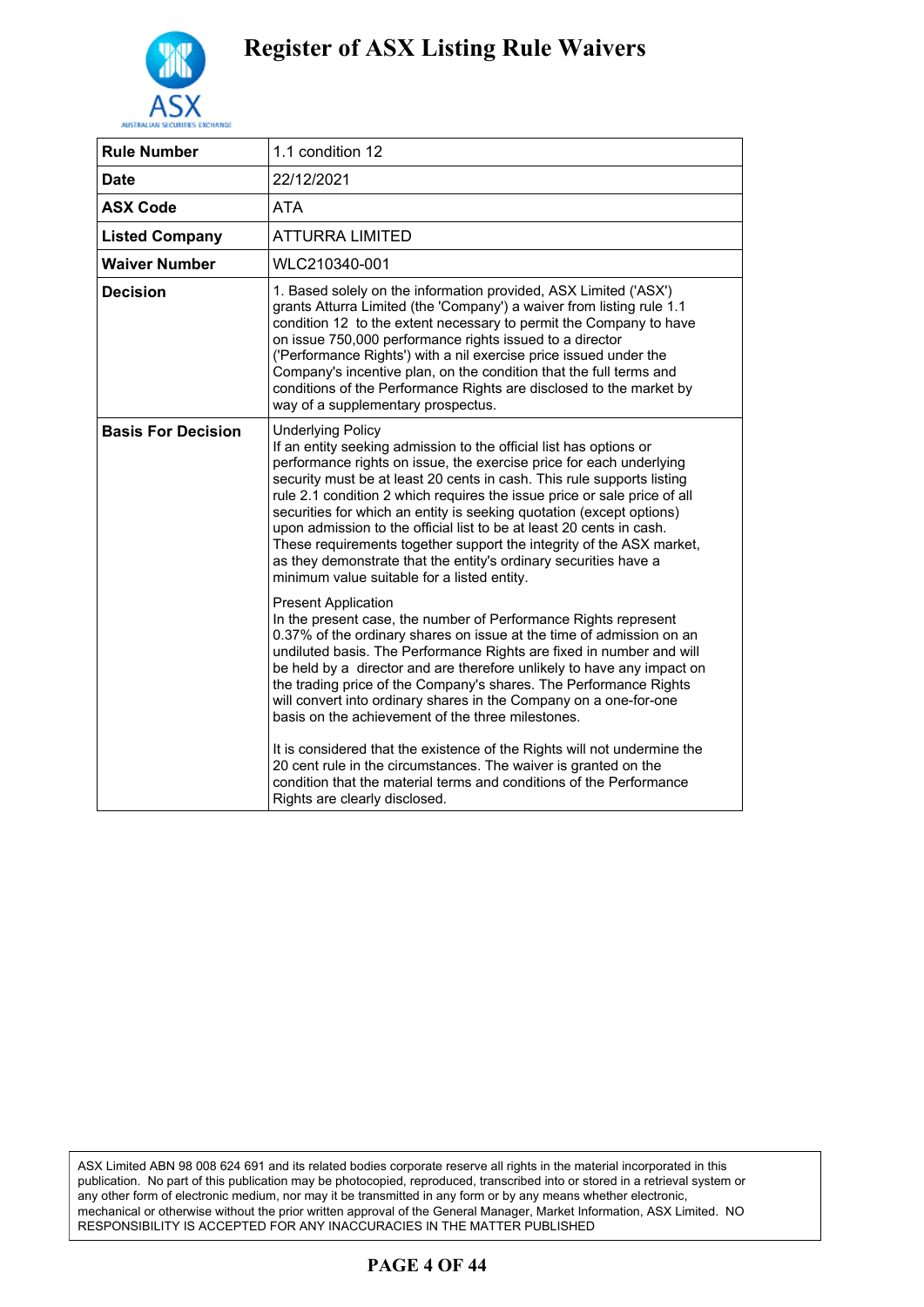

| <b>Rule Number</b>        | 1.1 condition 12                                                                                                                                                                                                                                                                                                                                                                                                                                                                                                                                                                                                                                                                                                                                                                                                                                                                                                                                                                                                                                                                                                                                                                                                                                                                                                                                                    |
|---------------------------|---------------------------------------------------------------------------------------------------------------------------------------------------------------------------------------------------------------------------------------------------------------------------------------------------------------------------------------------------------------------------------------------------------------------------------------------------------------------------------------------------------------------------------------------------------------------------------------------------------------------------------------------------------------------------------------------------------------------------------------------------------------------------------------------------------------------------------------------------------------------------------------------------------------------------------------------------------------------------------------------------------------------------------------------------------------------------------------------------------------------------------------------------------------------------------------------------------------------------------------------------------------------------------------------------------------------------------------------------------------------|
| Date                      | 20/12/2021                                                                                                                                                                                                                                                                                                                                                                                                                                                                                                                                                                                                                                                                                                                                                                                                                                                                                                                                                                                                                                                                                                                                                                                                                                                                                                                                                          |
| <b>ASX Code</b>           | <b>BDT</b>                                                                                                                                                                                                                                                                                                                                                                                                                                                                                                                                                                                                                                                                                                                                                                                                                                                                                                                                                                                                                                                                                                                                                                                                                                                                                                                                                          |
| <b>Listed Company</b>     | BIRDDOG TECHNOLOGY LIMITED                                                                                                                                                                                                                                                                                                                                                                                                                                                                                                                                                                                                                                                                                                                                                                                                                                                                                                                                                                                                                                                                                                                                                                                                                                                                                                                                          |
| Waiver Number             | WLC210341-001                                                                                                                                                                                                                                                                                                                                                                                                                                                                                                                                                                                                                                                                                                                                                                                                                                                                                                                                                                                                                                                                                                                                                                                                                                                                                                                                                       |
| <b>Decision</b>           | 1. Based solely on the information provided, ASX Limited ('ASX')<br>grants BirdDog FloatCo Ltd ('BDT') a waiver from listing rule 1.1<br>condition 12 for BDT to have on issue 729,167 performance shares to<br>be issued to the Chief Revenue Officer and Operations Officer and<br>1,706,538 share rights to be issued to the Executive Director and<br>CEO, Executive Director and CMFO, Executive Director and CFO and<br>Chief Revenue & Operations Officer, issued by BDT.                                                                                                                                                                                                                                                                                                                                                                                                                                                                                                                                                                                                                                                                                                                                                                                                                                                                                    |
| <b>Basis For Decision</b> | <b>Underlying Policy</b><br>If an entity seeking admission to the official list has options or<br>performance rights on issue, the exercise price for each underlying<br>security must be at least 20 cents in cash. This rule supports listing<br>rule 2.1 condition 2 which requires the issue price or sale price of all<br>the securities for which an entity is seeking quotation (except options)<br>upon admission to the official list to be at least 20 cents in cash.<br>These requirements together support the integrity of the ASX market,<br>as they demonstrate that the entity's ordinary securities have a<br>minimum value suitable for a listed entity.                                                                                                                                                                                                                                                                                                                                                                                                                                                                                                                                                                                                                                                                                          |
|                           | <b>Present Application</b><br>BDT intends to apply for admission to the official list of ASX. BDT is<br>proposing to have on issue 729,167 performance shares to be issued<br>to the Chief Revenue Officer and Operations Officer and 1,706,538<br>share rights to be issued to the Executive Director and CEO,<br>Executive Director and CMFO, Executive Director and CFO and Chief<br>Revenue & Operations Officer. The number of performance shares<br>will represent approximately 0.35% of the ordinary shares on issue.<br>The number of share rights will represent approximately 0.83% of the<br>ordinary shares on issue. The performance shares and share rights<br>are fixed in number and will be held by directors and key<br>management personnel and are therefore unlikely to have any impact<br>on the trading price of BDT's shares. The performance shares and<br>share rights will convert into ordinary shares in BDT on a one-for-one<br>basis on the vesting date, being the achievement of the milestone/s. It<br>is considered that the existence of performance shares and share<br>rights will not undermine the existence of the 20 cent rule in the<br>circumstances. The waiver is granted on the condition that the terms<br>and conditions of the performance rights and share rights are clearly<br>disclosed in BDT's prospectus. |

ASX Limited ABN 98 008 624 691 and its related bodies corporate reserve all rights in the material incorporated in this publication. No part of this publication may be photocopied, reproduced, transcribed into or stored in a retrieval system or any other form of electronic medium, nor may it be transmitted in any form or by any means whether electronic, mechanical or otherwise without the prior written approval of the General Manager, Market Information, ASX Limited. NO RESPONSIBILITY IS ACCEPTED FOR ANY INACCURACIES IN THE MATTER PUBLISHED

### **PAGE 5 OF 44**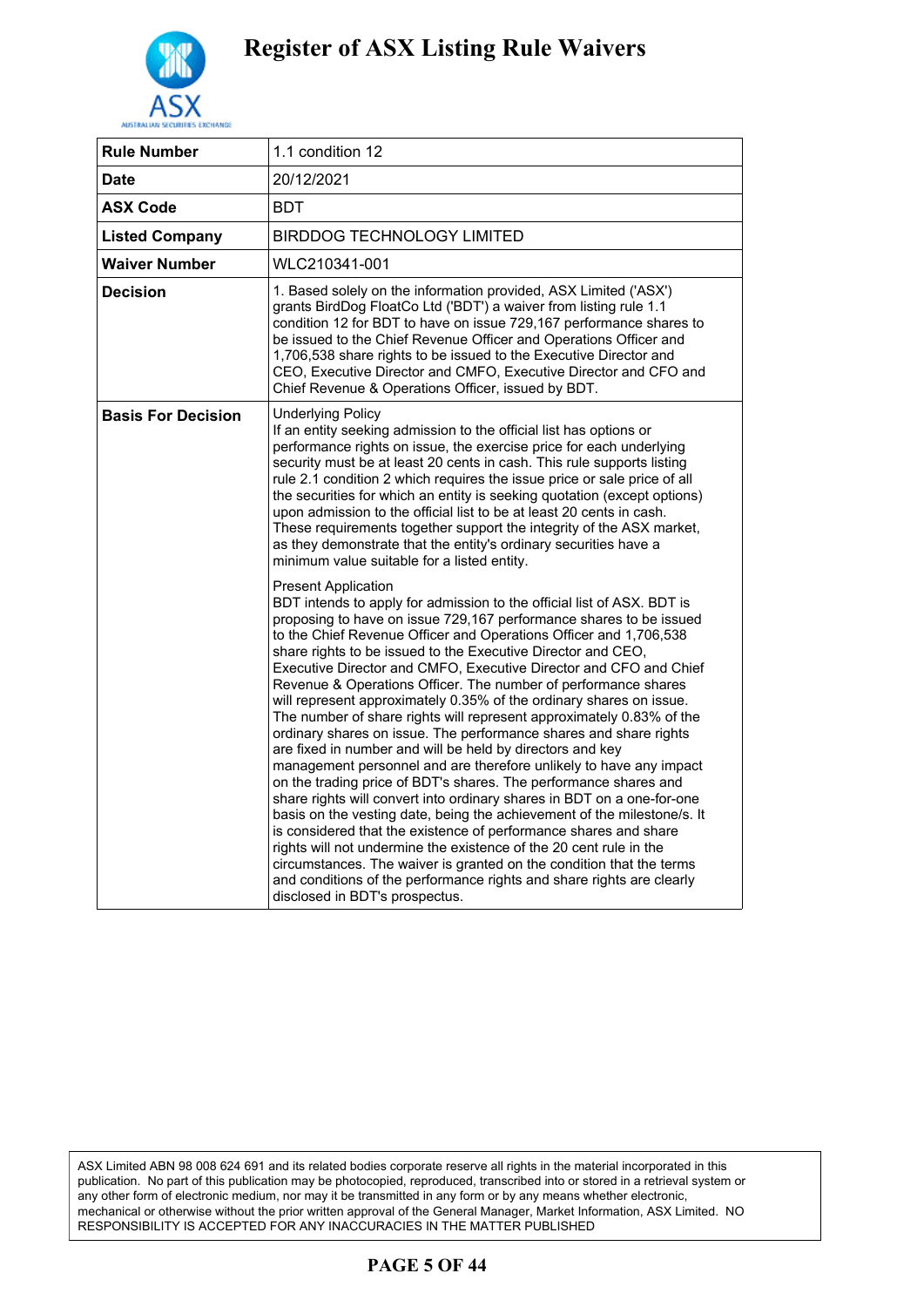

| <b>Rule Number</b>        | 1.1 condition 12                                                                                                                                                                                                                                                                                                                                                                                                                                                                                                                                                                                                                                                                                                                                                                                                                                                                                                                                                                                                                                                                                                                                                                      |
|---------------------------|---------------------------------------------------------------------------------------------------------------------------------------------------------------------------------------------------------------------------------------------------------------------------------------------------------------------------------------------------------------------------------------------------------------------------------------------------------------------------------------------------------------------------------------------------------------------------------------------------------------------------------------------------------------------------------------------------------------------------------------------------------------------------------------------------------------------------------------------------------------------------------------------------------------------------------------------------------------------------------------------------------------------------------------------------------------------------------------------------------------------------------------------------------------------------------------|
| Date                      | 23/12/2021                                                                                                                                                                                                                                                                                                                                                                                                                                                                                                                                                                                                                                                                                                                                                                                                                                                                                                                                                                                                                                                                                                                                                                            |
| <b>ASX Code</b>           | <b>BME</b>                                                                                                                                                                                                                                                                                                                                                                                                                                                                                                                                                                                                                                                                                                                                                                                                                                                                                                                                                                                                                                                                                                                                                                            |
| <b>Listed Company</b>     | <b>BLACK MOUNTAIN ENERGY LTD</b>                                                                                                                                                                                                                                                                                                                                                                                                                                                                                                                                                                                                                                                                                                                                                                                                                                                                                                                                                                                                                                                                                                                                                      |
| <b>Waiver Number</b>      | WLC210342-001                                                                                                                                                                                                                                                                                                                                                                                                                                                                                                                                                                                                                                                                                                                                                                                                                                                                                                                                                                                                                                                                                                                                                                         |
| <b>Decision</b>           | 1. Subject to Resolution 2 and based solely on the information<br>provided, ASX Limited ('ASX') grants Black Mountain Energy Ltd (the<br>'Company'), a waiver from listing rule 1.1 condition 12 to the extent<br>necessary to permit the Company to have on issue 4,537,500<br>performance rights to be issued to the Chief Operating Officer,<br>Executive Director, Chief Financial Officer and Joint Company<br>Secretary ('Key Management Personnel') ('Performance Rights') with<br>a nil exercise price on the condition that the material terms and<br>conditions of the Performance Rights are clearly disclosed in the<br>Company's initial public offering prospectus ('Prospectus').                                                                                                                                                                                                                                                                                                                                                                                                                                                                                      |
| <b>Basis For Decision</b> | <b>Underlying Policy</b><br>If an entity seeking admission to the official list has options or<br>performance rights on issue, the exercise price for each underlying<br>security must be at least 20 cents in cash. This rule supports listing<br>rule 2.1 condition 2 which requires the issue price or sale price of all<br>securities for which an entity is seeking quotation (except options)<br>upon admission to the official list to be at least 20 cents in cash.<br>These requirements together support the integrity of the ASX market,<br>as they demonstrate that the entity's ordinary securities have a<br>minimum value suitable for a listed entity.                                                                                                                                                                                                                                                                                                                                                                                                                                                                                                                |
|                           | <b>Present Application</b><br>The Company has applied for admission to the official list of ASX. The<br>Company is proposing to issue a total of 4,537,500 performance<br>rights with a nil exercise price to Key Management Personnel. The<br>number of Performance Rights will represent approximately 1.78% of<br>the ordinary shares on issue under minimum subscription and 1.64%<br>of the ordinary shares on issue under maximum subscription at the<br>time of admission on an undiluted basis. The Performance Rights are<br>fixed in number and will be held by Key Management Personnel and<br>are therefore unlikely to have any impact on the trading price of the<br>Company's shares. The Performance Rights will convert into ordinary<br>shares in the Company on a one-for-one basis on the vesting date,<br>being the achievement of the milestone.<br>It is considered that the existence of Performance Rights will not<br>undermine the existence of the 20 cent rule in the circumstances. The<br>waiver is granted on the condition that the material terms and<br>conditions of the Performance Rights are clearly disclosed in the<br>Company's prospectus. |

ASX Limited ABN 98 008 624 691 and its related bodies corporate reserve all rights in the material incorporated in this publication. No part of this publication may be photocopied, reproduced, transcribed into or stored in a retrieval system or any other form of electronic medium, nor may it be transmitted in any form or by any means whether electronic, mechanical or otherwise without the prior written approval of the General Manager, Market Information, ASX Limited. NO RESPONSIBILITY IS ACCEPTED FOR ANY INACCURACIES IN THE MATTER PUBLISHED

### **PAGE 6 OF 44**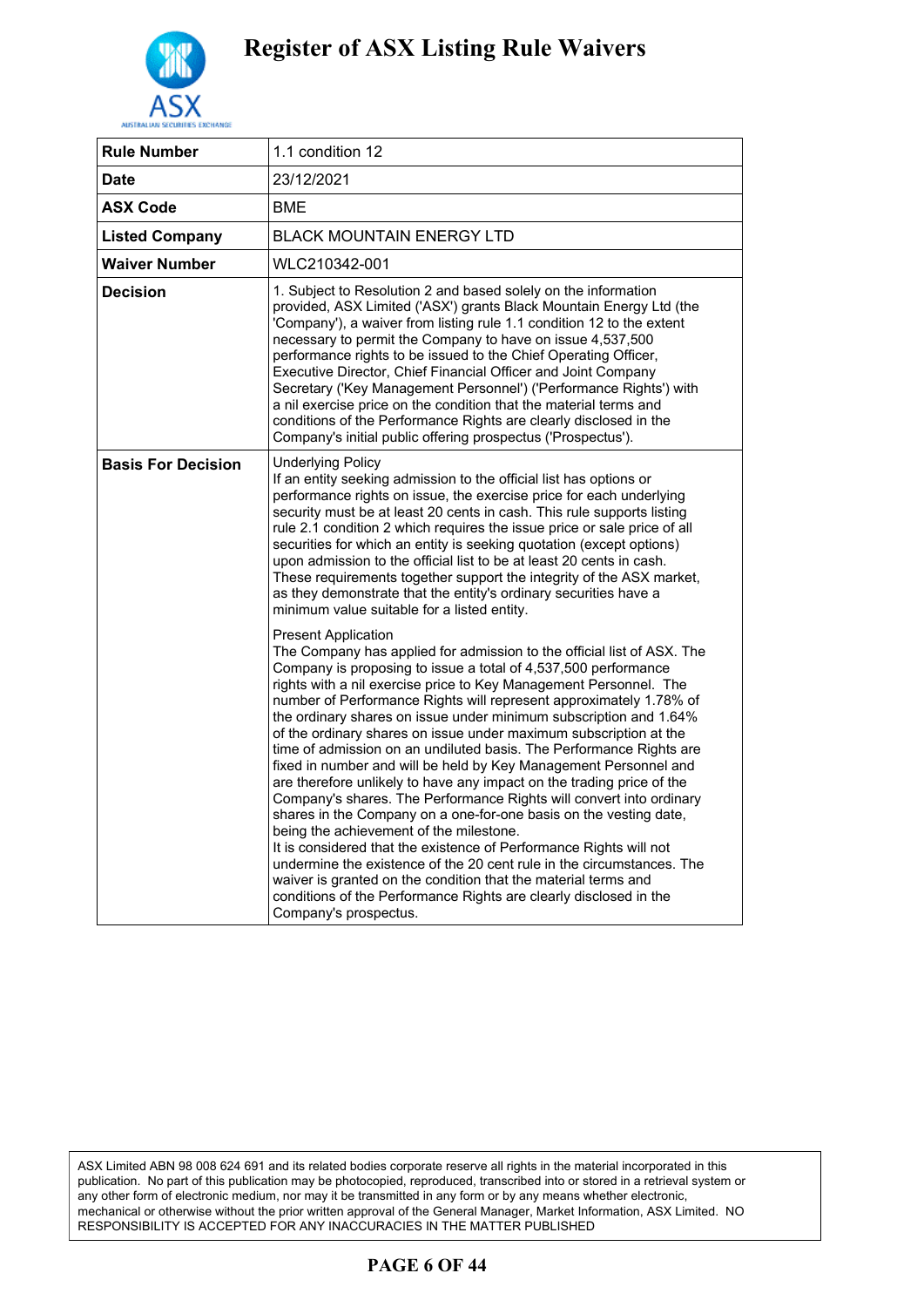

| 1.1 condition 12                                                                                                                                                                                                                                                                                                                                                                                                                                                                                                                                                                                                                                                                                                                                                                                                                                                                                                                                                                                                                                   |
|----------------------------------------------------------------------------------------------------------------------------------------------------------------------------------------------------------------------------------------------------------------------------------------------------------------------------------------------------------------------------------------------------------------------------------------------------------------------------------------------------------------------------------------------------------------------------------------------------------------------------------------------------------------------------------------------------------------------------------------------------------------------------------------------------------------------------------------------------------------------------------------------------------------------------------------------------------------------------------------------------------------------------------------------------|
| 17/12/2021                                                                                                                                                                                                                                                                                                                                                                                                                                                                                                                                                                                                                                                                                                                                                                                                                                                                                                                                                                                                                                         |
| <b>IPG</b>                                                                                                                                                                                                                                                                                                                                                                                                                                                                                                                                                                                                                                                                                                                                                                                                                                                                                                                                                                                                                                         |
| <b>IPD GROUP LTD</b>                                                                                                                                                                                                                                                                                                                                                                                                                                                                                                                                                                                                                                                                                                                                                                                                                                                                                                                                                                                                                               |
| WLC210344-001                                                                                                                                                                                                                                                                                                                                                                                                                                                                                                                                                                                                                                                                                                                                                                                                                                                                                                                                                                                                                                      |
| 1. Subject to resolution 2 and based solely on the information<br>provided, ASX Limited ('ASX') grants IPD Group Limited ('Company')<br>a waiver from listing rule 1.1 condition 12 to the extent necessary to<br>permit the Company to have on issue 262,761 performance rights to<br>be issued to Michael Sainsbury and Mohamed Yoosuff ('Performance<br>Rights'), on the condition that all terms and conditions of the<br>Performance Rights are clearly disclosed in the Company's initial<br>public offering prospectus ('Prospectus').<br>2. Resolution 1 applies only until 26 February 2022 and is subject to<br>any amendments to the Listing Rules or changes in the interpretation<br>or administration of the Listing Rules and policies of ASX.                                                                                                                                                                                                                                                                                      |
| <b>Underlying Policy</b><br>If an entity seeking admission to the official list has options or<br>performance rights on issue, the exercise price for each underlying<br>security must be at least 20 cents in cash. This rule supports listing<br>rule 2.1 condition 2 which requires the issue price or sale price of all<br>securities for which an entity is seeking quotation (except options)<br>upon admission to the official list to be at least 20 cents in cash.<br>These requirements together support the integrity of the ASX market,<br>as they demonstrate that the entity's ordinary securities have a<br>minimum value suitable for a listed entity.                                                                                                                                                                                                                                                                                                                                                                             |
| <b>Present Application</b><br>The Company intends to apply for admission to the official list of ASX.<br>The Company is proposing to issue a total of 262,761 performance<br>rights to Michael Sainsbury and Mohamed Yoosuff with a nil exercise<br>price. The number of Performance Rights will represent<br>approximately 0.27% of the ordinary shares on issue at the time of<br>admission on an undiluted basis. The Performance Rights are fixed in<br>number and will be held by the CEO and CFO and are therefore<br>unlikely to have any impact on the trading price of the Company's<br>shares. The Performance Rights will convert into ordinary shares in<br>the Company on a one-for-one basis on the achievement of<br>milestones. It is considered that the existence of Performance Rights<br>will not undermine the existence of the 20 cent rule in the<br>circumstances. The waiver is granted on the condition that all terms<br>and conditions of the Performance Rights are clearly disclosed in the<br>Company's Prospectus. |
|                                                                                                                                                                                                                                                                                                                                                                                                                                                                                                                                                                                                                                                                                                                                                                                                                                                                                                                                                                                                                                                    |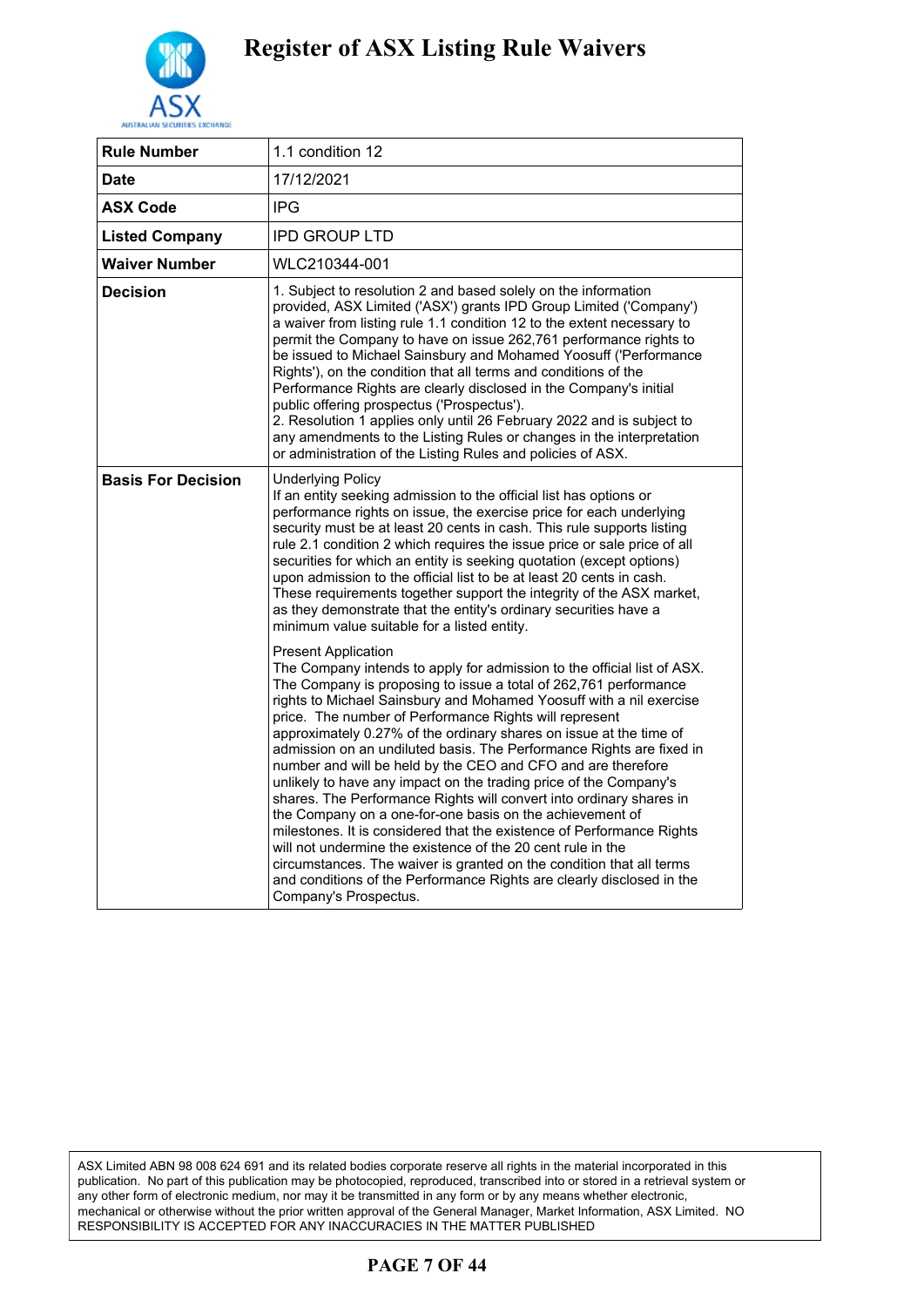

| <b>Rule Number</b>        | 1.1 condition 12                                                                                                                                                                                                                                                                                                                                                                                                                                                                                                                                                                                                                                                                                                                                                                                                                                                  |
|---------------------------|-------------------------------------------------------------------------------------------------------------------------------------------------------------------------------------------------------------------------------------------------------------------------------------------------------------------------------------------------------------------------------------------------------------------------------------------------------------------------------------------------------------------------------------------------------------------------------------------------------------------------------------------------------------------------------------------------------------------------------------------------------------------------------------------------------------------------------------------------------------------|
| Date                      | 16/12/2021                                                                                                                                                                                                                                                                                                                                                                                                                                                                                                                                                                                                                                                                                                                                                                                                                                                        |
| <b>ASX Code</b>           | <b>RON</b>                                                                                                                                                                                                                                                                                                                                                                                                                                                                                                                                                                                                                                                                                                                                                                                                                                                        |
| <b>Listed Company</b>     | RONIN RESOURCES LTD                                                                                                                                                                                                                                                                                                                                                                                                                                                                                                                                                                                                                                                                                                                                                                                                                                               |
| <b>Waiver Number</b>      | WLC210348-001                                                                                                                                                                                                                                                                                                                                                                                                                                                                                                                                                                                                                                                                                                                                                                                                                                                     |
| <b>Decision</b>           | 1. Based solely on the information provided, ASX Limited ('ASX')<br>grants to Ronin Resources Ltd (the 'Company') a waiver from listing<br>rule 1.1 condition 12 to the extent necessary to permit the Company<br>to have on issue 200,000 performance rights to be issued to a<br>Director ('Performance Rights') with a nil exercise price on condition<br>that the terms and conditions of the Performance Rights are clearly<br>disclosed in the Company's initial public offering prospectus<br>('Prospectus').                                                                                                                                                                                                                                                                                                                                              |
| <b>Basis For Decision</b> | <b>Underlying Policy</b><br>If an entity seeking admission to the official list has options or<br>performance rights on issue, the exercise price for each underlying<br>security must be at least 20 cents in cash. This rule supports listing<br>rule 2.1 condition 2 which requires the issue price or sale price of all<br>securities for which an entity is seeking quotation (except options)<br>upon admission to the official list to be at least 20 cents in cash.<br>These requirements together support the integrity of the ASX market,<br>as they demonstrate that the entity's ordinary securities have a<br>minimum value suitable for a listed entity.                                                                                                                                                                                            |
|                           | <b>Present Application</b><br>In the present case, the number of Performance Rights represent<br>approximately 0.65% of the ordinary shares on issue at the time of the<br>Company's admission on an undiluted basis. The Performance Rights<br>are fixed in number and will be held by a Director and are therefore<br>unlikely to have any impact on the trading price of the Company's<br>shares. The Performance Rights convert into ordinary shares in the<br>Company on a one-for-one basis on the achievement of both a<br>service requirement and a VWAP hurdle.<br>It is considered that the existence of Performance Rights will not<br>undermine the existence of the 20 cent rule in the circumstances. The<br>waiver is granted on the condition that the terms and conditions of the<br>Performance Rights are clearly disclosed in the Prospectus. |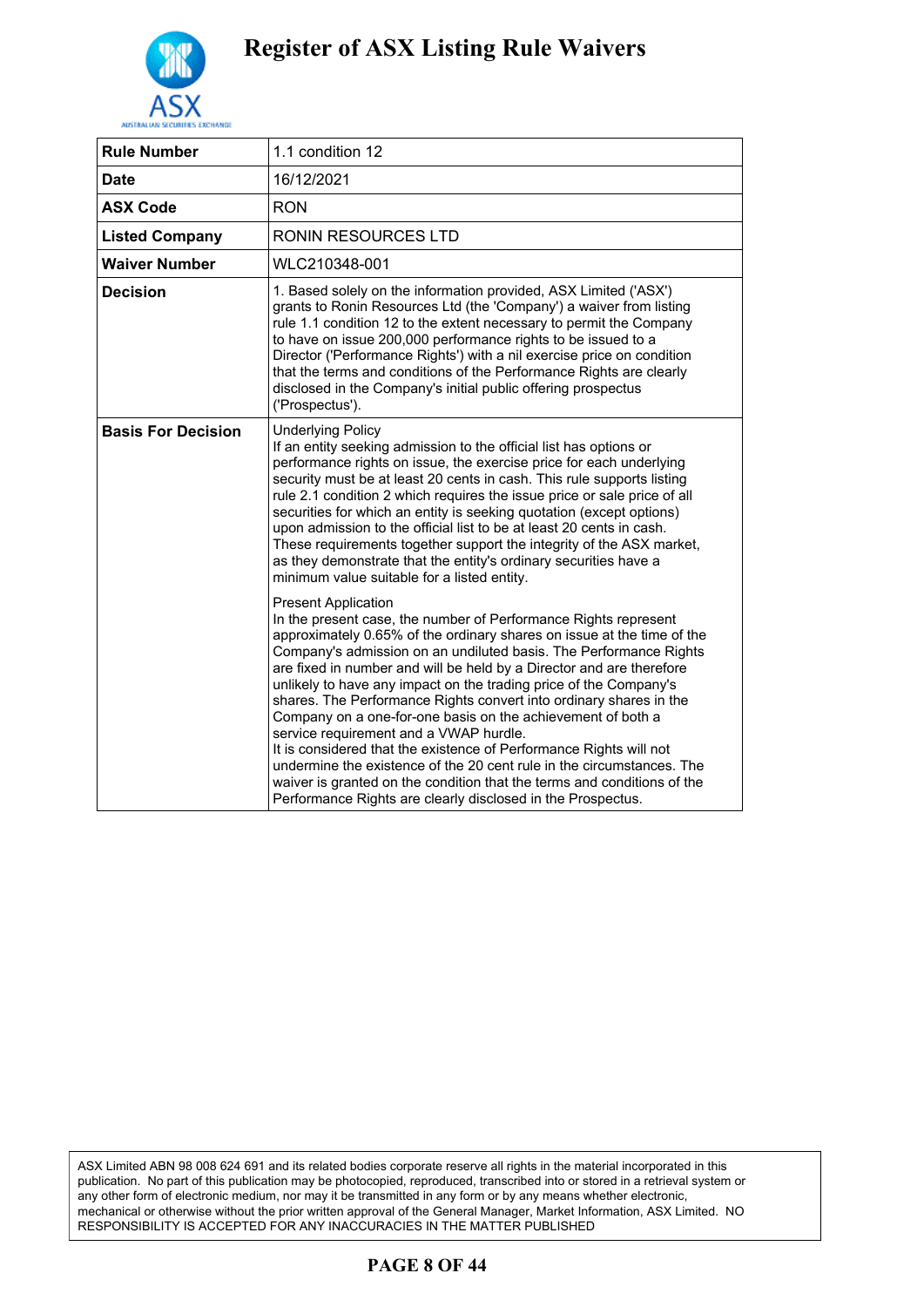

| <b>Rule Number</b>        | 1.1 condition 12                                                                                                                                                                                                                                                                                                                                                                                                                                                                                                                                                                                                                                                                                                                                                                                                                                                                                                                        |
|---------------------------|-----------------------------------------------------------------------------------------------------------------------------------------------------------------------------------------------------------------------------------------------------------------------------------------------------------------------------------------------------------------------------------------------------------------------------------------------------------------------------------------------------------------------------------------------------------------------------------------------------------------------------------------------------------------------------------------------------------------------------------------------------------------------------------------------------------------------------------------------------------------------------------------------------------------------------------------|
| Date                      | 17/12/2021                                                                                                                                                                                                                                                                                                                                                                                                                                                                                                                                                                                                                                                                                                                                                                                                                                                                                                                              |
| <b>ASX Code</b>           | <b>SHA</b>                                                                                                                                                                                                                                                                                                                                                                                                                                                                                                                                                                                                                                                                                                                                                                                                                                                                                                                              |
| <b>Listed Company</b>     | SHAPE AUSTRALIA CORPORATION LIMITED                                                                                                                                                                                                                                                                                                                                                                                                                                                                                                                                                                                                                                                                                                                                                                                                                                                                                                     |
| <b>Waiver Number</b>      | WLC210349-001                                                                                                                                                                                                                                                                                                                                                                                                                                                                                                                                                                                                                                                                                                                                                                                                                                                                                                                           |
| <b>Decision</b>           | 1. Based solely on the information provided, ASX Limited ('ASX')<br>grants SHAPE Australia Corporation Limited (the 'Company'), a<br>waiver from listing rule 1.1 condition 12 to the extent necessary to<br>permit the Company to have on issue 3,505,062 performance rights<br>with a nil exercise price issued to directors, key executives and<br>employees (the 'Performance Securities') on the condition that the<br>terms and conditions of the Performance Securities are clearly<br>disclosed in the prospectus to be issued in connection with the<br>Company's initial public offering (the 'Prospectus').                                                                                                                                                                                                                                                                                                                  |
| <b>Basis For Decision</b> | <b>Underlying Policy</b><br>If an entity seeking admission to the official list has options or<br>performance rights on issue, the exercise price for each underlying<br>security must be at least 20 cents in cash. This rule supports listing<br>rule 2.1 condition 2 which requires the issue price or sale price of all<br>the securities for which an entity is seeking quotation (except options)<br>upon admission to the official list to be at least 20 cents in cash.<br>These requirements together support the integrity of the ASX market,<br>as they demonstrate that the entity's ordinary securities have a<br>minimum value suitable for a listed entity.                                                                                                                                                                                                                                                              |
|                           | <b>Present Application</b><br>The Company intends to apply for admission to the official list of ASX.<br>The Company is proposing to issue a total of 3,505,062 performance<br>rights with a nil exercise price to directors, key executives and<br>employees. The Performance Rights will represent approximately<br>3.2% of the Company's issued capital on a fully diluted basis. The<br>Performance Rights will convert one-for-one into ordinary shares<br>based on the achievement of milestones linked to the performance of<br>the Company. The existence of the Performance Rights issued will<br>not undermine the \$0.20 rule in the circumstances because the<br>Performance Rights are unlikely to have any impact on the trading<br>price of the Company's securities. This waiver is granted on the<br>condition the material terms and conditions of the Performance Rights<br>are clearly disclosed in the Prospectus. |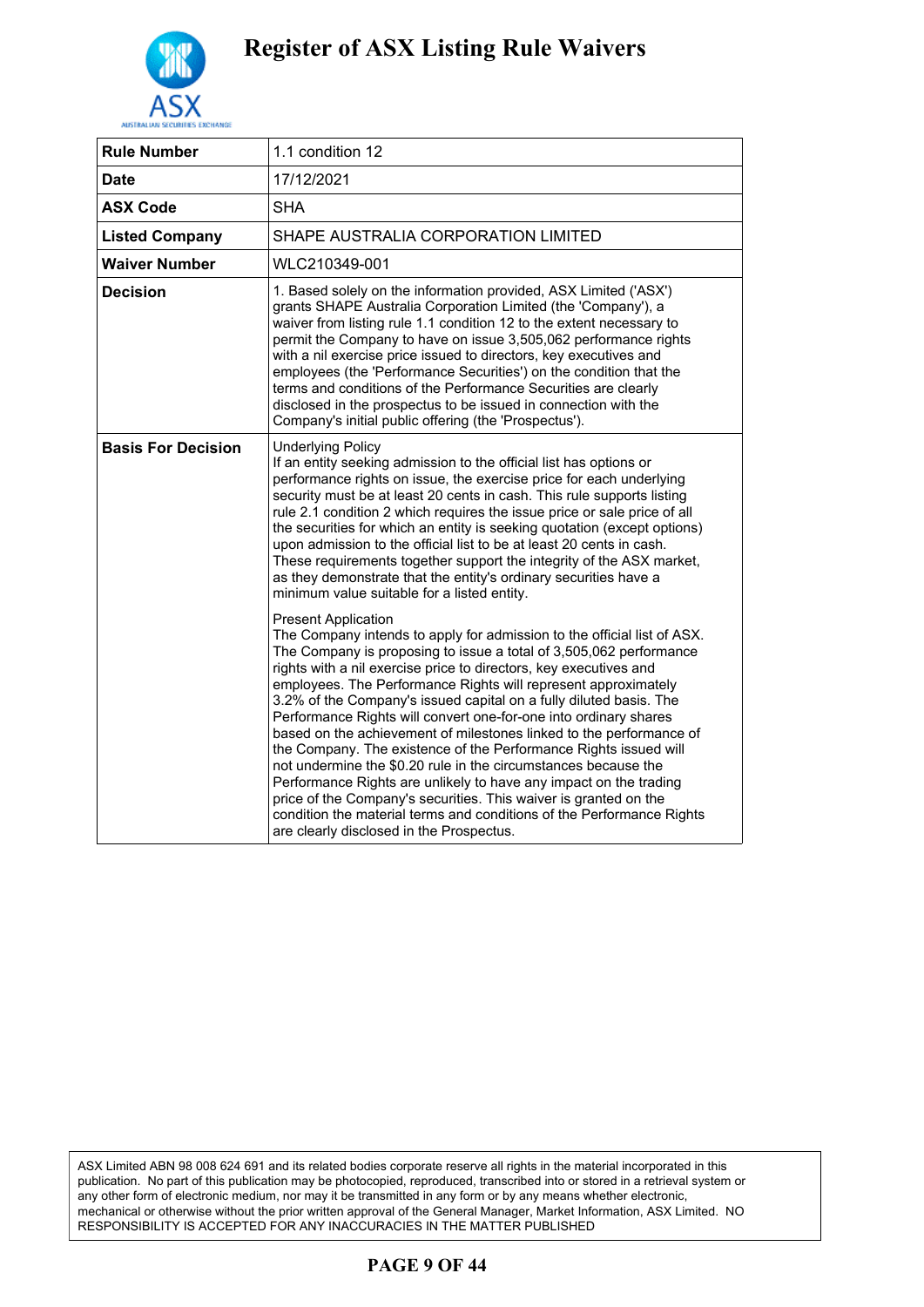

| <b>Rule Number</b>        | 1.1 condition 12                                                                                                                                                                                                                                                                                                                                                                                                                                                                                                                                                                                                                                                                                                                                                                                                                                   |
|---------------------------|----------------------------------------------------------------------------------------------------------------------------------------------------------------------------------------------------------------------------------------------------------------------------------------------------------------------------------------------------------------------------------------------------------------------------------------------------------------------------------------------------------------------------------------------------------------------------------------------------------------------------------------------------------------------------------------------------------------------------------------------------------------------------------------------------------------------------------------------------|
| <b>Date</b>               | 24/12/2021                                                                                                                                                                                                                                                                                                                                                                                                                                                                                                                                                                                                                                                                                                                                                                                                                                         |
| <b>ASX Code</b>           | <b>SLM</b>                                                                                                                                                                                                                                                                                                                                                                                                                                                                                                                                                                                                                                                                                                                                                                                                                                         |
| <b>Listed Company</b>     | <b>SOLIS MINERALS LTD.</b>                                                                                                                                                                                                                                                                                                                                                                                                                                                                                                                                                                                                                                                                                                                                                                                                                         |
| <b>Waiver Number</b>      | WLC210350-003                                                                                                                                                                                                                                                                                                                                                                                                                                                                                                                                                                                                                                                                                                                                                                                                                                      |
| <b>Decision</b>           | 1. Based solely on the information provided, ASX Limited ('ASX')<br>grants Solis Minerals Limited (the 'Company') a waiver from listing<br>rule 1.1 condition 12 to the extent necessary to permit the Company<br>to have up to 1,650,000 options ('Options') and up to 3,481,700<br>warrants ('Warrants') on issue with an exercise price of less than A<br>\$0.20.                                                                                                                                                                                                                                                                                                                                                                                                                                                                               |
| <b>Basis For Decision</b> | <b>Underlying Policy</b><br>If an entity seeking admission to the official list has options or<br>performance rights on issue, the exercise price for each underlying<br>security must be at least 20 cents in cash. This rule supports listing<br>rule 2.1 condition 2 which requires the issue price or sale price of all<br>the securities for which an entity is seeking quotation (except options)<br>upon admission to the official list to be at least 20 cents in cash.<br>These requirements together support the integrity of the ASX market,<br>as they demonstrate that the entity's ordinary securities have a<br>minimum value suitable for a listed entity.                                                                                                                                                                         |
|                           | <b>Present Application</b><br>The Company applying for admission to the official list of ASX is a<br>Canadian company listed on TSX-V. The Company has sought a dual<br>listing on ASX. The number of Options with an exercise price below A<br>\$0.20 is expected to be up to 1,650,000 and the number of Warrants<br>is expected to be up to 3,481,700. If exercised, the Options and<br>Warrants with an exercise price below A\$0.20 would collectively<br>represent approximately 8% of the Company's share capital following<br>the completion of the proposed initial public offering. The Options<br>were issued in accordance with Canadian requirements at the time of<br>issue prior to the application for admission to the ASX and the number<br>of Options is de minimis and does not undermine the integrity of the<br>\$0.20 rule. |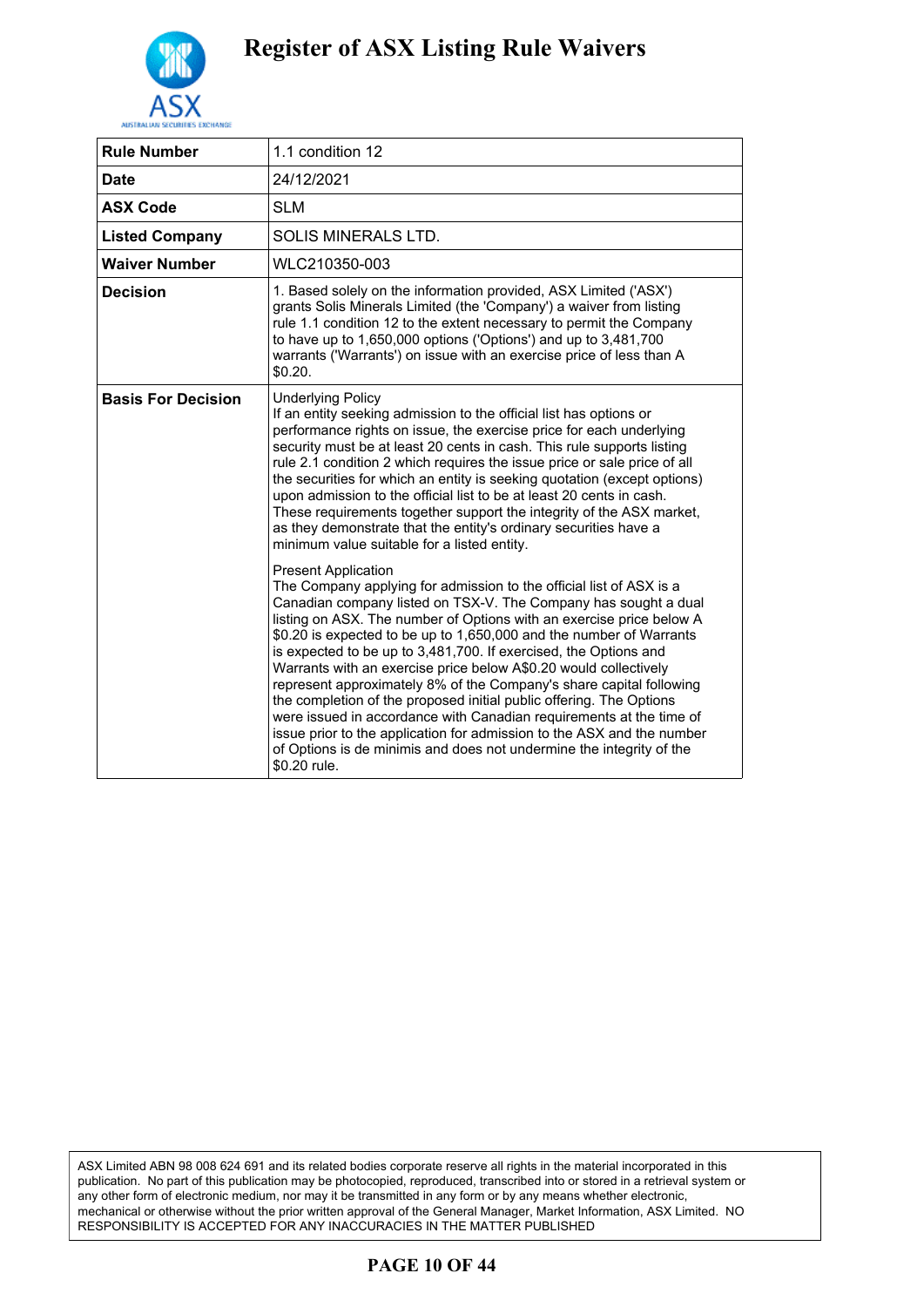

| <b>Rule Number</b>        | 1.1 condition 12                                                                                                                                                                                                                                                                                                                                                                                                                                                                                                                                                                                                                                                                                                     |
|---------------------------|----------------------------------------------------------------------------------------------------------------------------------------------------------------------------------------------------------------------------------------------------------------------------------------------------------------------------------------------------------------------------------------------------------------------------------------------------------------------------------------------------------------------------------------------------------------------------------------------------------------------------------------------------------------------------------------------------------------------|
| <b>Date</b>               | 16/12/2021                                                                                                                                                                                                                                                                                                                                                                                                                                                                                                                                                                                                                                                                                                           |
| <b>ASX Code</b>           | <b>XPN</b>                                                                                                                                                                                                                                                                                                                                                                                                                                                                                                                                                                                                                                                                                                           |
| <b>Listed Company</b>     | <b>XPON TECHNOLOGIES GROUP LIMITED</b>                                                                                                                                                                                                                                                                                                                                                                                                                                                                                                                                                                                                                                                                               |
| <b>Waiver Number</b>      | WLC210353-001                                                                                                                                                                                                                                                                                                                                                                                                                                                                                                                                                                                                                                                                                                        |
| <b>Decision</b>           | 1. Based solely on the information provided, ASX Limited ('ASX')<br>grants Xpon Technologies Group Limited ('XPN') a waiver from listing<br>rule 1.1 condition 12 to the extent necessary to permit XPN to have<br>on issue 28,448,675 options (the 'Options') issued to key<br>management personnel and employees with an exercise price of less<br>than \$0.20 on condition that the material terms and conditions of the<br>Options are clearly disclosed in XPN's initial public offering<br>prospectus.                                                                                                                                                                                                         |
| <b>Basis For Decision</b> | <b>Underlying Policy</b><br>If an entity seeking admission to the official list has options or<br>performance rights on issue, the exercise price for each underlying<br>security must be at least 20 cents in cash. This rule supports listing<br>rule 2.1 condition 2 which requires the issue price or sale price of all<br>securities for which an entity is seeking quotation (except options)<br>upon admission to the official list to be at least 20 cents in cash.<br>These requirements together support the integrity of the ASX market,<br>as they demonstrate that the entity's ordinary securities have a<br>minimum value suitable for a listed entity.                                               |
|                           | <b>Present Application</b><br>XPN has applied for admission to the Official List of ASX. XPN has on<br>issue 28,448,675 Options with an exercise price of less than \$0.20<br>issued to key management personnel and employees. The Options<br>will represent 9% of XPN's ordinary shares on issue at the time of<br>admission. It is considered that the existence of the Options will not<br>undermine the 20 cent rule in the circumstances because the Options<br>are unlikely to have any impact on the trading price of XPN's<br>securities. The waiver is granted on condition that the material terms<br>and conditions of the Options are clearly disclosed in XPN's initial<br>public offering prospectus. |

ASX Limited ABN 98 008 624 691 and its related bodies corporate reserve all rights in the material incorporated in this publication. No part of this publication may be photocopied, reproduced, transcribed into or stored in a retrieval system or any other form of electronic medium, nor may it be transmitted in any form or by any means whether electronic, mechanical or otherwise without the prior written approval of the General Manager, Market Information, ASX Limited. NO RESPONSIBILITY IS ACCEPTED FOR ANY INACCURACIES IN THE MATTER PUBLISHED

### **PAGE 11 OF 44**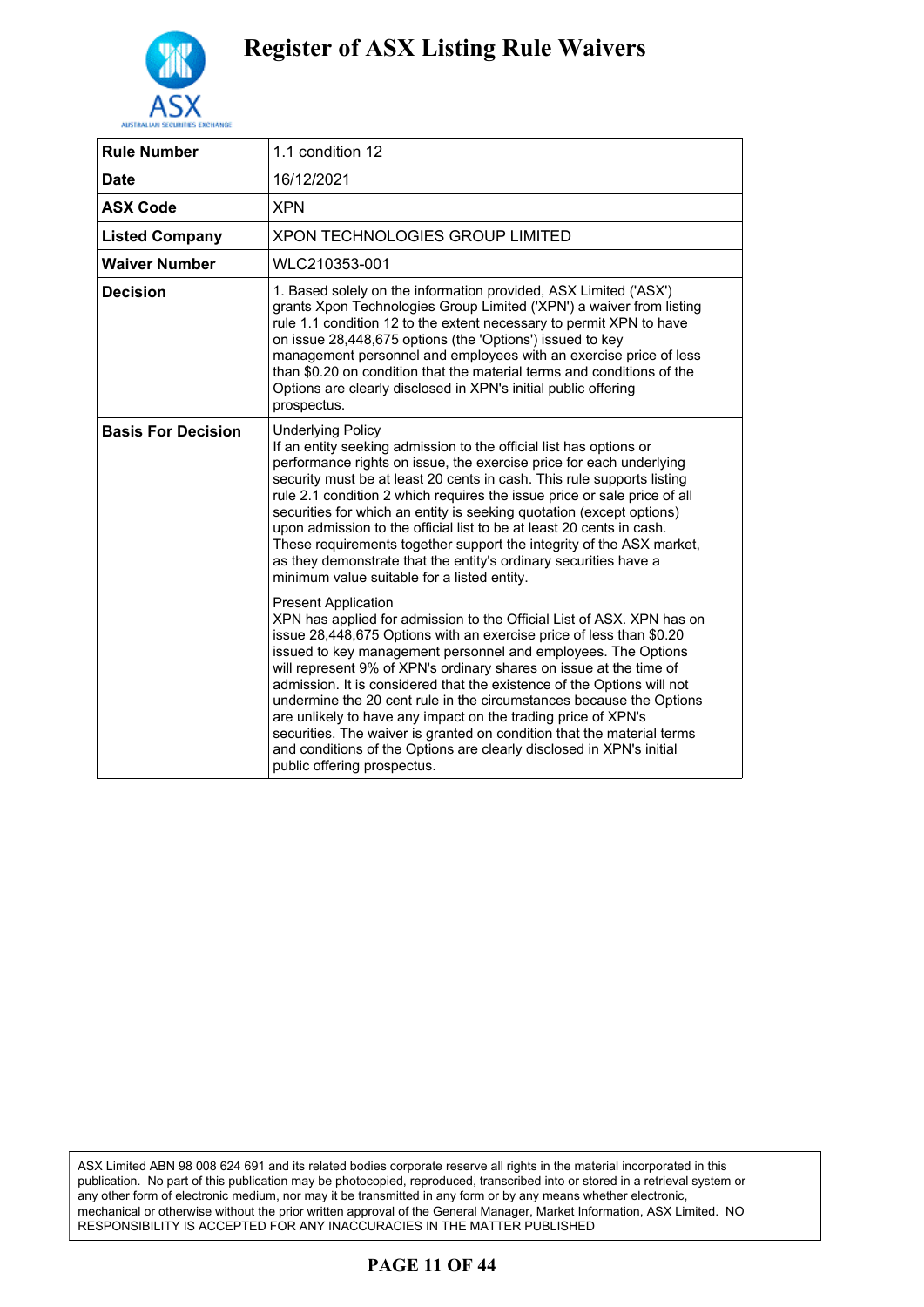

| <b>Rule Number</b>        | 2.4                                                                                                                                                                                                                                                                                                                                                                                                                                                                                                                                                                                                                                                                                                                                                                                                                                                                                                                                                                                                                                                                                                                                                                                                                                                                                                                                                                                                                                                                                                                                                                                                                                                                                                                                                                                                                            |
|---------------------------|--------------------------------------------------------------------------------------------------------------------------------------------------------------------------------------------------------------------------------------------------------------------------------------------------------------------------------------------------------------------------------------------------------------------------------------------------------------------------------------------------------------------------------------------------------------------------------------------------------------------------------------------------------------------------------------------------------------------------------------------------------------------------------------------------------------------------------------------------------------------------------------------------------------------------------------------------------------------------------------------------------------------------------------------------------------------------------------------------------------------------------------------------------------------------------------------------------------------------------------------------------------------------------------------------------------------------------------------------------------------------------------------------------------------------------------------------------------------------------------------------------------------------------------------------------------------------------------------------------------------------------------------------------------------------------------------------------------------------------------------------------------------------------------------------------------------------------|
| <b>Date</b>               | 24/12/2021                                                                                                                                                                                                                                                                                                                                                                                                                                                                                                                                                                                                                                                                                                                                                                                                                                                                                                                                                                                                                                                                                                                                                                                                                                                                                                                                                                                                                                                                                                                                                                                                                                                                                                                                                                                                                     |
| <b>ASX Code</b>           | <b>SLM</b>                                                                                                                                                                                                                                                                                                                                                                                                                                                                                                                                                                                                                                                                                                                                                                                                                                                                                                                                                                                                                                                                                                                                                                                                                                                                                                                                                                                                                                                                                                                                                                                                                                                                                                                                                                                                                     |
| <b>Listed Company</b>     | <b>SOLIS MINERALS LTD.</b>                                                                                                                                                                                                                                                                                                                                                                                                                                                                                                                                                                                                                                                                                                                                                                                                                                                                                                                                                                                                                                                                                                                                                                                                                                                                                                                                                                                                                                                                                                                                                                                                                                                                                                                                                                                                     |
| <b>Waiver Number</b>      | WLC210350-004                                                                                                                                                                                                                                                                                                                                                                                                                                                                                                                                                                                                                                                                                                                                                                                                                                                                                                                                                                                                                                                                                                                                                                                                                                                                                                                                                                                                                                                                                                                                                                                                                                                                                                                                                                                                                  |
| <b>Decision</b>           | 1. Based solely on the information provided, ASX Limited ('ASX')<br>grants Solis Minerals Limited ('the Company') a waiver from listing<br>rule 2.4 to the extent necessary to permit the Company to apply for<br>quotation only of those fully paid common shares issued into the<br>Australian market (to be settled on ASX in the form of CHESS<br>Depository Interests ('CDIs')), subject to the following conditions.<br>1.1 The Company provides an Appendix 4A which provides a monthly<br>update of the net changes in the number of common shares over<br>which CDIs are issued.<br>1.2 The Company releases details of this waiver as pre-quotation<br>disclosure.                                                                                                                                                                                                                                                                                                                                                                                                                                                                                                                                                                                                                                                                                                                                                                                                                                                                                                                                                                                                                                                                                                                                                   |
| <b>Basis For Decision</b> | <b>Underlying Policy</b><br>Listing rule 2.4 requires that an entity must be granted quotation of all<br>securities in its main class. This ensures fungibility of the entity's<br>securities. There is also transparency and certainty as to number of<br>securities available to be traded in the market and maintains the<br>integrity of ASX market. Listing rule 2.8 states that an entity must<br>apply for quotation of securities to be quoted in a timely manner.                                                                                                                                                                                                                                                                                                                                                                                                                                                                                                                                                                                                                                                                                                                                                                                                                                                                                                                                                                                                                                                                                                                                                                                                                                                                                                                                                     |
|                           | <b>Present Application</b><br>The Company was incorporated under the laws of Canada, is<br>regulated by Canadian law and is listed on TSX-V. Its common shares<br>are not eligible to be settled directly in the CHESS system, so<br>transactions in the Company's securities on ASX's market will be<br>settled through the use of CDIs created over common shares. CDIs<br>will not be created over all the Company's common shares.<br>Shareholders who wish to continue to trade on TSX-V will continue to<br>hold common shares, and shareholders who wish to trade on the ASX<br>market will hold CDIs. All common shares of the Company (other than<br>restricted securities) will be quoted on at least one of the markets on<br>which the Company is listed, and a holder will be able to trade its<br>securities in at least one market. Shareholders can change their<br>holding from common shares to CDIs, or vice versa, pursuant to the<br>relevant provisions of the ASX Settlement Rules (a process known as<br>transmutation), but CDIs will not exist over all the shares of the<br>Company at any given time. The total number of shares on issue<br>therefore will not be the same as the total number of securities<br>immediately available to be traded on ASX. Granting quotation to the<br>number of common shares over which CDIs have been created,<br>rather than to the total number of common shares on issue, will give a<br>more accurate representation of the number of securities that are<br>immediately available to be traded on ASX. Participants in the market<br>on ASX will be better informed about the free float and depth and<br>liquidity of the market for the Company's securities on ASX if only<br>common shares over which CDIs have actually been created are<br>quoted. |

### **PAGE 12 OF 44**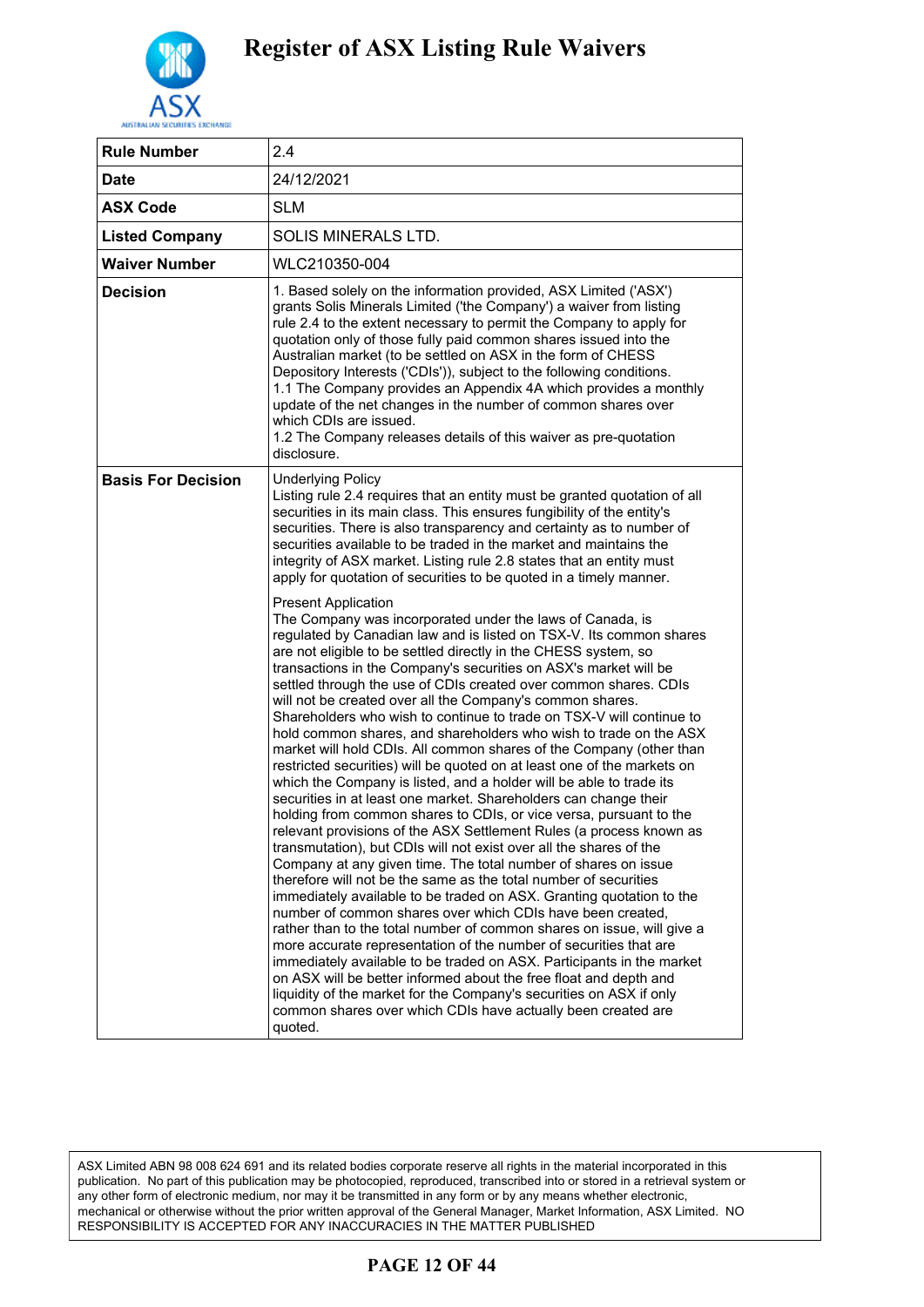

| <b>Rule Number</b>        | 2.8                                                                                                                                                                                                                                                                                                                                                                                                                                                                                                                                                                                                                                                                                                                                                                                                                                                                                                                                                                                                                                                                                                                                                                                                                                                                                                                                                                                                                                                                                                                                                                                                                                                                                                                                                   |
|---------------------------|-------------------------------------------------------------------------------------------------------------------------------------------------------------------------------------------------------------------------------------------------------------------------------------------------------------------------------------------------------------------------------------------------------------------------------------------------------------------------------------------------------------------------------------------------------------------------------------------------------------------------------------------------------------------------------------------------------------------------------------------------------------------------------------------------------------------------------------------------------------------------------------------------------------------------------------------------------------------------------------------------------------------------------------------------------------------------------------------------------------------------------------------------------------------------------------------------------------------------------------------------------------------------------------------------------------------------------------------------------------------------------------------------------------------------------------------------------------------------------------------------------------------------------------------------------------------------------------------------------------------------------------------------------------------------------------------------------------------------------------------------------|
| <b>Date</b>               | 24/12/2021                                                                                                                                                                                                                                                                                                                                                                                                                                                                                                                                                                                                                                                                                                                                                                                                                                                                                                                                                                                                                                                                                                                                                                                                                                                                                                                                                                                                                                                                                                                                                                                                                                                                                                                                            |
| <b>ASX Code</b>           | <b>SLM</b>                                                                                                                                                                                                                                                                                                                                                                                                                                                                                                                                                                                                                                                                                                                                                                                                                                                                                                                                                                                                                                                                                                                                                                                                                                                                                                                                                                                                                                                                                                                                                                                                                                                                                                                                            |
| <b>Listed Company</b>     | SOLIS MINERALS LTD.                                                                                                                                                                                                                                                                                                                                                                                                                                                                                                                                                                                                                                                                                                                                                                                                                                                                                                                                                                                                                                                                                                                                                                                                                                                                                                                                                                                                                                                                                                                                                                                                                                                                                                                                   |
| <b>Waiver Number</b>      | WLC210350-005                                                                                                                                                                                                                                                                                                                                                                                                                                                                                                                                                                                                                                                                                                                                                                                                                                                                                                                                                                                                                                                                                                                                                                                                                                                                                                                                                                                                                                                                                                                                                                                                                                                                                                                                         |
| <b>Decision</b>           | 1. Based solely on the information provided, ASX Limited ('ASX')<br>grants Solis Minerals Limited (the 'Company') a waiver from listing<br>rule 2.8 to the extent necessary to allow the Company not to apply for<br>quotation of fully paid common shares in the Company transferred to<br>the Australian sub-register as a result of holders wishing to hold their<br>securities in the form of CHESS Depository Interests ('CDIs'), within<br>10 business days of issue of those CDIs, subject to the following<br>conditions.<br>1.1 The Company provides an Appendix 4A which provides a monthly<br>update of the net changes in the number of common shares over<br>which CDIs are issued.<br>1.2 The Company releases details of this waiver as pre-quotation<br>disclosure.                                                                                                                                                                                                                                                                                                                                                                                                                                                                                                                                                                                                                                                                                                                                                                                                                                                                                                                                                                   |
| <b>Basis For Decision</b> | <b>Underlying Policy</b><br>Listing rule 2.4 requires that an entity must be granted quotation of all<br>securities in its main class. This ensures fungibility of the entity's<br>securities. There is also transparency and certainty as to number of<br>securities available to be traded in the market and maintains the<br>integrity of the ASX market. Listing rule 2.8 states that an entity must<br>apply for quotation of securities to be quoted in a timely manner.                                                                                                                                                                                                                                                                                                                                                                                                                                                                                                                                                                                                                                                                                                                                                                                                                                                                                                                                                                                                                                                                                                                                                                                                                                                                        |
|                           | <b>Present Application</b><br>The Company was incorporated under the laws of Canada, is<br>regulated by Canadian law and is listed on TSX-V. Its common shares<br>are not eligible to be settled directly in the CHESS system, so<br>transactions in the Company's securities on the ASX market will be<br>settled through the use of CDIs created over common shares. CDIs<br>will not be created over all the Company's common shares.<br>Shareholders who wish to continue to trade on TSX-V will continue to<br>hold common shares, and shareholders who wish to trade on the ASX<br>market will hold CDIs. All common shares of the Company (other than<br>restricted securities) will be quoted on at least one of the markets on<br>which the Company is listed, and a holder will be able to trade its<br>securities in at least one market. Shareholders can change their<br>holding from common shares to CDIs, or vice versa, pursuant to the<br>relevant provisions of the ASX Settlement Rules (a process known as<br>transmutation); but CDIs will not exist over all the shares of the<br>Company at any given time. The total number of shares on issue<br>therefore will not be the same as the total number of securities<br>immediately available to be traded on ASX. Granting quotation to the<br>number of common shares over which CDIs have been created,<br>rather than to the total number of common shares on issue, will give a<br>more accurate representation of the number of securities that are<br>immediately available to be traded on ASX. Participants in the market<br>on ASX will be better informed about the free float and depth and<br>liquidity of the market for the Company's securities on ASX if only |

ASX Limited ABN 98 008 624 691 and its related bodies corporate reserve all rights in the material incorporated in this publication. No part of this publication may be photocopied, reproduced, transcribed into or stored in a retrieval system or any other form of electronic medium, nor may it be transmitted in any form or by any means whether electronic, mechanical or otherwise without the prior written approval of the General Manager, Market Information, ASX Limited. NO RESPONSIBILITY IS ACCEPTED FOR ANY INACCURACIES IN THE MATTER PUBLISHED

### **PAGE 13 OF 44**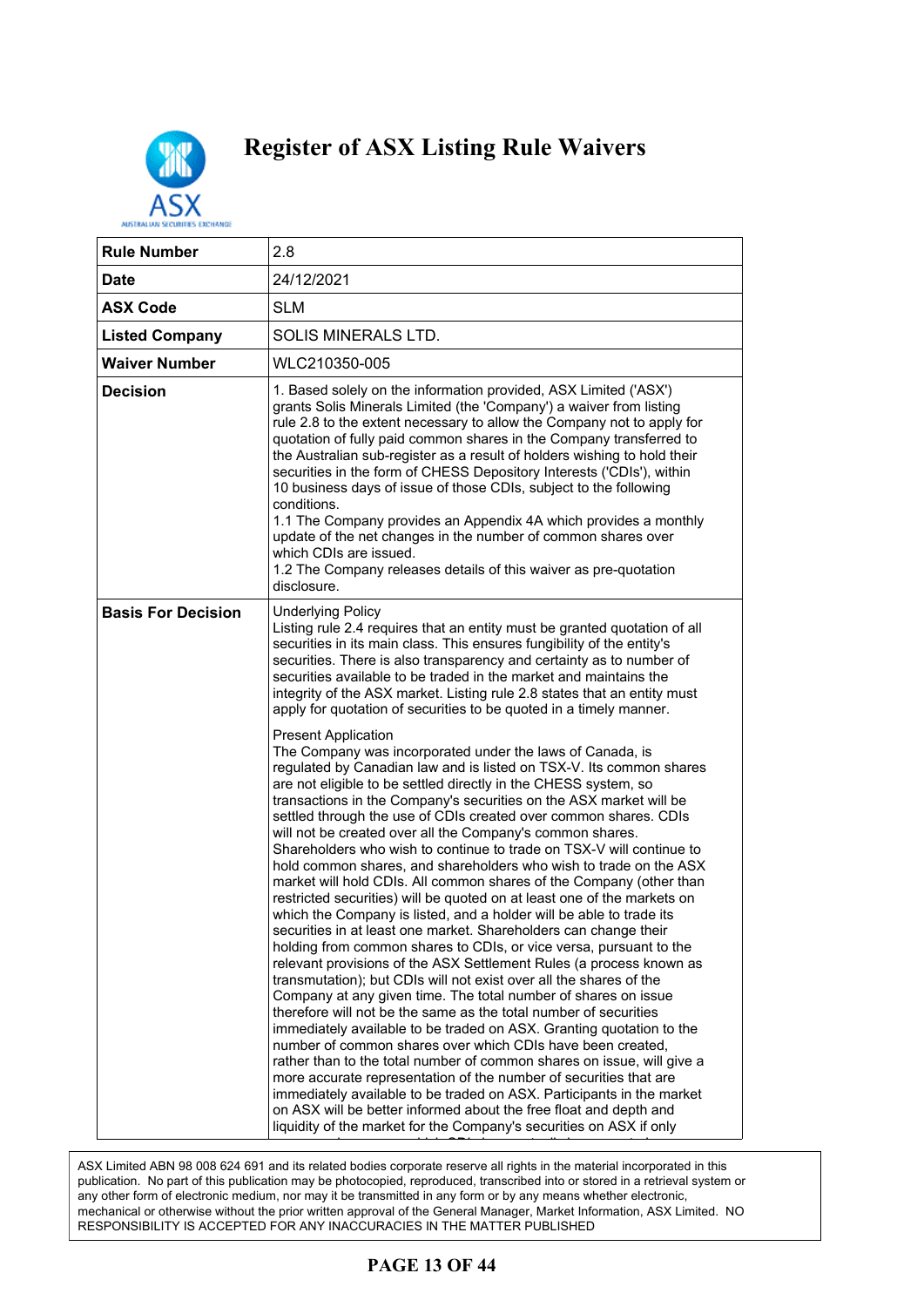#### **Register of ASX Listing Rule Waivers** oister of ASX Listino Rule Waivers **called**  $\mathbf{e}$

common shares over which CDIs have actually been created are quoted.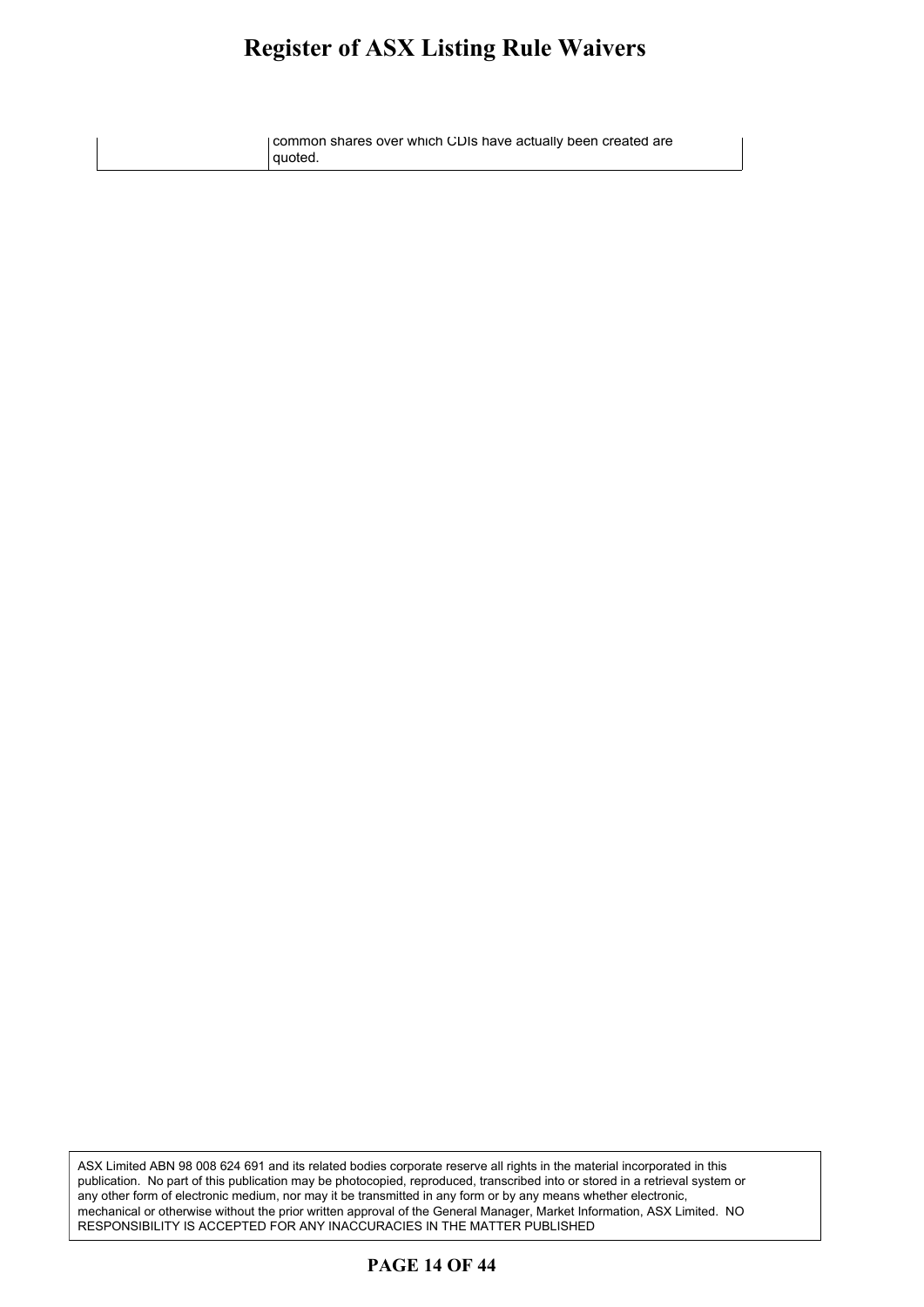

| <b>Rule Number</b>        | 4.2A                                                                                                                                                                                                                                                                                                                                                                                                                                                                                                                                                                                                                                                                                                                                                                                                                                           |
|---------------------------|------------------------------------------------------------------------------------------------------------------------------------------------------------------------------------------------------------------------------------------------------------------------------------------------------------------------------------------------------------------------------------------------------------------------------------------------------------------------------------------------------------------------------------------------------------------------------------------------------------------------------------------------------------------------------------------------------------------------------------------------------------------------------------------------------------------------------------------------|
| <b>Date</b>               | 24/12/2021                                                                                                                                                                                                                                                                                                                                                                                                                                                                                                                                                                                                                                                                                                                                                                                                                                     |
| <b>ASX Code</b>           | <b>SLM</b>                                                                                                                                                                                                                                                                                                                                                                                                                                                                                                                                                                                                                                                                                                                                                                                                                                     |
| <b>Listed Company</b>     | SOLIS MINERALS LTD.                                                                                                                                                                                                                                                                                                                                                                                                                                                                                                                                                                                                                                                                                                                                                                                                                            |
| <b>Waiver Number</b>      | WLC210350-006                                                                                                                                                                                                                                                                                                                                                                                                                                                                                                                                                                                                                                                                                                                                                                                                                                  |
| <b>Decision</b>           | 1. Based solely on the information provided, ASX Limited ('ASX')<br>grants Solis Minerals Limited (the 'Company') a waiver from listing<br>rule 4.2A to the extent necessary to permit the Company not to lodge<br>a Half Year Report, on the condition that the Company lodges with<br>ASX the half-year financial statements and interim Management's<br>Discussion and Analysis ('MD&A') that the Company is required to<br>lodge with the Canadian securities regulatory authorities in<br>accordance with its obligations under the relevant Canadian laws<br>('Canadian Reporting Requirements') at the same time that the<br>Company lodges those documents with those Canadian securities<br>regulatory authorities.                                                                                                                   |
| <b>Basis For Decision</b> | <b>Underlying Policy</b><br>Listing rules 4.2A and 4.2B require listed entities to lodge half year<br>reports. The financial information required in the half year report is<br>based on the Corporations Act 2001 (Cth) requirements for half yearly<br>financial reports by Australian entities, and for foreign entities must<br>include the equivalent financial reports required by the law of the<br>place of incorporation. There is additional information required to be<br>given in a prescribed format. The prescribed format is intended to<br>facilitate the ready understanding of information and comparison of<br>information provided by different entities. The due date for lodgement<br>of half-year reports with ASX is 2 months after the end of the<br>accounting period (or 75 days, for mining exploration entities). |
|                           | <b>Present Application</b><br>The Company is a Canadian entity listed on TSX-V and is a venture<br>issuer. Section 4.4(B) of National Instrument 51-102 provides that<br>interim financial reports are to be filed on or before the earlier of 60<br>days after the end of the interim period or the date of filing in a foreign<br>jurisdiction (although Canadian reporting requirements do not<br>mandate an audit review for the 2nd quarter report, whereas s302 of<br>Corporations Act requires an audit review of the half yearly report).<br>The Company satisfies criteria for relief outlined in Guidance Note 4.                                                                                                                                                                                                                    |

### **PAGE 15 OF 44**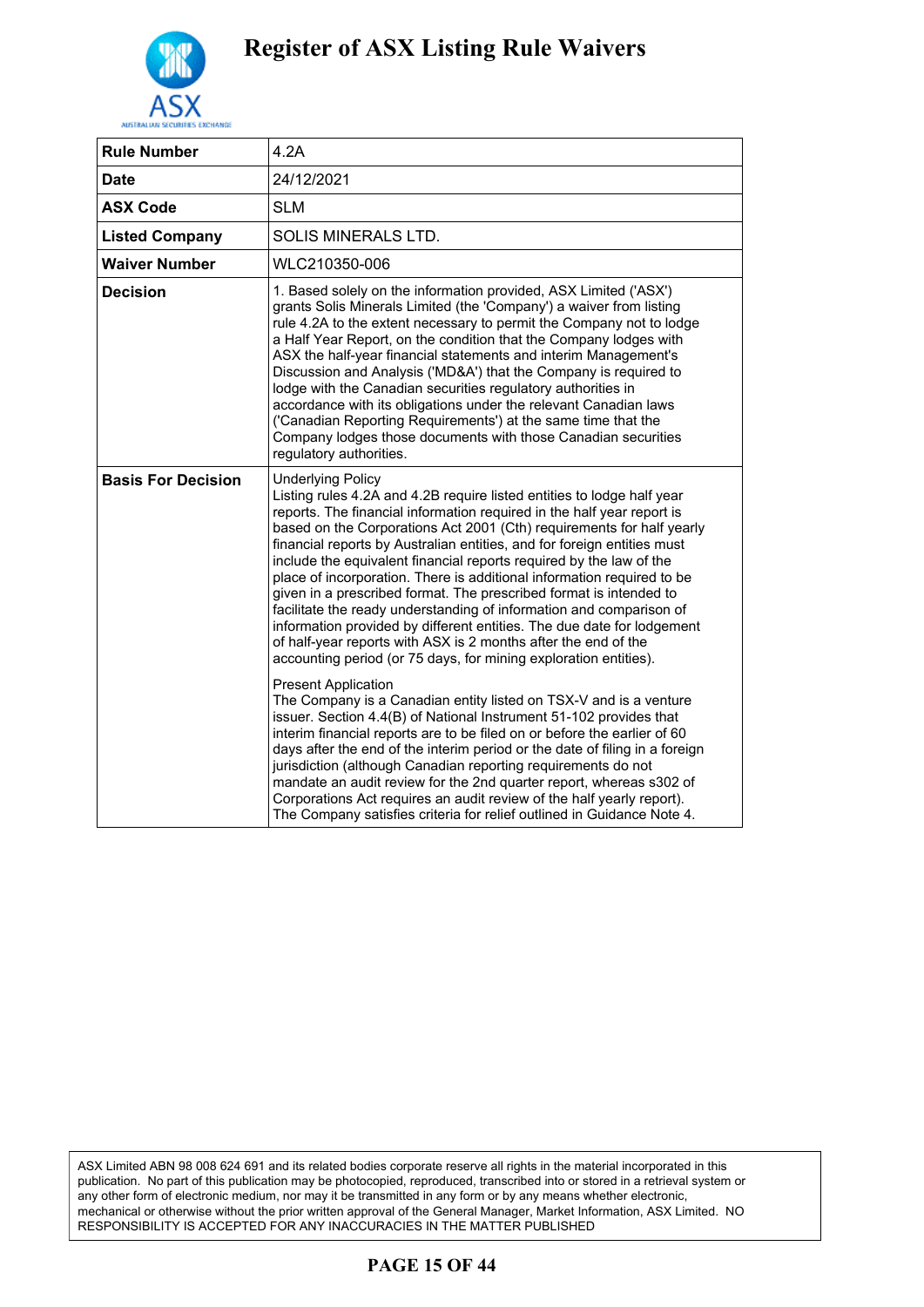

| <b>Rule Number</b>        | 4.2B                                                                                                                                                                                                                                                                                                                                                                                                                                                                                                                                                                                                                                                                                                                                                                                                                                           |
|---------------------------|------------------------------------------------------------------------------------------------------------------------------------------------------------------------------------------------------------------------------------------------------------------------------------------------------------------------------------------------------------------------------------------------------------------------------------------------------------------------------------------------------------------------------------------------------------------------------------------------------------------------------------------------------------------------------------------------------------------------------------------------------------------------------------------------------------------------------------------------|
| <b>Date</b>               | 24/12/2021                                                                                                                                                                                                                                                                                                                                                                                                                                                                                                                                                                                                                                                                                                                                                                                                                                     |
| <b>ASX Code</b>           | <b>SLM</b>                                                                                                                                                                                                                                                                                                                                                                                                                                                                                                                                                                                                                                                                                                                                                                                                                                     |
| <b>Listed Company</b>     | SOLIS MINERALS LTD.                                                                                                                                                                                                                                                                                                                                                                                                                                                                                                                                                                                                                                                                                                                                                                                                                            |
| <b>Waiver Number</b>      | WLC210350-007                                                                                                                                                                                                                                                                                                                                                                                                                                                                                                                                                                                                                                                                                                                                                                                                                                  |
| <b>Decision</b>           | 1. Based solely on the information provided, ASX Limited ('ASX')<br>grants Solis Minerals Limited (the 'Company') a waiver from listing<br>rule 4.2B to the extent necessary to permit the Company not to lodge<br>a Half Year Report, on the condition that the Company lodges with<br>ASX the half-year financial statements and interim Management's<br>Discussion and Analysis ('MD&A') that the Company is required to<br>lodge with the Canadian securities regulatory authorities in<br>accordance with its obligations under the relevant Canadian laws<br>('Canadian Reporting Requirements') at the same time that the<br>Company lodges those documents with those Canadian securities<br>regulatory authorities.                                                                                                                   |
| <b>Basis For Decision</b> | <b>Underlying Policy</b><br>Listing rules 4.2A and 4.2B require listed entities to lodge half year<br>reports. The financial information required in the half year report is<br>based on the Corporations Act 2001 (Cth) requirements for half-yearly<br>financial reports by Australian entities, and for foreign entities must<br>include the equivalent financial reports required by the law of the<br>place of incorporation. There is additional information required to be<br>given in a prescribed format. The prescribed format is intended to<br>facilitate the ready understanding of information and comparison of<br>information provided by different entities. The due date for lodgement<br>of half-year reports with ASX is 2 months after the end of the<br>accounting period (or 75 days, for mining exploration entities). |
|                           | <b>Present Application</b><br>The Company is a Canadian entity listed on TSX-V and is a venture<br>issuer. Section 4.4(B) of National Instrument 51-102 provides that<br>interim financial reports are to be filed on or before the earlier of 60<br>days after the end of the interim period or the date of filing in a foreign<br>jurisdiction (although Canadian reporting requirements do not<br>mandate an audit review for the 2nd quarter report, whereas s302 of<br>Corporations Act requires an audit review of the half yearly report).<br>The Company satisfies criteria for relief outlined in Guidance Note 4.                                                                                                                                                                                                                    |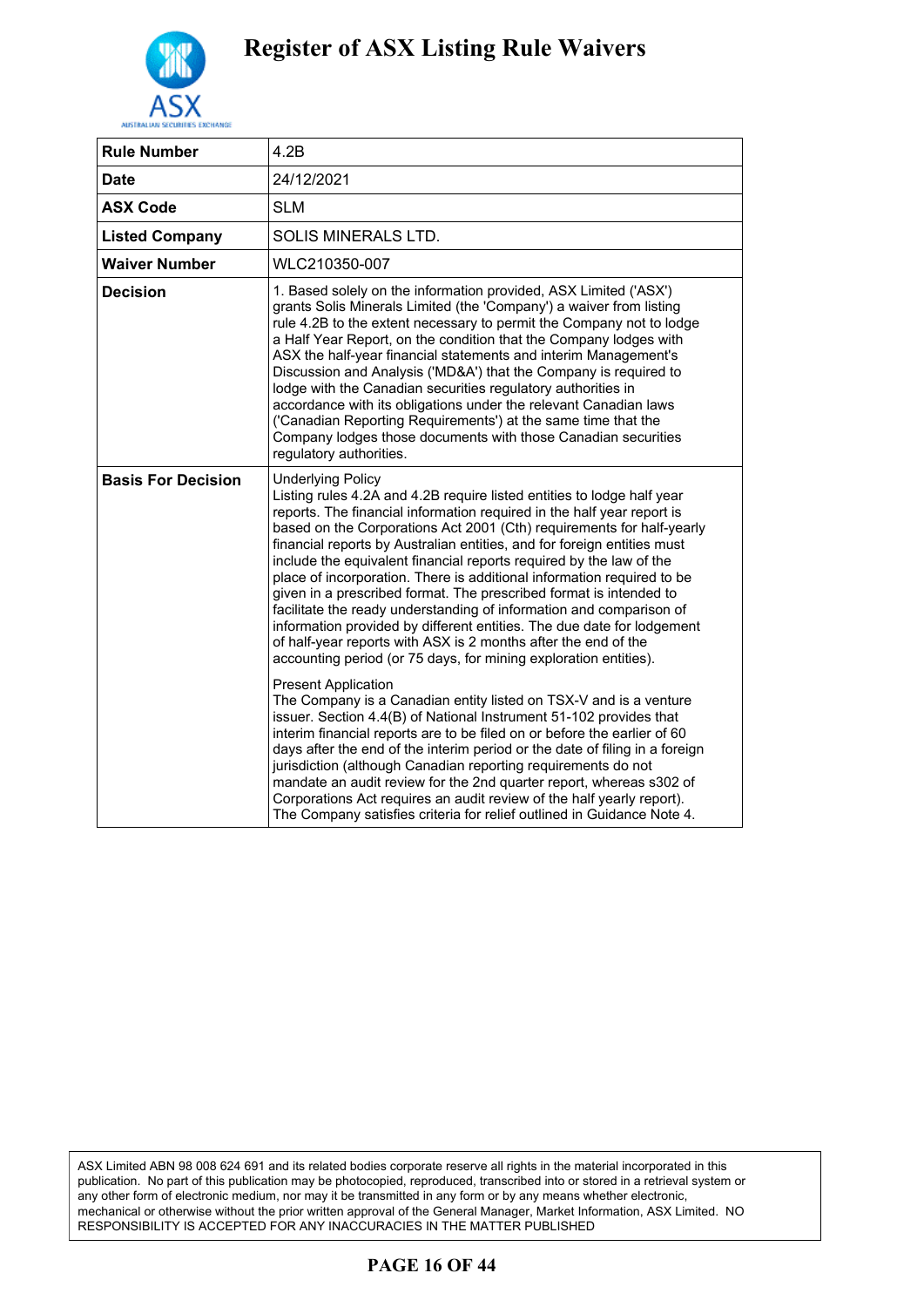

| <b>Rule Number</b>        | 4.10.9                                                                                                                                                                                                                                                                                                                                                                                                            |
|---------------------------|-------------------------------------------------------------------------------------------------------------------------------------------------------------------------------------------------------------------------------------------------------------------------------------------------------------------------------------------------------------------------------------------------------------------|
| <b>Date</b>               | 24/12/2021                                                                                                                                                                                                                                                                                                                                                                                                        |
| <b>ASX Code</b>           | <b>SLM</b>                                                                                                                                                                                                                                                                                                                                                                                                        |
| <b>Listed Company</b>     | SOLIS MINERALS LTD.                                                                                                                                                                                                                                                                                                                                                                                               |
| <b>Waiver Number</b>      | WLC210350-008                                                                                                                                                                                                                                                                                                                                                                                                     |
| <b>Decision</b>           | 1. Based solely on the information provided, ASX Limited ('ASX')<br>grants Solis Minerals Limited (the 'Company') a waiver from listing<br>rule 4.10.9 to the extent necessary that the Company not be required<br>to include in its annual report the names of the 20 largest holders of<br>its quoted securities, the number of equity securities each holds, and<br>the percentage of capital each holds.      |
| <b>Basis For Decision</b> | <b>Underlying Policy</b><br>Listing rule 4.10.9 requires that an entity include in its annual report<br>the names of the 20 largest holders of each class of quoted securities,<br>the number of securities each holds and the percentage of capital<br>each holds. It is considered this information is useful to investors.                                                                                     |
|                           | <b>Present Application</b><br>The Company was incorporated under the laws of Canada, is<br>regulated by Canadian law and is listed on TSX-V. In Canada,<br>beneficial shareholders are generally classified as either objecting or<br>non-objecting beneficial owners. Disclosure will not provide useful<br>information to investors where names of objecting beneficial owners<br>are not able to be disclosed. |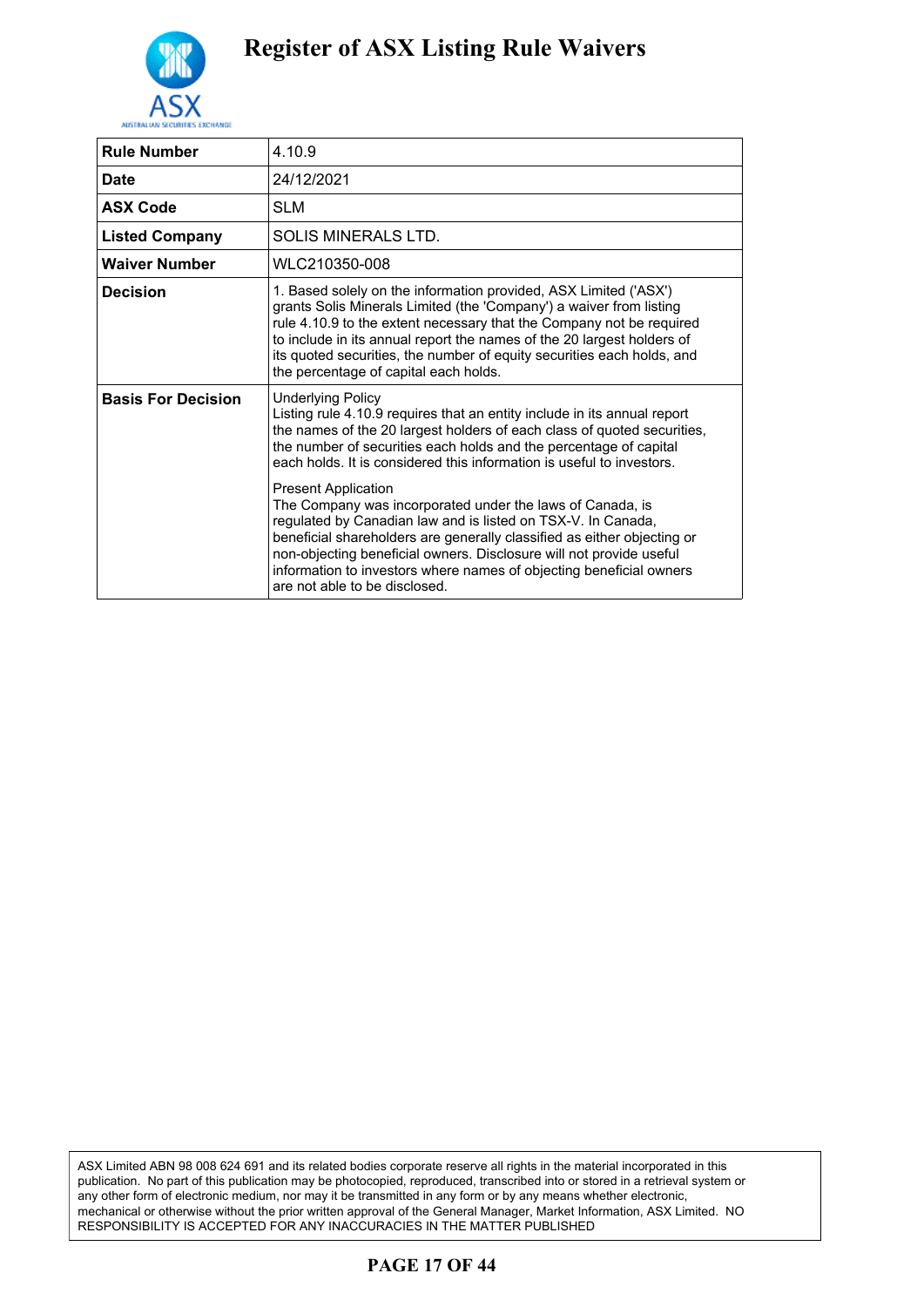

| <b>Rule Number</b>        | 5.3                                                                                                                                                                                                                                                                                                                                                                                                                                                                                                                                                                                                                                                                                                                                                                                                                                                                  |
|---------------------------|----------------------------------------------------------------------------------------------------------------------------------------------------------------------------------------------------------------------------------------------------------------------------------------------------------------------------------------------------------------------------------------------------------------------------------------------------------------------------------------------------------------------------------------------------------------------------------------------------------------------------------------------------------------------------------------------------------------------------------------------------------------------------------------------------------------------------------------------------------------------|
| <b>Date</b>               | 24/12/2021                                                                                                                                                                                                                                                                                                                                                                                                                                                                                                                                                                                                                                                                                                                                                                                                                                                           |
| <b>ASX Code</b>           | <b>SLM</b>                                                                                                                                                                                                                                                                                                                                                                                                                                                                                                                                                                                                                                                                                                                                                                                                                                                           |
| <b>Listed Company</b>     | SOLIS MINERALS LTD.                                                                                                                                                                                                                                                                                                                                                                                                                                                                                                                                                                                                                                                                                                                                                                                                                                                  |
| <b>Waiver Number</b>      | WLC210350-009                                                                                                                                                                                                                                                                                                                                                                                                                                                                                                                                                                                                                                                                                                                                                                                                                                                        |
| <b>Decision</b>           | 1. Based solely on the information provided, ASX Limited ('ASX')<br>grants Solis Minerals Limited (the 'Company') a waiver from listing<br>rule 5.3 to the extent necessary to permit the Company not to lodge<br>quarterly activity and expenditure reports as required by the Listing<br>Rules on condition that the Company lodges with ASX the quarterly<br>financial statements and interim management discussion and analysis<br>('MD&A') that the Company is required to lodge with the Canadian<br>securities regulatory authorities in accordance with Canadian<br>Reporting Requirements at the same time that the Company lodges<br>those documents with those Canadian securities regulatory<br>authorities.                                                                                                                                             |
| <b>Basis For Decision</b> | <b>Underlying Policy</b><br>Listing Rules 5.3 and 5.5 require a mining exploration entity to<br>complete a report concerning each quarter of its financial year and<br>give it to ASX. The information to be provided is prescribed and<br>enhances the continuous disclosure regime by requiring disclosure of<br>mining exploration activities and a summary of the expenditure<br>incurred on those activities. The quarterly activities report and<br>Appendix 5B must be provided within one month of the end of each<br>quarter.                                                                                                                                                                                                                                                                                                                               |
|                           | <b>Present Application</b><br>As set out in Guidance Note 4, ASX may, in very limited<br>circumstances, recognise compliance by a foreign entity which has its<br>primary listing on an overseas exchange with a particular obligation<br>imposed by its home exchange as constituting, in principle, sufficient<br>reason to justify the granting of a waiver from a comparable, but<br>inconsistent, obligation under the ASX Listing Rules. Such a waiver<br>has historically been granted sparingly and the onus is on the<br>applicant to show good cause why it should be granted such a waiver.<br>All applications for such a waiver are considered on their merits on a<br>case by case basis. A non-exhaustive list of matters ASX will guided<br>by in considering such an application are set out in paragraph 3.4 of<br>Guidance Note 4.                |
|                           | The Company was incorporated under the laws of Canada, regulated<br>by Canadian law and is listed on TSX-V. The majority of shareholders<br>will hold their securities on the TSX-V. The Company's operations will<br>be based in Canada. The Company is required to lodge quarterly<br>reports under Canadian regulations. The Canadian quarterly reporting<br>requirements give a longer time frame after the quarter end for<br>lodgement. Canadian reports are required to be lodged within 60 days<br>of the end of each quarter, which amounts to an extension of<br>approximately 30 days. There would be duplication if the Company<br>were required to lodge both Australian and Canadian form quarterly<br>reports. The Company is considered to satisfy the criteria for relief<br>outlined in Guidance Note 4 in relation to this particular obligation. |

### **PAGE 18 OF 44**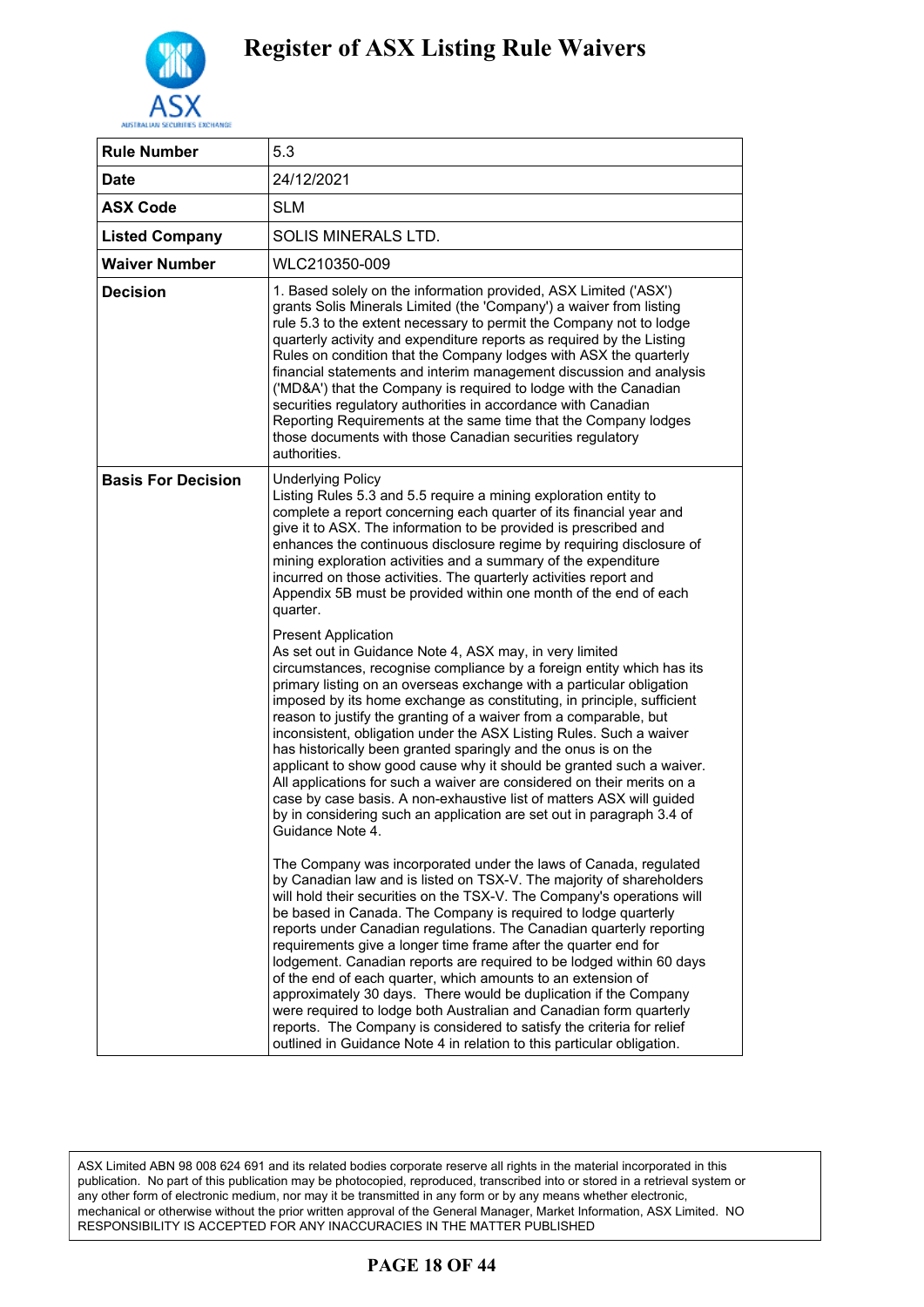

| <b>Rule Number</b>        | 5.5                                                                                                                                                                                                                                                                                                                                                                                                                                                                                                                                                                                                                                                                                                                                                                                                                                                   |
|---------------------------|-------------------------------------------------------------------------------------------------------------------------------------------------------------------------------------------------------------------------------------------------------------------------------------------------------------------------------------------------------------------------------------------------------------------------------------------------------------------------------------------------------------------------------------------------------------------------------------------------------------------------------------------------------------------------------------------------------------------------------------------------------------------------------------------------------------------------------------------------------|
| <b>Date</b>               | 24/12/2021                                                                                                                                                                                                                                                                                                                                                                                                                                                                                                                                                                                                                                                                                                                                                                                                                                            |
| <b>ASX Code</b>           | <b>SLM</b>                                                                                                                                                                                                                                                                                                                                                                                                                                                                                                                                                                                                                                                                                                                                                                                                                                            |
| <b>Listed Company</b>     | SOLIS MINERALS LTD.                                                                                                                                                                                                                                                                                                                                                                                                                                                                                                                                                                                                                                                                                                                                                                                                                                   |
| <b>Waiver Number</b>      | WLC210350-010                                                                                                                                                                                                                                                                                                                                                                                                                                                                                                                                                                                                                                                                                                                                                                                                                                         |
| <b>Decision</b>           | 1. Based solely on the information provided, ASX Limited ('ASX')<br>grants Solis Minerals Limited (the 'Company') a waiver from listing<br>rule 5.5 to the extent necessary to permit the Company not to lodge<br>quarterly expenditure report as required by the Listing Rules on the<br>condition that the Company lodges with ASX the quarterly Financial<br>Statements and interim management discussion and analysis<br>('MD&A') that the Company is required to lodge with the Canadian<br>securities regulatory authorities in accordance with Canadian<br>Reporting Requirements at the same time that the Company lodges<br>those documents with those Canadian securities regulatory<br>authorities, as well as the Appendix 5B.                                                                                                            |
| <b>Basis For Decision</b> | <b>Underlying Policy</b><br>Listing Rules 5.3 and 5.5 require a mining exploration entity to<br>complete a report concerning each quarter of its financial year and<br>give it to ASX. The information to be provided is prescribed and<br>enhances the continuous disclosure regime by requiring disclosure of<br>mining exploration activities and a summary of the expenditure<br>incurred on those activities. The quarterly activities report and<br>Appendix 5B must be provided within one month of the end of each<br>quarter.                                                                                                                                                                                                                                                                                                                |
|                           | <b>Present Application</b><br>As set out in Guidance Note 4, ASX may, in very limited<br>circumstances, recognise compliance by a foreign entity which has its<br>primary listing on an overseas exchange with a particular obligation<br>imposed by its home exchange as constituting, in principle, sufficient<br>reason to justify the granting of a waiver from a comparable, but<br>inconsistent, obligation under the ASX Listing Rules. Such a waiver<br>has historically been granted sparingly and the onus is on the<br>applicant to show good cause why it should be granted such a waiver.<br>All applications for such a waiver are considered on their merits on a<br>case by case basis. A non-exhaustive list of matters ASX will guided<br>by in considering such an application are set out in paragraph 3.4 of<br>Guidance Note 4. |
|                           | The Company was incorporated under the laws of Canada, regulated<br>by Canadian law and is listed on TSX-V. The majority of shareholders<br>will hold their securities on the TSX-V. The Company's operations will<br>be based in Canada. The Company is required to lodge quarterly<br>reports under Canadian regulations. The Canadian quarterly reporting<br>requirements give a longer time frame after the quarter end for<br>lodgement. Canadian reports are required to be lodged within 60 days<br>of the end of each quarter, which amounts to an extension of<br>approximately 30 days. There would be duplication if the Company<br>were required to lodge both Australian and Canadian form quarterly                                                                                                                                     |

ASX Limited ABN 98 008 624 691 and its related bodies corporate reserve all rights in the material incorporated in this publication. No part of this publication may be photocopied, reproduced, transcribed into or stored in a retrieval system or any other form of electronic medium, nor may it be transmitted in any form or by any means whether electronic, mechanical or otherwise without the prior written approval of the General Manager, Market Information, ASX Limited. NO RESPONSIBILITY IS ACCEPTED FOR ANY INACCURACIES IN THE MATTER PUBLISHED

### **PAGE 19 OF 44**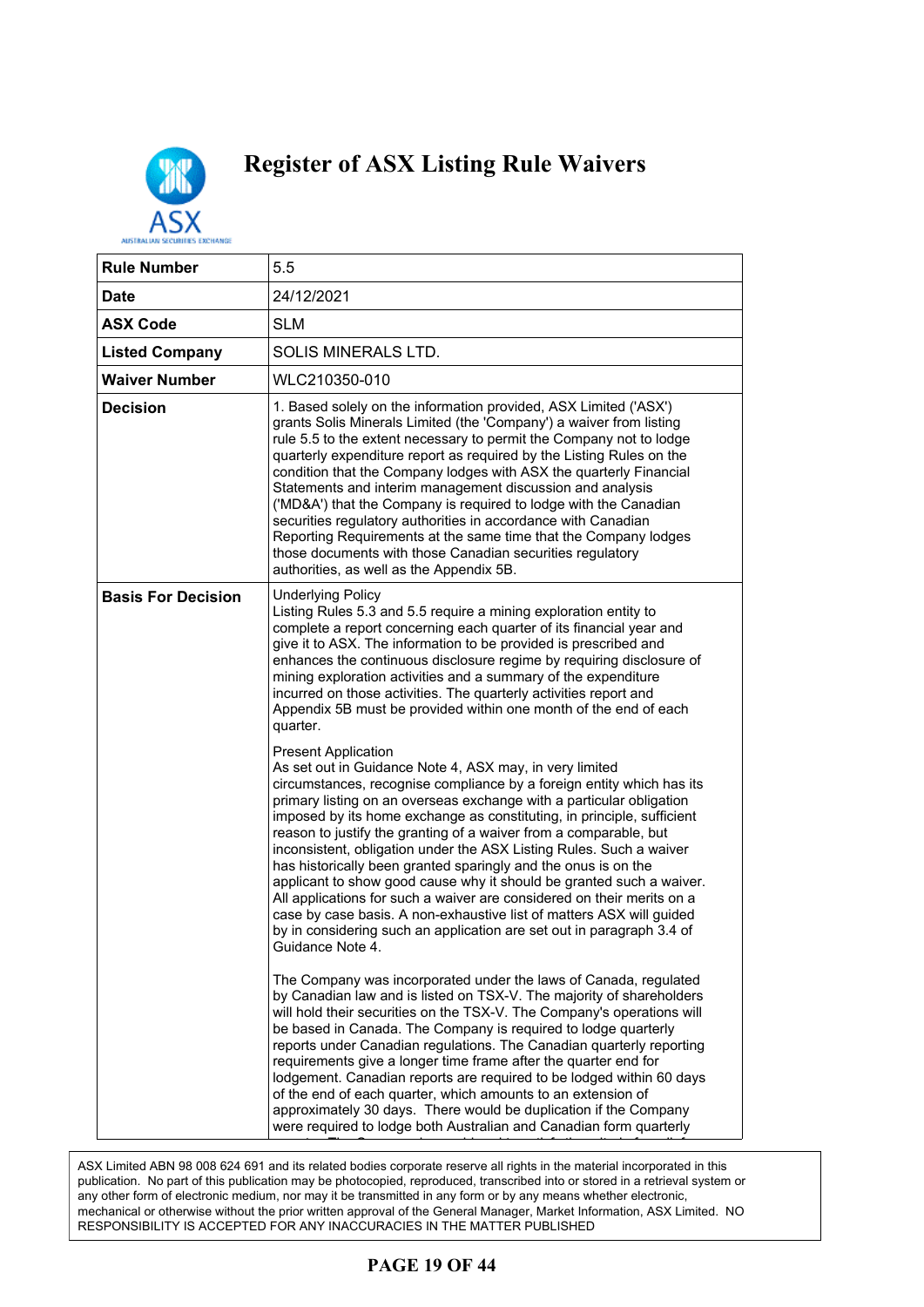#### **Register of ASX Listing Rule Waivers** oister of ASX Listino Rule Waivers. The Ca  $\mathbf{e}^{\text{r}}$

reports. The Company is considered to satisfy the criteria for relief outlined in Guidance Note 4 in relation to this particular obligation.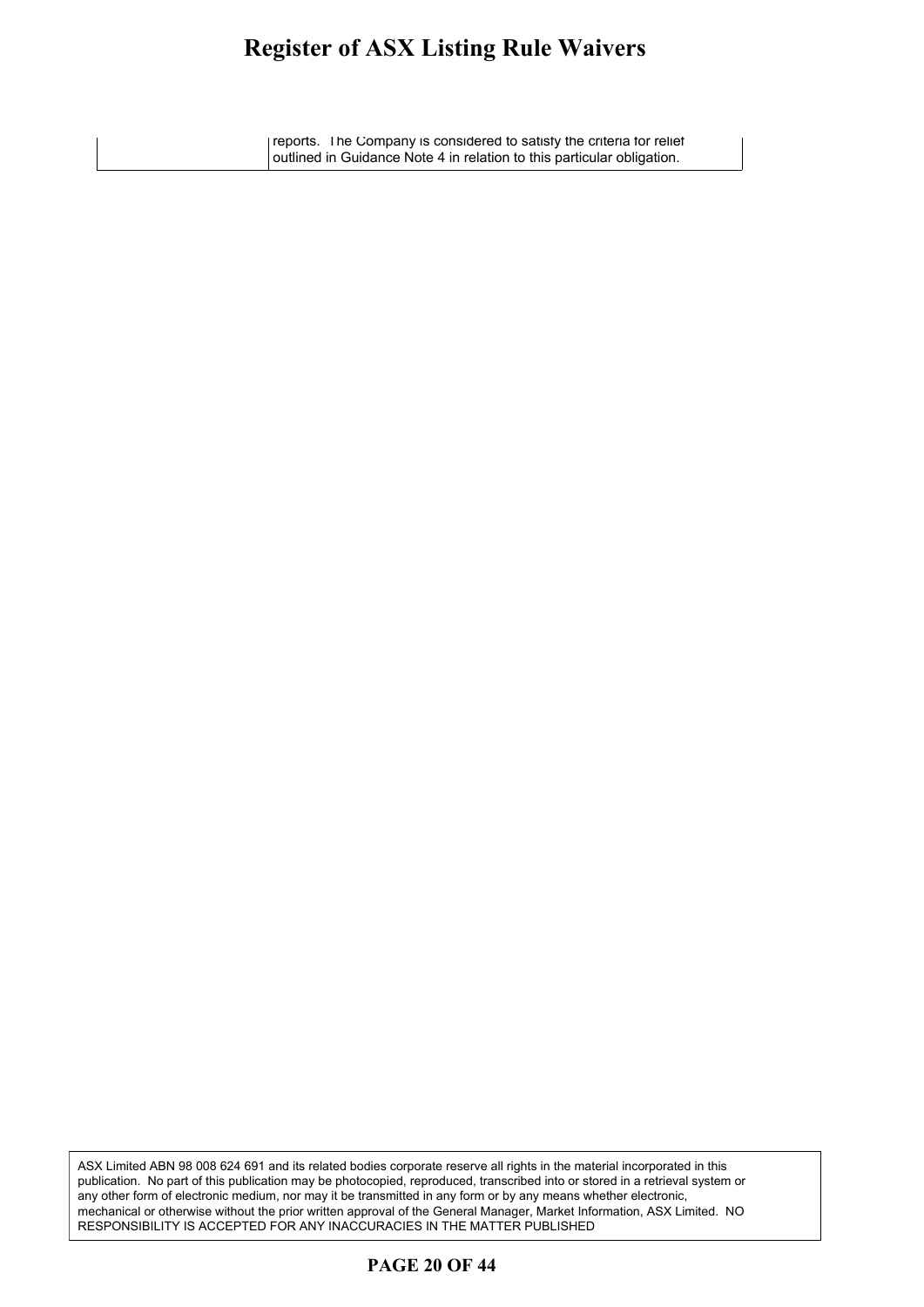

| <b>Rule Number</b>        | 6.10.3                                                                                                                                                                                                                                                                                                                                                                                                                                                                                                                                                                                                                                                                                                                                                                                                                                                                                                                                                                                                                                                                                                                                                                                            |
|---------------------------|---------------------------------------------------------------------------------------------------------------------------------------------------------------------------------------------------------------------------------------------------------------------------------------------------------------------------------------------------------------------------------------------------------------------------------------------------------------------------------------------------------------------------------------------------------------------------------------------------------------------------------------------------------------------------------------------------------------------------------------------------------------------------------------------------------------------------------------------------------------------------------------------------------------------------------------------------------------------------------------------------------------------------------------------------------------------------------------------------------------------------------------------------------------------------------------------------|
| <b>Date</b>               | 24/12/2021                                                                                                                                                                                                                                                                                                                                                                                                                                                                                                                                                                                                                                                                                                                                                                                                                                                                                                                                                                                                                                                                                                                                                                                        |
| <b>ASX Code</b>           | <b>SLM</b>                                                                                                                                                                                                                                                                                                                                                                                                                                                                                                                                                                                                                                                                                                                                                                                                                                                                                                                                                                                                                                                                                                                                                                                        |
| <b>Listed Company</b>     | SOLIS MINERALS LTD.                                                                                                                                                                                                                                                                                                                                                                                                                                                                                                                                                                                                                                                                                                                                                                                                                                                                                                                                                                                                                                                                                                                                                                               |
| <b>Waiver Number</b>      | WLC210350-011                                                                                                                                                                                                                                                                                                                                                                                                                                                                                                                                                                                                                                                                                                                                                                                                                                                                                                                                                                                                                                                                                                                                                                                     |
| <b>Decision</b>           | 1. Based solely on the information provided, ASX Limited ('ASX')<br>grants Solis Minerals Limited (the 'Company') a waiver from listing<br>rule 6.10.3 to the extent necessary to permit the Company to set the<br>"specified time" to determine whether a shareholder is entitled to vote<br>at a shareholders meeting in accordance with the requirements of the<br>relevant Canadian legislation.                                                                                                                                                                                                                                                                                                                                                                                                                                                                                                                                                                                                                                                                                                                                                                                              |
| <b>Basis For Decision</b> | <b>Underlying Policy</b><br>Listing rule 6.10 prohibits an entity from removing or changing a<br>security holder's right to vote in respect of particular securities, except<br>in certain limited cases. This supports shareholder democracy by<br>preventing listed entities from interfering arbitrarily with the voting<br>rights of voting securities. One of the cases for which the rule makes<br>an exception is where the person became the holder of the securities<br>after the time determined under the Corporations Act 2001 (Cth) as<br>the "specified time" for deciding who held securities for the purposes<br>of the meeting. The exception recognises the primacy of the<br>Corporations Act, which has made a specific provision in relation to<br>this particular element of determining the constituency of voting<br>security holders at a meeting.<br><b>Present Application</b><br>The Company is formed under Canadian law. That law, rather than<br>the Corporations Act, provides the method of determining whether a<br>shareholder is entitled to vote at a shareholders' meeting. A waiver<br>from listing rule 6.10.3 is granted to permit the Company to comply |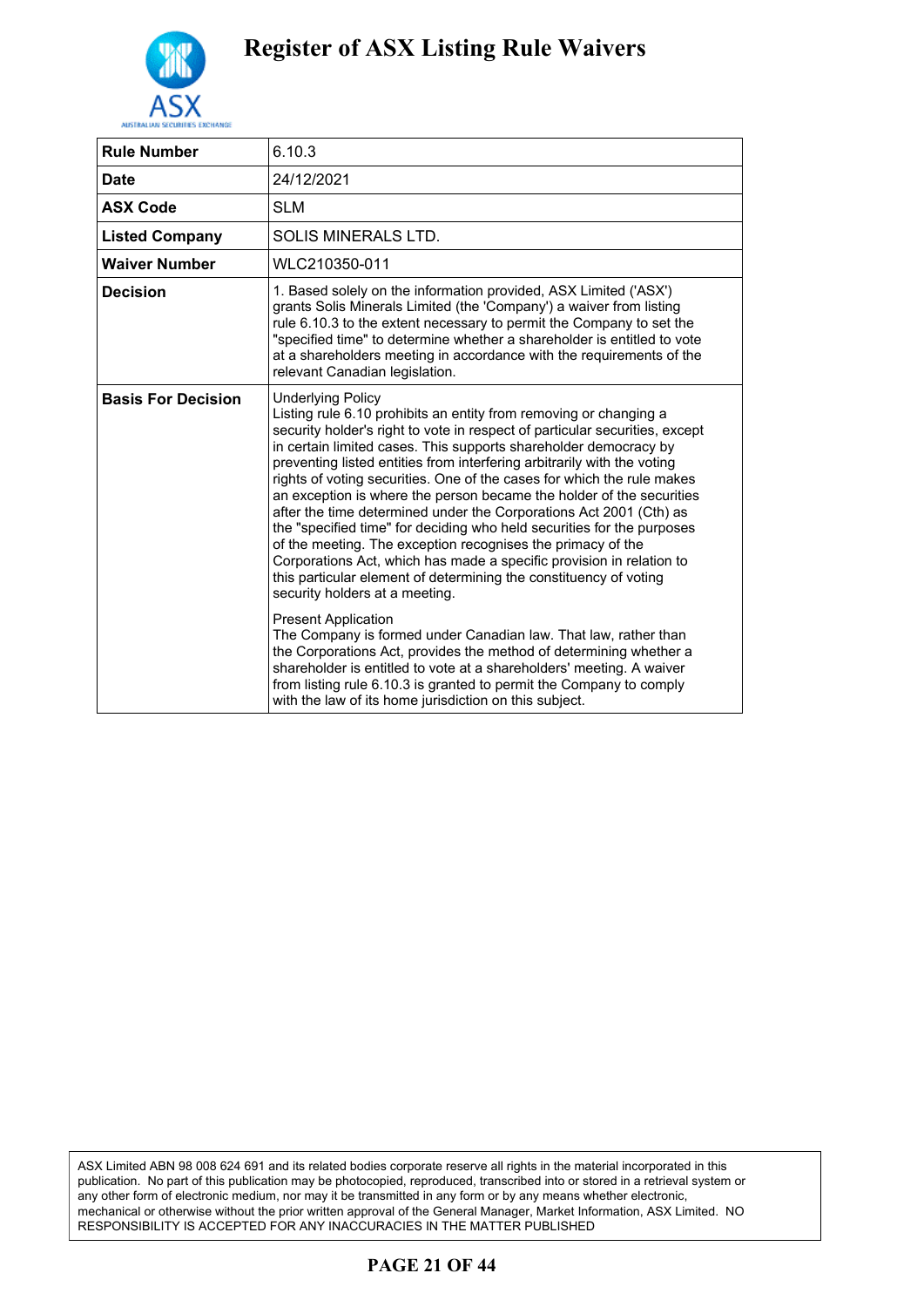

| <b>Rule Number</b>        | 6.16                                                                                                                                                                                                                                                                                                                                                                                                                                                                                                                                                                                                                                                                                                                                                                                                                                                                                                                                                                 |
|---------------------------|----------------------------------------------------------------------------------------------------------------------------------------------------------------------------------------------------------------------------------------------------------------------------------------------------------------------------------------------------------------------------------------------------------------------------------------------------------------------------------------------------------------------------------------------------------------------------------------------------------------------------------------------------------------------------------------------------------------------------------------------------------------------------------------------------------------------------------------------------------------------------------------------------------------------------------------------------------------------|
| <b>Date</b>               | 24/12/2021                                                                                                                                                                                                                                                                                                                                                                                                                                                                                                                                                                                                                                                                                                                                                                                                                                                                                                                                                           |
| <b>ASX Code</b>           | <b>SLM</b>                                                                                                                                                                                                                                                                                                                                                                                                                                                                                                                                                                                                                                                                                                                                                                                                                                                                                                                                                           |
| <b>Listed Company</b>     | SOLIS MINERALS LTD.                                                                                                                                                                                                                                                                                                                                                                                                                                                                                                                                                                                                                                                                                                                                                                                                                                                                                                                                                  |
| <b>Waiver Number</b>      | WLC210350-012                                                                                                                                                                                                                                                                                                                                                                                                                                                                                                                                                                                                                                                                                                                                                                                                                                                                                                                                                        |
| <b>Decision</b>           | 1. Based solely on the information provided, ASX Limited ('ASX')<br>grants Solis Minerals Limited (the 'Company') a waiver from listing<br>rule 6.16 to the extent necessary to permit the Company to:<br>1.1 have the stock option plan approved by the Company's stock<br>holders on 15 February 2019 ('Stock Option Plan') that does not<br>comply with listing rule 6.16;<br>1.2 have options on issue do not specifically comply with listing rule<br>$6.16$ ; and<br>1.3 have warrants on issue that do not specifically comply with listing<br>rule 6.16,<br>on the following conditions:<br>1.4 That the full terms of the Stock Option Plan are released to the<br>market as pre-quotation disclosure;<br>1.5 That the Company undertakes to obtain ASX approval for the<br>implementation of any future employee or director option plans; and<br>1.6 The Company undertakes not to issue any further options and<br>warrants under the Stock Option Plan. |
| <b>Basis For Decision</b> | <b>Underlying Policy</b><br>Listing rule 6.16 requires that option terms must permit the rights of<br>option holder to be changed to comply with listing rules applying to a<br>reorganisation of capital. This rule enhances compliance with the<br>substantive rules, such as listing rule 7.22, and ensures that options<br>on issue can have their terms changed in compliance with the listing<br>rules in force at the time of the reorganisation of capital (if the listing<br>rules have been amended).<br><b>Present Application</b><br>The Company is regulated by Canadian law and listed on TSX-V. The<br>existing Stock Option Plan has been drafted in compliance with the<br>requirements of the TSX-V. The waiver is limited to options and<br>warrants that have already been issued under the existing Stock<br>Option Plan and other options and warrants which are already on<br>issue.                                                          |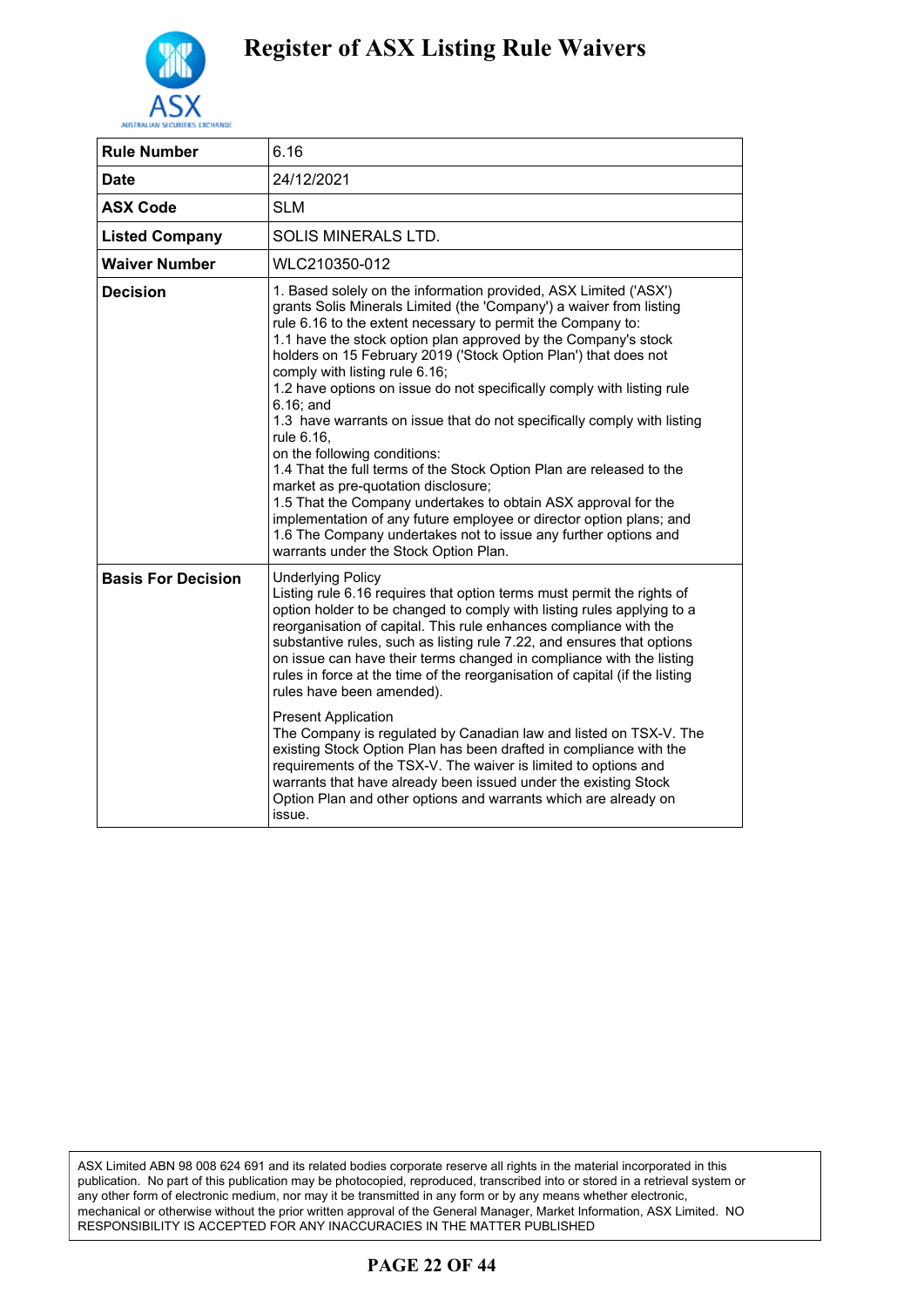

| <b>Rule Number</b>        | 6.19                                                                                                                                                                                                                                                                                                                                                                                                                                                                                                                                                                                                                                                                                                                                                                                                                                                                                                                                                                   |
|---------------------------|------------------------------------------------------------------------------------------------------------------------------------------------------------------------------------------------------------------------------------------------------------------------------------------------------------------------------------------------------------------------------------------------------------------------------------------------------------------------------------------------------------------------------------------------------------------------------------------------------------------------------------------------------------------------------------------------------------------------------------------------------------------------------------------------------------------------------------------------------------------------------------------------------------------------------------------------------------------------|
| <b>Date</b>               | 24/12/2021                                                                                                                                                                                                                                                                                                                                                                                                                                                                                                                                                                                                                                                                                                                                                                                                                                                                                                                                                             |
| <b>ASX Code</b>           | <b>SLM</b>                                                                                                                                                                                                                                                                                                                                                                                                                                                                                                                                                                                                                                                                                                                                                                                                                                                                                                                                                             |
| <b>Listed Company</b>     | SOLIS MINERALS LTD.                                                                                                                                                                                                                                                                                                                                                                                                                                                                                                                                                                                                                                                                                                                                                                                                                                                                                                                                                    |
| <b>Waiver Number</b>      | WLC210350-013                                                                                                                                                                                                                                                                                                                                                                                                                                                                                                                                                                                                                                                                                                                                                                                                                                                                                                                                                          |
| <b>Decision</b>           | 1. Based solely on the information provided, ASX Limited ('ASX')<br>grants Solis Minerals Limited (the 'Company') a waiver from listing<br>rule 6.19 to the extent necessary to permit the Company to:<br>1.1 have the stock option plan approved by the Company's stock<br>holders on 15 February 2019 ("Stock Option Plan") that does not<br>comply with listing rule 6.19;<br>1.2 have options on issue that do not specifically comply with listing<br>rule 6.19; and<br>1.3 have warrants on issue that do not specifically comply with listing<br>rule 6.19.<br>on the following conditions:<br>1.4 That the full terms of the Stock Option Plan are released to the<br>market as pre-quotation disclosure;<br>1.5 That the Company undertakes to obtain ASX approval for the<br>implementation of any future employee or director option plans; and<br>1.6 The Company undertakes not to issue any further options and<br>warrants under the Stock Option Plan. |
| <b>Basis For Decision</b> | <b>Underlying Policy</b><br>Listing rule 6.19 requires that option terms set out the option holder's<br>rights to participate in a new issue without exercising the option, or<br>state that there are no such rights. This rule informs both holders of<br>issued securities and holders of the options of the potential<br>participation of option holders in new issues.<br><b>Present Application</b><br>The Company is regulated by Canadian law and listed on TSX-V. The<br>existing Stock Option Plan has been drafted in compliance with the<br>requirements of the TSX-V. The waiver is limited to options and<br>warrants that have already been issued under the existing Stock<br>Option Plan and other options and warrants which are already on<br>issue.                                                                                                                                                                                                |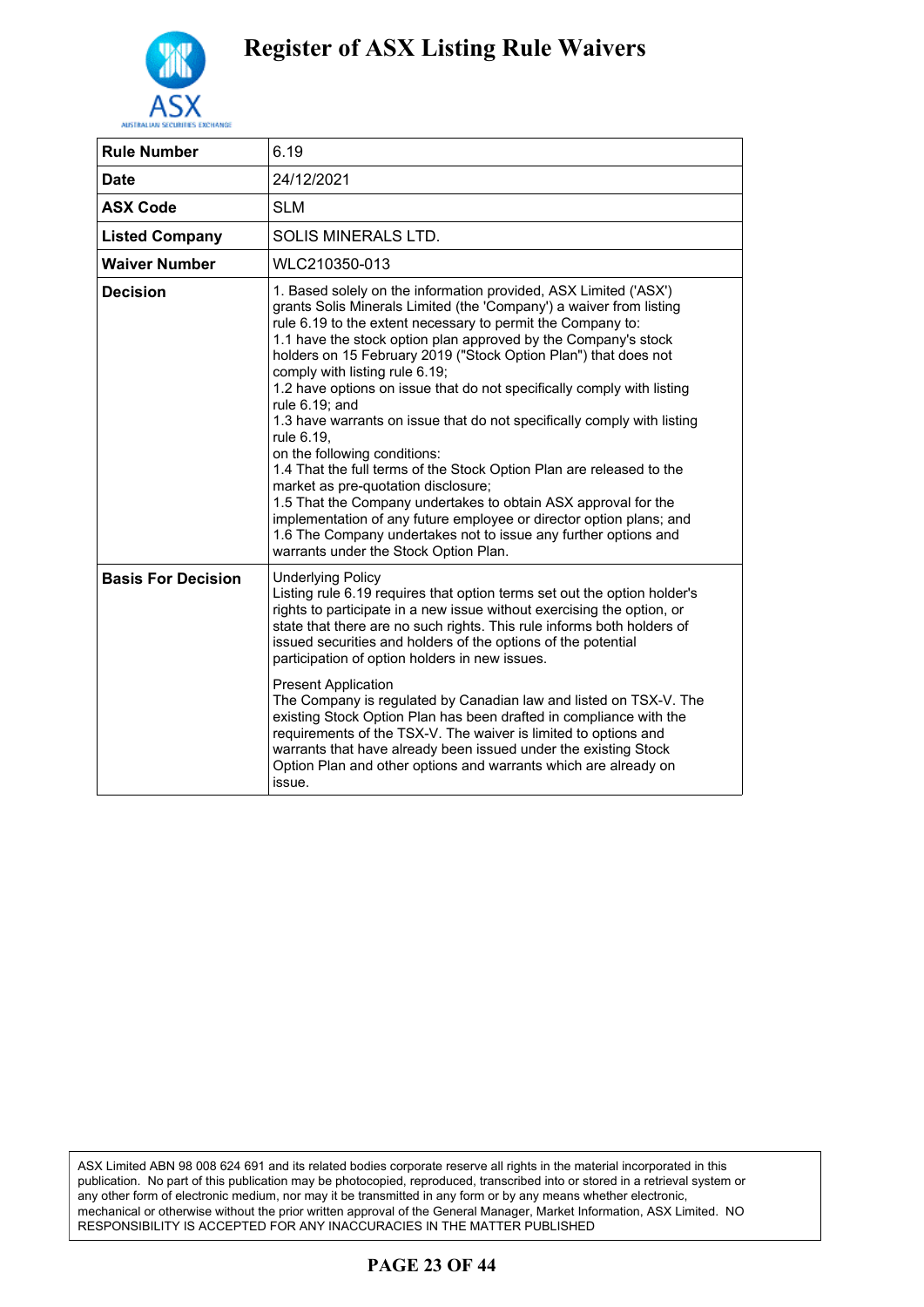

| <b>Rule Number</b>        | 6.21                                                                                                                                                                                                                                                                                                                                                                                                                                                                                                                                                                                                                                                                                                                                                                                                                                                                                                                                                                                                                                                                                                           |
|---------------------------|----------------------------------------------------------------------------------------------------------------------------------------------------------------------------------------------------------------------------------------------------------------------------------------------------------------------------------------------------------------------------------------------------------------------------------------------------------------------------------------------------------------------------------------------------------------------------------------------------------------------------------------------------------------------------------------------------------------------------------------------------------------------------------------------------------------------------------------------------------------------------------------------------------------------------------------------------------------------------------------------------------------------------------------------------------------------------------------------------------------|
| Date                      | 24/12/2021                                                                                                                                                                                                                                                                                                                                                                                                                                                                                                                                                                                                                                                                                                                                                                                                                                                                                                                                                                                                                                                                                                     |
| <b>ASX Code</b>           | <b>SLM</b>                                                                                                                                                                                                                                                                                                                                                                                                                                                                                                                                                                                                                                                                                                                                                                                                                                                                                                                                                                                                                                                                                                     |
| <b>Listed Company</b>     | SOLIS MINERALS LTD.                                                                                                                                                                                                                                                                                                                                                                                                                                                                                                                                                                                                                                                                                                                                                                                                                                                                                                                                                                                                                                                                                            |
| <b>Waiver Number</b>      | WLC210350-014                                                                                                                                                                                                                                                                                                                                                                                                                                                                                                                                                                                                                                                                                                                                                                                                                                                                                                                                                                                                                                                                                                  |
| <b>Decision</b>           | 1. Based solely on the information provided, ASX Limited ('ASX')<br>grants Solis Minerals Limited (the 'Company') a waiver from listing<br>rule 6.21 to the extent necessary to permit the Company to:<br>1.1 have the stock option plan approved by the Company's stock<br>holders on 15 February 2019 ('Stock Option Plan') that does not<br>comply with listing rule 6.21; and<br>1.2 have options on issue do not specifically comply with listing rule<br>$6.21$ ; and<br>1.3 have warrants on issue that do not specifically comply with listing<br>rule 6.21.<br>on the following conditions:<br>1.4 That the full terms of the Stock Option Plan are released to the<br>market as pre-quotation disclosure;<br>1.5 That the Company undertakes to obtain ASX approval for the<br>implementation of any future employee or director option plans; and<br>1.6 The Company undertakes not to issue any further options and<br>warrants under the Stock Option Plan.                                                                                                                                       |
| <b>Basis For Decision</b> | <b>Underlying Policy</b><br>Listing rule 6.21 provides that options must not confer the right to a<br>change in the exercise price or a change in the number of securities<br>issued on exercise if it also permits a right to participate in new issues<br>without exercising the option unless the right is permitted under listing<br>rule 6.22. An option's terms must contain a statement of any rights the<br>option holder has to a change in the exercise price of the option, or a<br>change to the number of underlying securities over which the option<br>can be exercised. This rule ensures that the balance between rights<br>of holders of issued securities and holders of options is maintained.<br><b>Present Application</b><br>The Company is regulated by Canadian law and listed on TSX-V. The<br>existing Stock Option Plan has been drafted in compliance with the<br>requirements of the TSX-V. The waiver is limited to options and<br>warrants that have already been issued under the existing Stock<br>Option Plan and other options and warrants which are already on<br>issue. |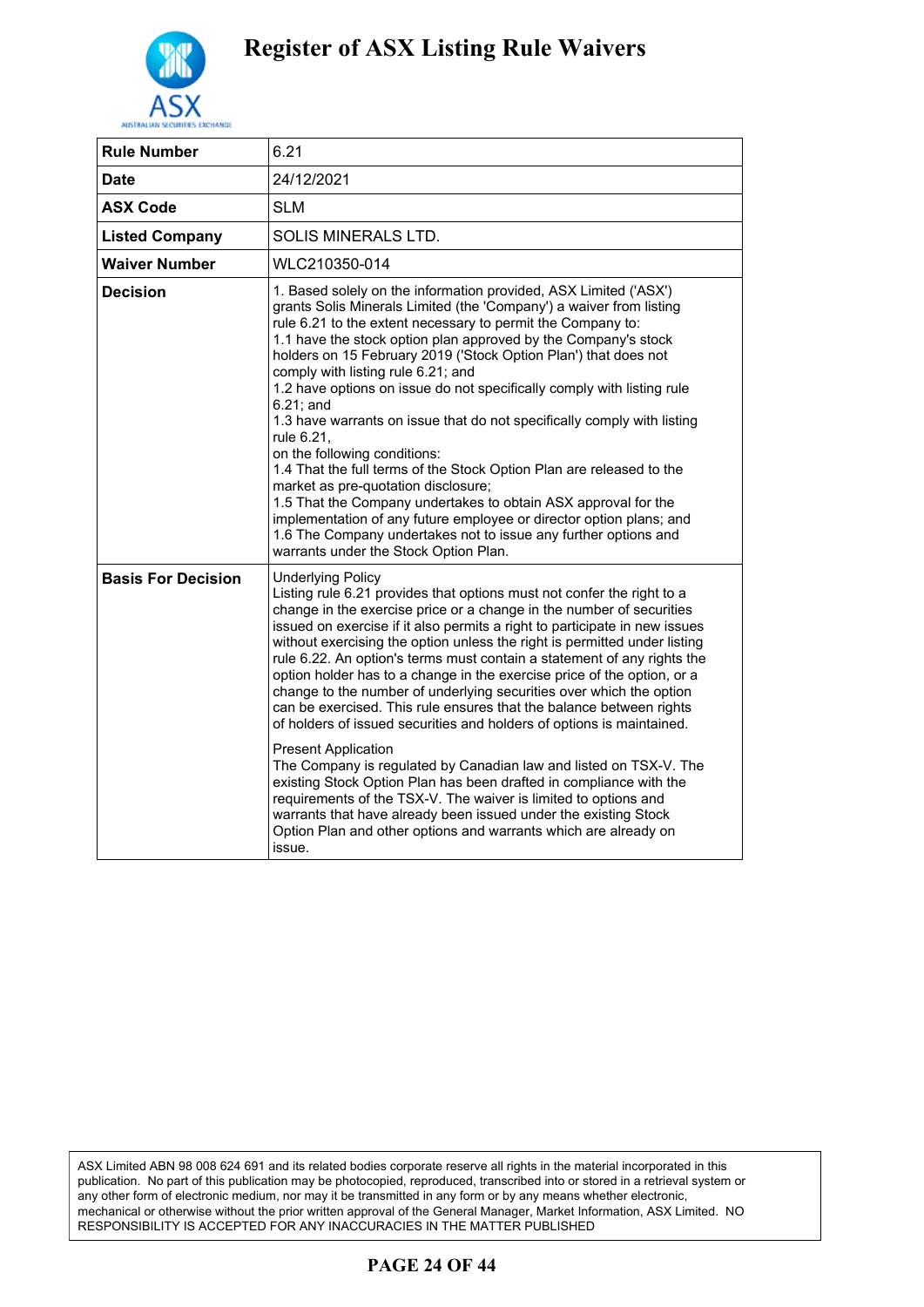

| <b>Rule Number</b>        | 6.22                                                                                                                                                                                                                                                                                                                                                                                                                                                                                                                                                                                                                                                                                                                                                                                                                                                                                                                                                                                                                                                                                                                                                                                                                                                                                           |
|---------------------------|------------------------------------------------------------------------------------------------------------------------------------------------------------------------------------------------------------------------------------------------------------------------------------------------------------------------------------------------------------------------------------------------------------------------------------------------------------------------------------------------------------------------------------------------------------------------------------------------------------------------------------------------------------------------------------------------------------------------------------------------------------------------------------------------------------------------------------------------------------------------------------------------------------------------------------------------------------------------------------------------------------------------------------------------------------------------------------------------------------------------------------------------------------------------------------------------------------------------------------------------------------------------------------------------|
| Date                      | 24/12/2021                                                                                                                                                                                                                                                                                                                                                                                                                                                                                                                                                                                                                                                                                                                                                                                                                                                                                                                                                                                                                                                                                                                                                                                                                                                                                     |
| <b>ASX Code</b>           | <b>SLM</b>                                                                                                                                                                                                                                                                                                                                                                                                                                                                                                                                                                                                                                                                                                                                                                                                                                                                                                                                                                                                                                                                                                                                                                                                                                                                                     |
| <b>Listed Company</b>     | SOLIS MINERALS LTD.                                                                                                                                                                                                                                                                                                                                                                                                                                                                                                                                                                                                                                                                                                                                                                                                                                                                                                                                                                                                                                                                                                                                                                                                                                                                            |
| Waiver Number             | WLC210350-015                                                                                                                                                                                                                                                                                                                                                                                                                                                                                                                                                                                                                                                                                                                                                                                                                                                                                                                                                                                                                                                                                                                                                                                                                                                                                  |
| Decision                  | 1. Based solely on the information provided, ASX Limited ('ASX')<br>grants Solis Minerals Limited (the 'Company') a waiver from listing<br>rule 6.22 to the extent necessary to permit the Company to:<br>1.1 have the stock option plan approved by the Company's stock<br>holders on 15 February 2019 ('Stock Option Plan') that does not<br>comply with listing rule 6.22; and<br>1.2 have options on issue that do not specifically comply with listing<br>rule 6.22; and<br>1.3 have warrants on issue that do not specifically comply with listing<br>rule 6.22,<br>on the following conditions:<br>1.4 That the full terms of the Stock Option Plan are released to the<br>market as pre-quotation disclosure;<br>1.5 That the Company undertakes to obtain ASX approval for the<br>implementation of any future employee or director option plans; and<br>1.6 The Company undertakes not to issue any further options and<br>warrants under the Stock Option Plan.                                                                                                                                                                                                                                                                                                                     |
| <b>Basis For Decision</b> | <b>Underlying Policy</b><br>Listing rule 6.22 provides that options which confer the right to change<br>in exercise price or a change in the number of securities issued on<br>exercise must do so only in accordance with a formula in the listing<br>rule. This rule maintains balance between the rights of holders of<br>issued securities and the holders of options. There is certainty to<br>rights of holders of issued securities and holders of options as to the<br>terms of the options or how the terms may be varied.<br><b>Present Application</b><br>The Company was incorporated under the laws of Canada, is<br>regulated by Canadian law and is listed on TSX-V. The Company's<br>Stock Option Plan has been drafted in compliance with requirements<br>of TSX-V and the relevant Canadian legislation. The Stock Option<br>Plan confers the right to a change in the exercise price and a change<br>in the number of underlying securities issued on exercise, in<br>accordance with TSX-V requirements, but is silent on right to<br>participate in new issues without exercising the option. It is<br>considered appropriate to grant a waiver provided it is limited to<br>options and warrants that have already been issued under the<br>existing Stock Option Plans. |

### **PAGE 25 OF 44**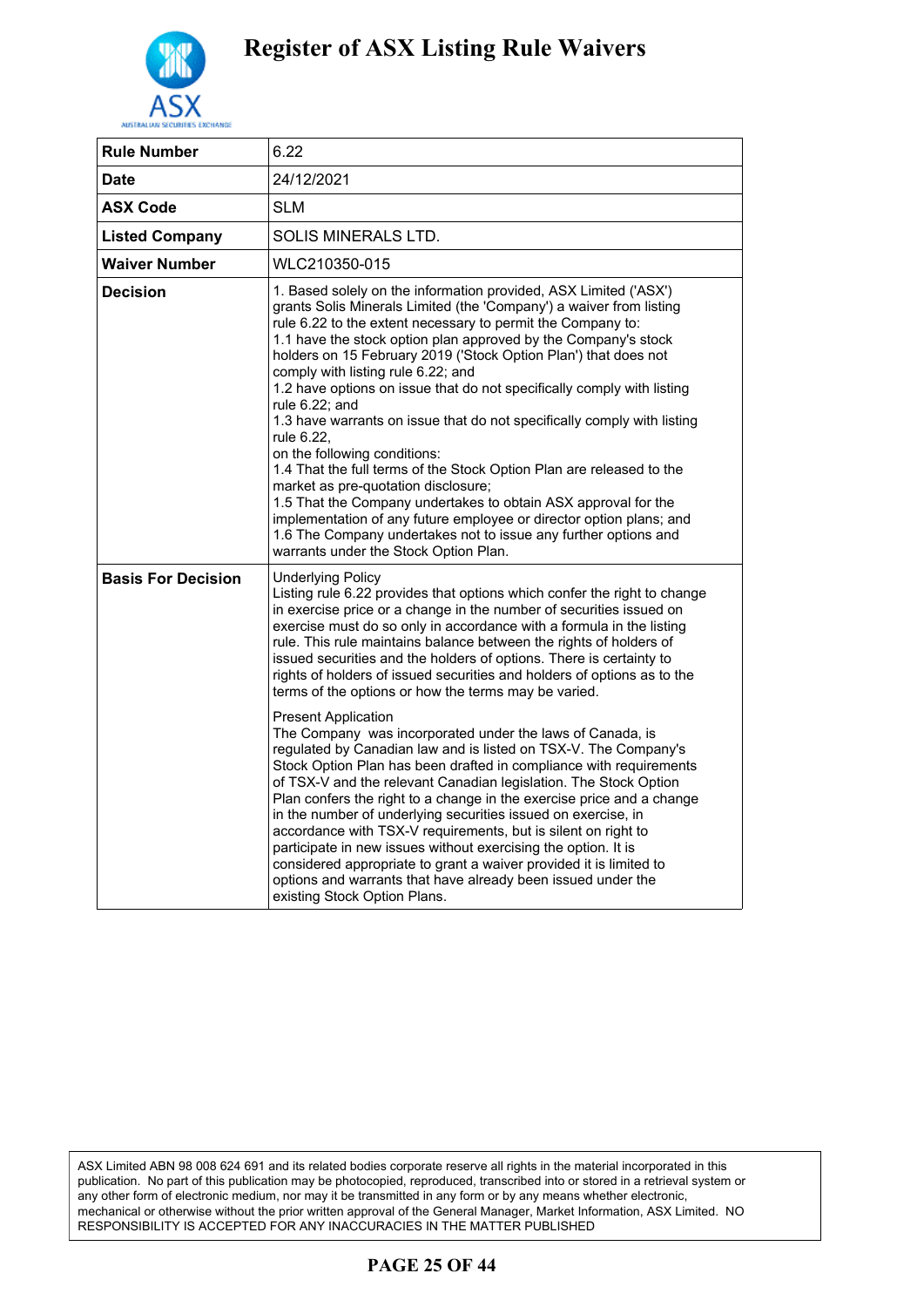

| <b>Rule Number</b>        | 6.23.3                                                                                                                                                                                                                                                                                                                                                                                                                                                                                                                                                                                                                                                                                                                                                                                                                                                                                                                                                                             |
|---------------------------|------------------------------------------------------------------------------------------------------------------------------------------------------------------------------------------------------------------------------------------------------------------------------------------------------------------------------------------------------------------------------------------------------------------------------------------------------------------------------------------------------------------------------------------------------------------------------------------------------------------------------------------------------------------------------------------------------------------------------------------------------------------------------------------------------------------------------------------------------------------------------------------------------------------------------------------------------------------------------------|
| <b>Date</b>               | 24/12/2021                                                                                                                                                                                                                                                                                                                                                                                                                                                                                                                                                                                                                                                                                                                                                                                                                                                                                                                                                                         |
| <b>ASX Code</b>           | <b>SLM</b>                                                                                                                                                                                                                                                                                                                                                                                                                                                                                                                                                                                                                                                                                                                                                                                                                                                                                                                                                                         |
| <b>Listed Company</b>     | <b>SOLIS MINERALS LTD.</b>                                                                                                                                                                                                                                                                                                                                                                                                                                                                                                                                                                                                                                                                                                                                                                                                                                                                                                                                                         |
| <b>Waiver Number</b>      | WLC210350-016                                                                                                                                                                                                                                                                                                                                                                                                                                                                                                                                                                                                                                                                                                                                                                                                                                                                                                                                                                      |
| <b>Decision</b>           | 1. Based solely on the information provided, ASX Limited ('ASX')<br>grants Solis Minerals Limited (the 'Company') a waiver from listing<br>rule 6.23.3 to the extent necessary to permit the Company to:<br>1.1 have the stock option plan approved by the Company's stock<br>holders on 15 February 2019 ('Stock Option Plan') that does not<br>comply with listing rule 6.23.3; and<br>1.2 have options on issue that do not specifically comply with listing<br>rule 6.23.3; and<br>1.3 have warrants on issue that do not specifically comply with listing<br>rule 6.23.3,<br>on the following conditions:<br>1.4 That the full terms of the Stock Option Plan are released to the<br>market as pre-quotation disclosure;<br>1.5 That the Company undertakes to obtain ASX approval for the<br>implementation of any future employee or director option plans; and<br>1.6 The Company undertakes not to issue any further options and<br>warrants under the Stock Option Plan. |
| <b>Basis For Decision</b> | <b>Underlying Policy</b><br>Listing rule 6.23.3 sets out the rules for when option terms can be<br>changed such that some terms cannot be changed even with the<br>approval of shareholders which ensures to maintain the integrity of<br>ASX.<br><b>Present Application</b><br>The Company was incorporated under the laws of Canada, is<br>regulated by Canadian law and is listed on TSX-V. The Company's<br>Stock Option Plan has been drafted in compliance with the<br>requirements of TSX-V and the relevant Canadian legislation, and<br>allows for changes to option terms that are prohibited under listing<br>rule 6.23.3. It is considered that a waiver to permit changes to the<br>terms of options and warrants already on issue under the existing<br>Stock Option Plan will not undermine the overall appropriateness of<br>the capital structure of the Company.                                                                                                 |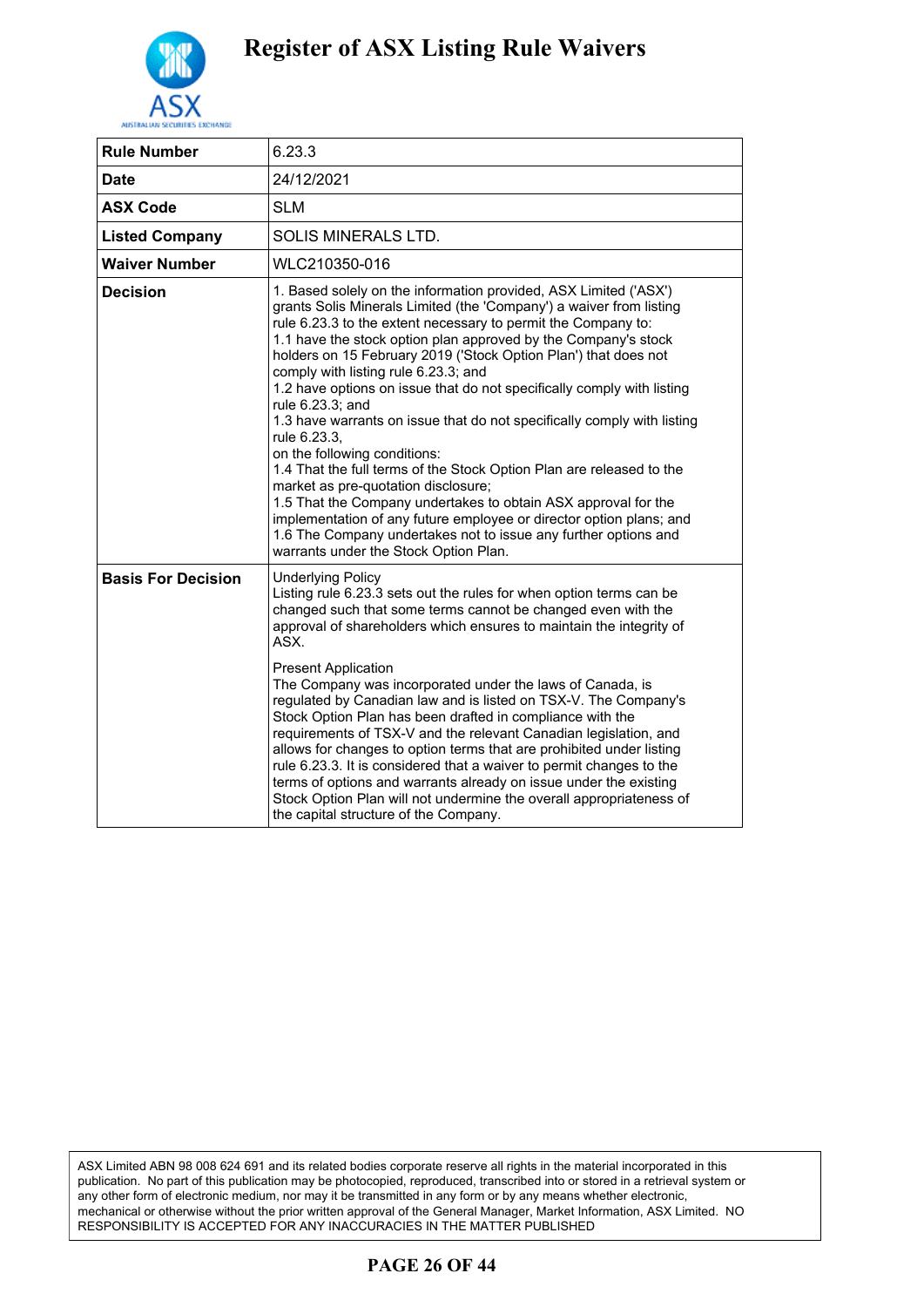

| <b>Rule Number</b>        | 6.23.4                                                                                                                                                                                                                                                                                                                                                                                                                                                                                                                                                                                                                                                                                                                                                                                                              |
|---------------------------|---------------------------------------------------------------------------------------------------------------------------------------------------------------------------------------------------------------------------------------------------------------------------------------------------------------------------------------------------------------------------------------------------------------------------------------------------------------------------------------------------------------------------------------------------------------------------------------------------------------------------------------------------------------------------------------------------------------------------------------------------------------------------------------------------------------------|
| <b>Date</b>               | 29/12/2021                                                                                                                                                                                                                                                                                                                                                                                                                                                                                                                                                                                                                                                                                                                                                                                                          |
| <b>ASX Code</b>           | <b>NWM</b>                                                                                                                                                                                                                                                                                                                                                                                                                                                                                                                                                                                                                                                                                                                                                                                                          |
| <b>Listed Company</b>     | NORWEST MINERALS LIMITED                                                                                                                                                                                                                                                                                                                                                                                                                                                                                                                                                                                                                                                                                                                                                                                            |
| <b>Waiver Number</b>      | WLC210346-001                                                                                                                                                                                                                                                                                                                                                                                                                                                                                                                                                                                                                                                                                                                                                                                                       |
| <b>Decision</b>           | 1. Based solely on the information provided, ASX Limited ('ASX')<br>grants Norwest Minerals Limited (the 'Company') a waiver from listing<br>rule 6.23.4 to the extent necessary to permit the Company to amend<br>the terms of 35,883,626 free attaching options with an exercise price<br>of \$0.105 and an expiry date of 16 August 2026 issued in connection<br>with a non-renounceable entitlement offer ('New Options') to enable<br>the Company to apply for quotation of the New Options on ASX.                                                                                                                                                                                                                                                                                                            |
| <b>Basis For Decision</b> | <b>Underlying Policy</b><br>Listing rule 6.23.4 sets out the circumstances in which option terms<br>can be changed. Some terms can be changed with the approval of<br>holders of issued ordinary securities. This ensures that an appropriate<br>balance is maintained between the rights of holders of issued ordinary<br>securities and the holders of options.                                                                                                                                                                                                                                                                                                                                                                                                                                                   |
|                           | <b>Present Application</b><br>The Company has recently completed a non-renounceable<br>entitlement offer of two shares for every three shares held by those<br>shareholders registered at the record date together with one free<br>attaching option for every two new shares issued. The New Options<br>granted by the Company have terms that the Company will not apply<br>for quotation on ASX. Shareholders will not be disadvantaged by the<br>quotation of the New Options on the ASX as the change does not<br>increase the rights of the New Option holders and as such it does not<br>diminish the rights of existing shareholders. The waiver is granted on<br>the basis that at least 100,000 New Options were issued and there<br>are at least 50 holders of the New Options with a marketable parcel. |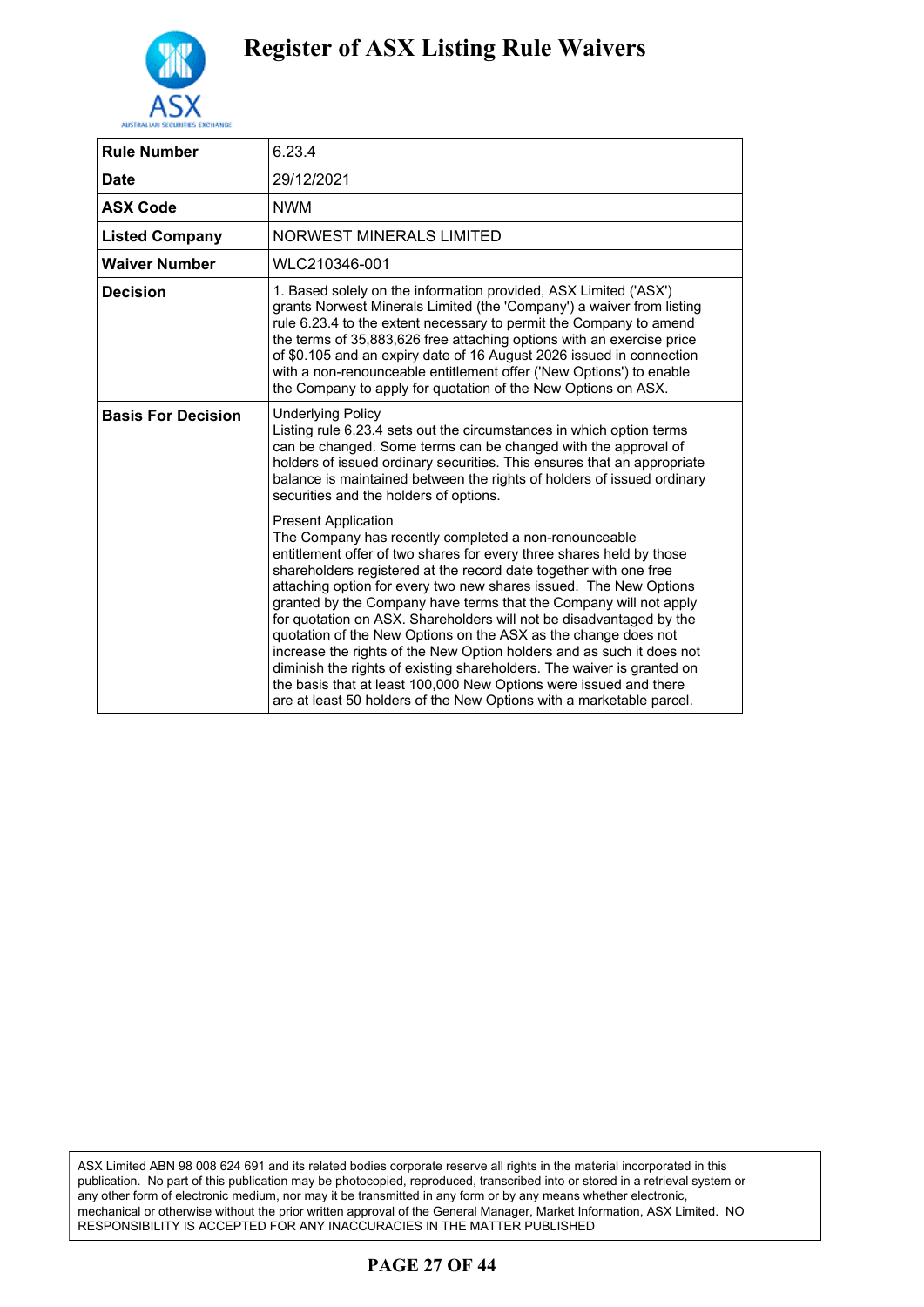

| <b>Rule Number</b>        | 6.23.4                                                                                                                                                                                                                                                                                                                                                                                                                                                                                                                                                                                                                                                                                                                                                                                                                                                                                                                                                                                       |
|---------------------------|----------------------------------------------------------------------------------------------------------------------------------------------------------------------------------------------------------------------------------------------------------------------------------------------------------------------------------------------------------------------------------------------------------------------------------------------------------------------------------------------------------------------------------------------------------------------------------------------------------------------------------------------------------------------------------------------------------------------------------------------------------------------------------------------------------------------------------------------------------------------------------------------------------------------------------------------------------------------------------------------|
| <b>Date</b>               | 24/12/2021                                                                                                                                                                                                                                                                                                                                                                                                                                                                                                                                                                                                                                                                                                                                                                                                                                                                                                                                                                                   |
| <b>ASX Code</b>           | <b>SLM</b>                                                                                                                                                                                                                                                                                                                                                                                                                                                                                                                                                                                                                                                                                                                                                                                                                                                                                                                                                                                   |
| <b>Listed Company</b>     | SOLIS MINERALS LTD.                                                                                                                                                                                                                                                                                                                                                                                                                                                                                                                                                                                                                                                                                                                                                                                                                                                                                                                                                                          |
| <b>Waiver Number</b>      | WLC210350-017                                                                                                                                                                                                                                                                                                                                                                                                                                                                                                                                                                                                                                                                                                                                                                                                                                                                                                                                                                                |
| <b>Decision</b>           | 1. Based solely on the information provided, ASX Limited ('ASX')<br>grants Solis Minerals Limited (the 'Company') a waiver from listing<br>rule 6.23.4 to the extent necessary to permit the Company to:<br>1.1 have the stock option plan approved by the Company's stock<br>holders on 15 February 2019 ('Stock Option Plan') that does not<br>comply with listing rule 6.23.4; and<br>1.2 have options on issue that do not specifically comply with listing<br>rule 6.23.4; and<br>1.3 have warrants on issue that do not specifically comply with listing<br>rule 6.23.4, on the following conditions:<br>1.4 That the full terms of the Stock Option Plan are released to the<br>market as pre-quotation disclosure;<br>1.5 That the Company undertakes to obtain ASX approval for the<br>implementation of any future employee or director option plans; and<br>1.6 The Company undertakes not to issue any further options and<br>warrants under the Stock Option Plan.              |
| <b>Basis For Decision</b> | <b>Underlying Policy</b><br>Listing rule 6.23.4 sets out the circumstances in which option terms<br>can be changed. Some terms can be changed with the approval of<br>holders of issued ordinary securities. This ensures that an appropriate<br>balance is maintained between the rights of holders of issued ordinary<br>securities and the holders of options<br><b>Present Application</b><br>The Company was incorporated under the laws of Canada, is<br>regulated by Canadian law and is listed on TSX-V. The Company's<br>Stock Option Plans have been drafted in compliance with<br>requirements of TSX-V and the relevant Canadian legislation, and<br>allows for changes to option terms to be made without shareholder<br>approval. It is considered that a waiver to permit changes to the terms<br>of options and warrants already on issue under the existing Stock<br>Option Plan will not undermine the overall appropriateness of the<br>capital structure of the Company. |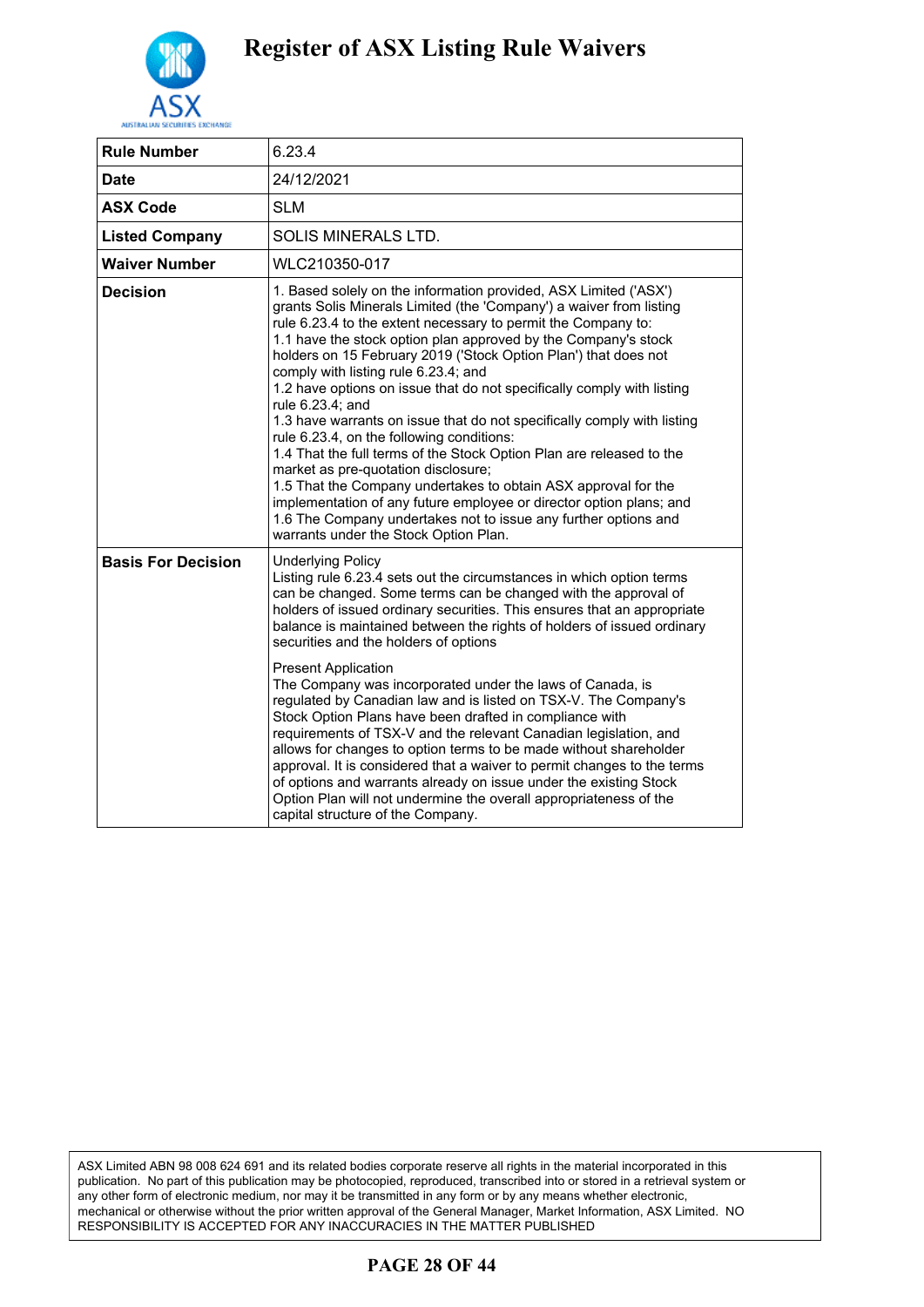

| <b>Rule Number</b>        | 7.3.4                                                                                                                                                                                                                                                                                                                                                                                                                                                                                                                                                                                                                                                                                                                                                                                                                                                                                                                                                                                                                                                                                                                                                                                                                                                                                                                                                                                                                                                                                                                                                                                                                                                                                                                                                                                                                                                                                                                                                                                                                                                                                                                                                          |
|---------------------------|----------------------------------------------------------------------------------------------------------------------------------------------------------------------------------------------------------------------------------------------------------------------------------------------------------------------------------------------------------------------------------------------------------------------------------------------------------------------------------------------------------------------------------------------------------------------------------------------------------------------------------------------------------------------------------------------------------------------------------------------------------------------------------------------------------------------------------------------------------------------------------------------------------------------------------------------------------------------------------------------------------------------------------------------------------------------------------------------------------------------------------------------------------------------------------------------------------------------------------------------------------------------------------------------------------------------------------------------------------------------------------------------------------------------------------------------------------------------------------------------------------------------------------------------------------------------------------------------------------------------------------------------------------------------------------------------------------------------------------------------------------------------------------------------------------------------------------------------------------------------------------------------------------------------------------------------------------------------------------------------------------------------------------------------------------------------------------------------------------------------------------------------------------------|
| <b>Date</b>               | 24/12/2021                                                                                                                                                                                                                                                                                                                                                                                                                                                                                                                                                                                                                                                                                                                                                                                                                                                                                                                                                                                                                                                                                                                                                                                                                                                                                                                                                                                                                                                                                                                                                                                                                                                                                                                                                                                                                                                                                                                                                                                                                                                                                                                                                     |
| <b>ASX Code</b>           | <b>VPR</b>                                                                                                                                                                                                                                                                                                                                                                                                                                                                                                                                                                                                                                                                                                                                                                                                                                                                                                                                                                                                                                                                                                                                                                                                                                                                                                                                                                                                                                                                                                                                                                                                                                                                                                                                                                                                                                                                                                                                                                                                                                                                                                                                                     |
| <b>Listed Company</b>     | <b>VOLT POWER GROUP LIMITED</b>                                                                                                                                                                                                                                                                                                                                                                                                                                                                                                                                                                                                                                                                                                                                                                                                                                                                                                                                                                                                                                                                                                                                                                                                                                                                                                                                                                                                                                                                                                                                                                                                                                                                                                                                                                                                                                                                                                                                                                                                                                                                                                                                |
| <b>Waiver Number</b>      | WLC210351-001                                                                                                                                                                                                                                                                                                                                                                                                                                                                                                                                                                                                                                                                                                                                                                                                                                                                                                                                                                                                                                                                                                                                                                                                                                                                                                                                                                                                                                                                                                                                                                                                                                                                                                                                                                                                                                                                                                                                                                                                                                                                                                                                                  |
| <b>Decision</b>           | 1. Based solely on the information provided, ASX Limited ('ASX')<br>grants to Volt Power Group Limited (the 'Company') a waiver from<br>listing rule 7.3.4 to the extent necessary to permit the Company to, in<br>its notice of meeting ('Notice') seeking shareholder approval for the<br>issue of up to 1,000,000,000 deferred consideration shares to be<br>issued upon the achievement of various earn out milestones ('Earn<br>Out Shares') pursuant to an agreement between the Company and<br>the vendors of Selcouth Pty Ltd, not to state that the Earn Out Shares<br>will be issued within three months from the date of the shareholder<br>meeting, on the following conditions:<br>1.1 The Earn Out Shares are to be issued immediately upon<br>satisfaction of each of the relevant milestones and in any event no<br>later than 31 October 2024.<br>1.2 The milestones must not be varied.<br>1.3 The maximum number of Earn Out Shares to be issued is to be<br>capped at 1,000,000,000.<br>1.4 Adequate details regarding the dilutionary effect of the Earn Out<br>Shares on the Company's capital structure be included in the<br>Company's notice of meeting.<br>1.5 For any annual reporting period during which any of the Earn Out<br>Shares have been issued or any of them remain to be issued, the<br>Company's annual report sets out the number of Earn Out Shares<br>issued in that annual reporting period, the number of Earn Out Shares<br>that remain to be issued and the basis on which the Earn Out Shares<br>may be issued.<br>1.6 In any half year or quarterly report for a period during which any of<br>the Earn Out Shares have been issued or remain to be issued, the<br>Company must include a summary statement of the number of Earn<br>Out Shares issued during the reporting period, the number of Earn<br>Out Shares that remain to be issued and the basis on which the Earn<br>Out Shares may be issued.<br>1.7 The Company's notice of meeting contains the full terms and<br>conditions of agreement pursuant to which the Earn Out Shares are to<br>be issued as well as the conditions of this waiver. |
| <b>Basis For Decision</b> | <b>Underlying Policy</b><br>Listing rule 7.3.4 requires a notice of meeting with a resolution to<br>approve the issue of equity securities to state that the securities will<br>be issued within three (3) months of the date of the shareholders'<br>meeting. Listing rule 7.3.4 ensures that an issue of equity securities is<br>made within a reasonably short time after the ordinary security<br>holders approve the issue, so that there is less possibility that the<br>circumstances of the entity may change by the time that the issue is<br>made in such a way that they are different from those that the<br>ordinary security holders may reasonably have had in contemplation<br>at the time of giving their approval.<br>Where a listed entity has entered into a commercial transaction which<br>calls for the issue of securities as consideration at future times that<br>necessarily will fall longer than 3 months after the date of a<br>shareholders' meeting, ASX's policy is to permit entities to seek<br>shareholder approval for the issue of all the securities that may be<br>issued under that transaction over the various phases, provided that                                                                                                                                                                                                                                                                                                                                                                                                                                                                                                                                                                                                                                                                                                                                                                                                                                                                                                                                                                                |

### **PAGE 29 OF 44**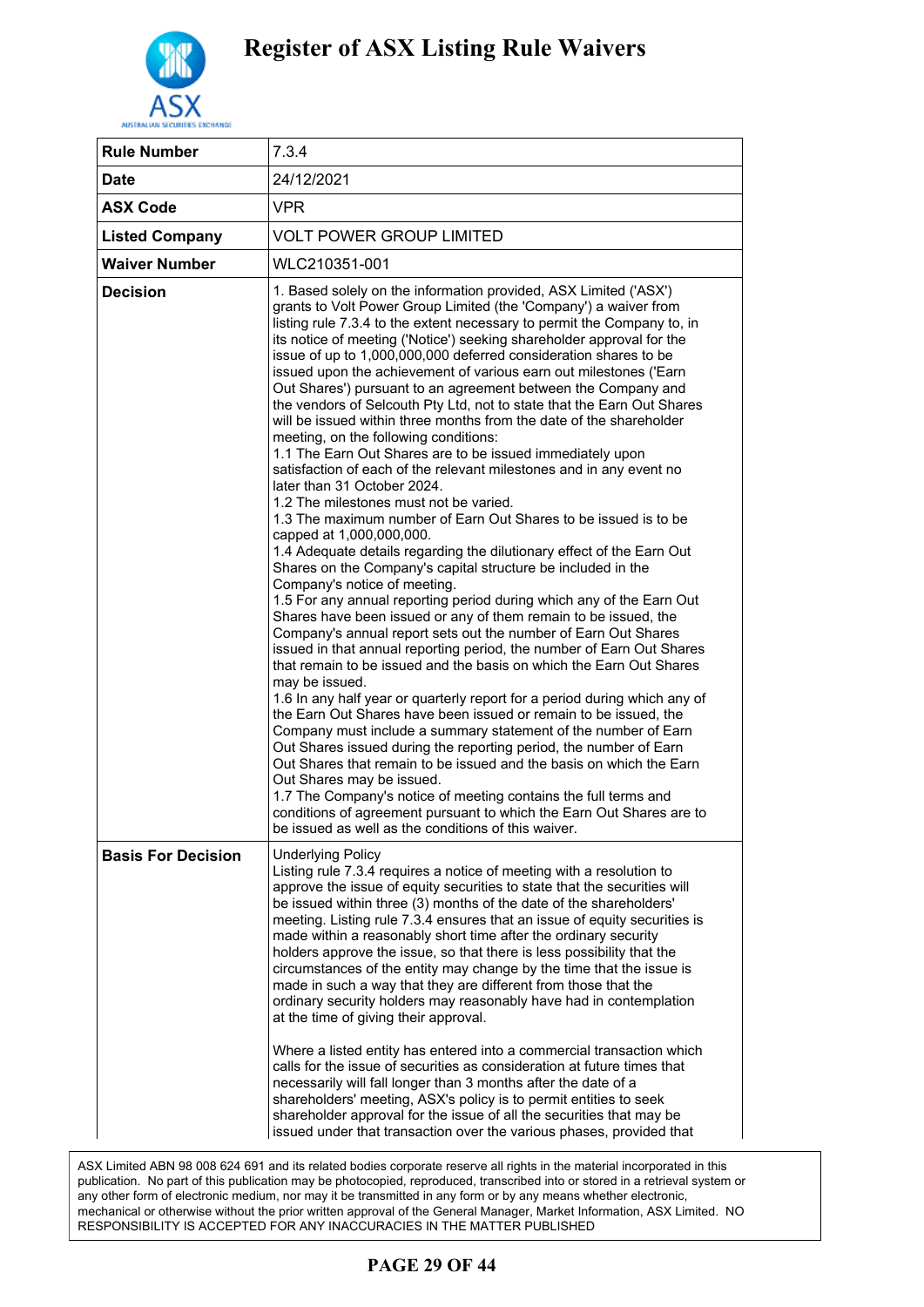#### **Register of ASX Listing Rule Waivers** calls for the issue of securities as consideration at future times that

| the milestones to be achieved which trigger the obligation to issue the<br>securities are appropriate to the entity and the transaction in all the<br>circumstances, and adequate information can be given to<br>shareholders about the future issues of securities. This allows the<br>entity and the counterparty to the agreement to have commercial<br>certainty about the ability of the entity to issue securities as the<br>counterparty performs its obligations, while maintaining the principle<br>that shareholders must give their informed consent to future issues of<br>securities.                                                                                                                                                                                |
|-----------------------------------------------------------------------------------------------------------------------------------------------------------------------------------------------------------------------------------------------------------------------------------------------------------------------------------------------------------------------------------------------------------------------------------------------------------------------------------------------------------------------------------------------------------------------------------------------------------------------------------------------------------------------------------------------------------------------------------------------------------------------------------|
| <b>Present Application</b><br>Subject to shareholder approval, the Company is proposing to issue<br>1,000,000,000 Earn Out Shares as part consideration for the<br>acquisition of the issued capital in Selcouth Pty Ltd. The Earn Out<br>Shares are intended to be issued upon the achievement of certain<br>milestone hurdles linked to the financial achievements of the business<br>being vended in. Shareholders will know the maximum dilutionary<br>effect at the time of voting on the resolution and there is a sufficient<br>degree of certainty so that shareholders may give their informed<br>consent to the issue of the Earn Out Shares. The time proposed for<br>the issue of the Earn Out Shares is in line with precedents granted in<br>similar circumstances. |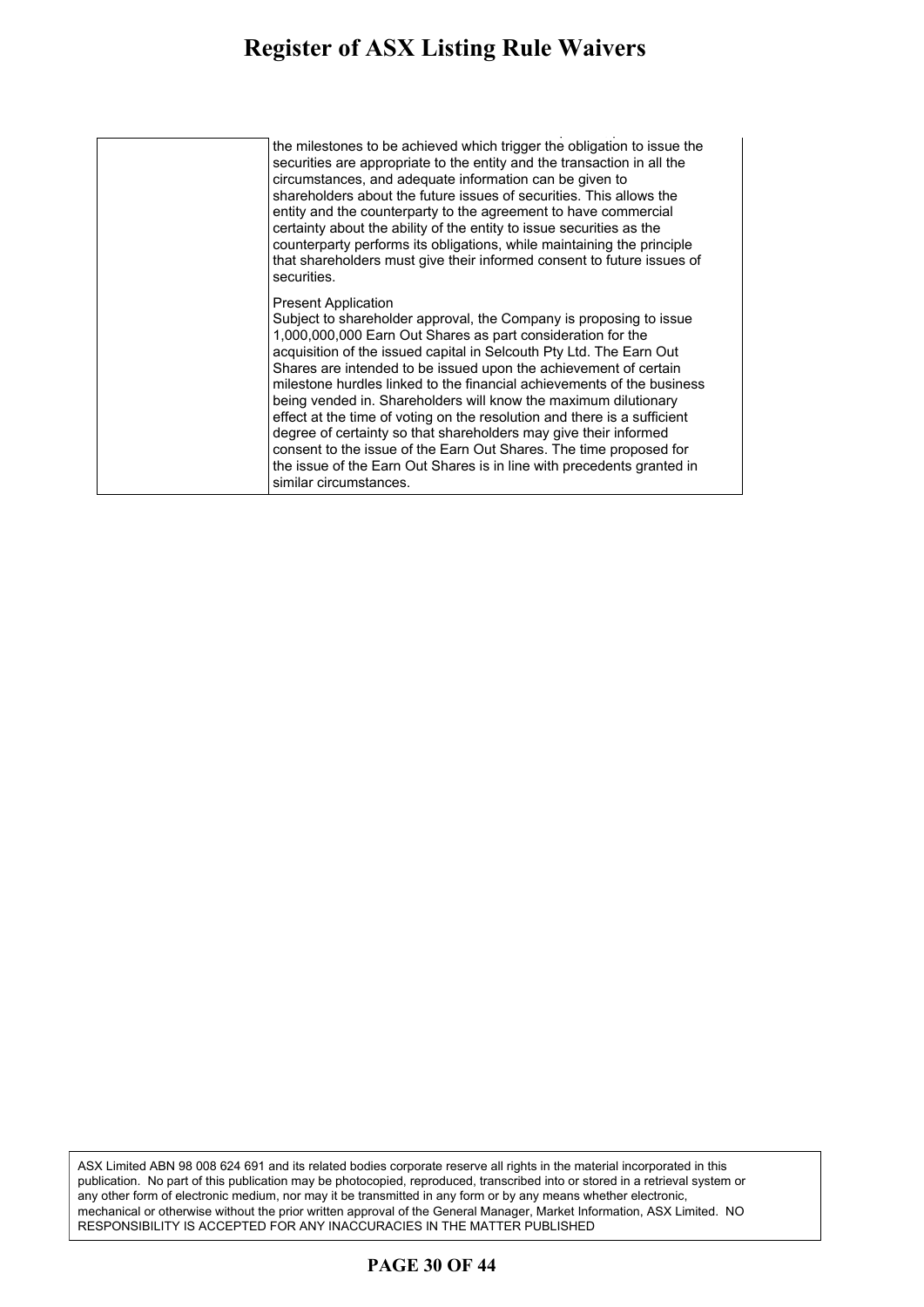

| <b>Rule Number</b>        | 7.24.2                                                                                                                                                                                                                                                                                                                                                                                                                                                                                                                                                                                                                                                                                                                                                                                                                                                                                                                                                                                                                                                                                                                                                                                                                                                                                                                                                                                                                                       |
|---------------------------|----------------------------------------------------------------------------------------------------------------------------------------------------------------------------------------------------------------------------------------------------------------------------------------------------------------------------------------------------------------------------------------------------------------------------------------------------------------------------------------------------------------------------------------------------------------------------------------------------------------------------------------------------------------------------------------------------------------------------------------------------------------------------------------------------------------------------------------------------------------------------------------------------------------------------------------------------------------------------------------------------------------------------------------------------------------------------------------------------------------------------------------------------------------------------------------------------------------------------------------------------------------------------------------------------------------------------------------------------------------------------------------------------------------------------------------------|
| <b>Date</b>               | 20/12/2021                                                                                                                                                                                                                                                                                                                                                                                                                                                                                                                                                                                                                                                                                                                                                                                                                                                                                                                                                                                                                                                                                                                                                                                                                                                                                                                                                                                                                                   |
| <b>ASX Code</b>           | LIT                                                                                                                                                                                                                                                                                                                                                                                                                                                                                                                                                                                                                                                                                                                                                                                                                                                                                                                                                                                                                                                                                                                                                                                                                                                                                                                                                                                                                                          |
| <b>Listed Company</b>     | LITHIUM AUSTRALIA NL                                                                                                                                                                                                                                                                                                                                                                                                                                                                                                                                                                                                                                                                                                                                                                                                                                                                                                                                                                                                                                                                                                                                                                                                                                                                                                                                                                                                                         |
| <b>Waiver Number</b>      | WLC210345-001                                                                                                                                                                                                                                                                                                                                                                                                                                                                                                                                                                                                                                                                                                                                                                                                                                                                                                                                                                                                                                                                                                                                                                                                                                                                                                                                                                                                                                |
| <b>Decision</b>           | 1. Based solely on the information provided, ASX Limited ('ASX')<br>grants Lithium Australia NL (the 'Company') a waiver from listing rule<br>7.24.2 to the extent necessary to permit the Company to do the<br>following:<br>1.1 cancel all uncalled and unpaid capital in respect of up to<br>70,320,345 partly paid ordinary shares ('PP Shares'); and<br>1.2 issue an option, with an exercise price of \$0.0499 and expiring<br>within 3 years from the date of issue, for every PP Share that has<br>been cancelled to shareholders of the PP Shares ('PP Shareholders'),<br>on the condition that the Company's shareholders approve the<br>following special resolutions at a shareholders' general meeting to:<br>1.3 change the status of the Company from that of a public no liability<br>company to that of a public company limited by shares;<br>1.4 reduce the capital of the Company by cancelling the uncalled<br>capital on the partly paid shares with no distribution or return of capital<br>being made as a result of that reduction of capital ('Cancellation');<br>1.5 adopt a new constitution appropriate to a company limited by<br>shares; and<br>1.6 issue an option to PP Shareholders with an exercise price of<br>\$0.0499 and expiring within 3 years from the date of issue for every<br>PP Share that has been cancelled ('Proposal').                                                                   |
| <b>Basis For Decision</b> | <b>Underlying Policy</b><br>The rule is to ensure partly paid securities do not receive an<br>advantage or benefit that other classes of securities do not receive in<br>the event of a reorganisation of capital. It serves as an anti-dilution<br>protection for holders of ordinary securities.<br><b>Present Application</b><br>The Company intends to convert its status from a no liability company<br>to a limited liability company. It has uncalled and unpaid PP Shares<br>on issue, which have to be cancelled to enable the Company to<br>convert to a limited liability company. The PP Shares are paid up to<br>\$0.0101 with \$0.0499 remaining unpaid. As consideration for the<br>cancellation of the PP Shares, the Company will issue options on a 1-<br>for-1 basis to the PP Shareholders. Each option is exercisable at<br>\$0.0499 and expires 3 years from the date of issue. As the PP<br>Shareholders will have pay \$0.0499 (an amount equivalent to the<br>uncalled capital on the PP Shares) to receive 1 ordinary share, the<br>cancellation of the PP Shares does not offer a significant advantage<br>to the PP Shareholders and the economic interest of existing fully<br>paid ordinary shares in the Company will not be materially impacted.<br>The waiver is granted on the condition that the Cancellation and<br>Proposal are approved as a special resolution at a shareholders'<br>general meeting. |

### **PAGE 31 OF 44**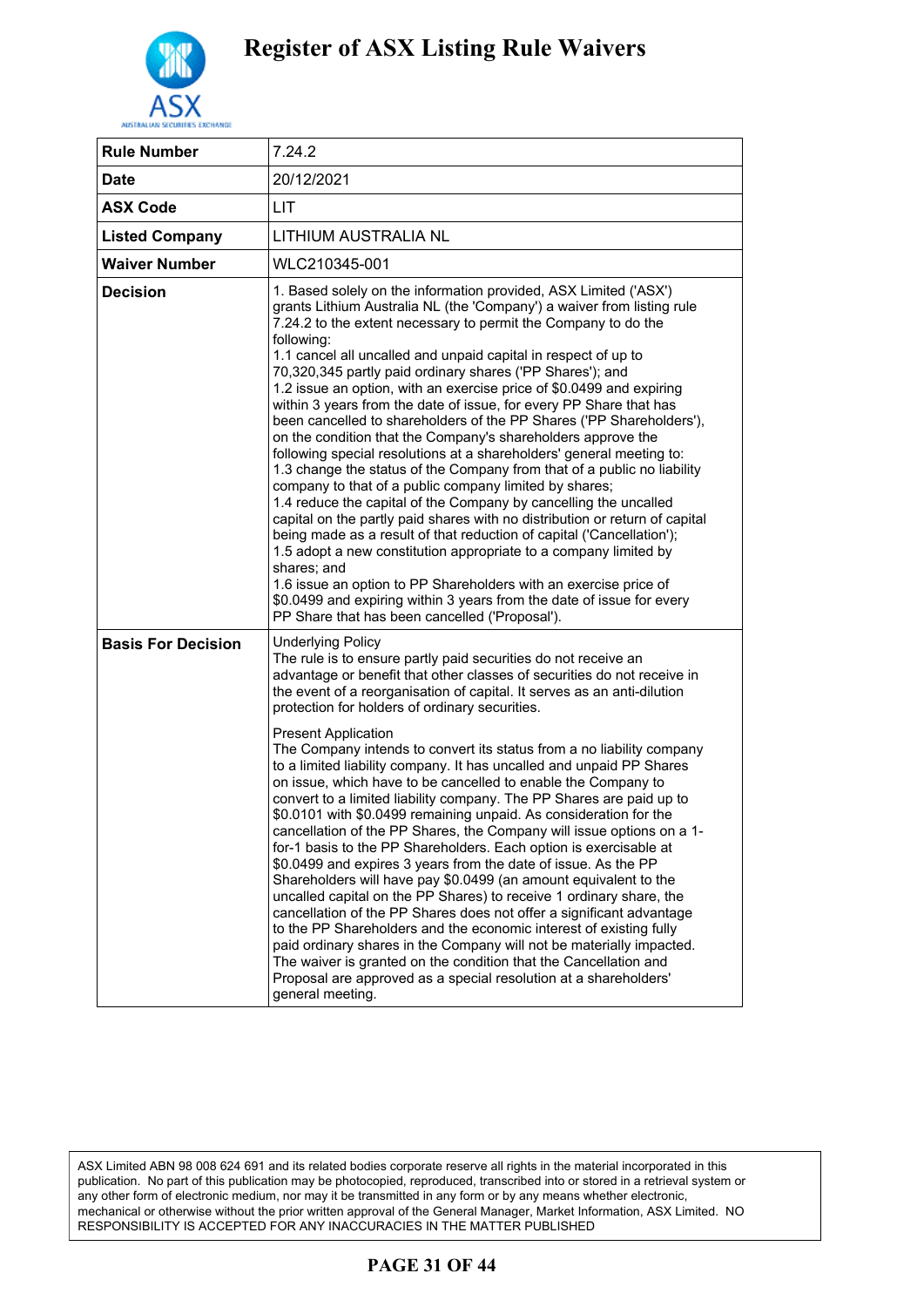

| <b>Rule Number</b>        | 8.10                                                                                                                                                                                                                                                                                                                                                                                                                                                                                                                                                                                                                                                                                                                                                                                                                                                                                                                                                                                                                                                                                                                                                                                                                                                                                      |
|---------------------------|-------------------------------------------------------------------------------------------------------------------------------------------------------------------------------------------------------------------------------------------------------------------------------------------------------------------------------------------------------------------------------------------------------------------------------------------------------------------------------------------------------------------------------------------------------------------------------------------------------------------------------------------------------------------------------------------------------------------------------------------------------------------------------------------------------------------------------------------------------------------------------------------------------------------------------------------------------------------------------------------------------------------------------------------------------------------------------------------------------------------------------------------------------------------------------------------------------------------------------------------------------------------------------------------|
| Date                      | 17/12/2021                                                                                                                                                                                                                                                                                                                                                                                                                                                                                                                                                                                                                                                                                                                                                                                                                                                                                                                                                                                                                                                                                                                                                                                                                                                                                |
| <b>ASX Code</b>           | <b>WTN</b>                                                                                                                                                                                                                                                                                                                                                                                                                                                                                                                                                                                                                                                                                                                                                                                                                                                                                                                                                                                                                                                                                                                                                                                                                                                                                |
| <b>Listed Company</b>     | WINTON LAND LIMITED                                                                                                                                                                                                                                                                                                                                                                                                                                                                                                                                                                                                                                                                                                                                                                                                                                                                                                                                                                                                                                                                                                                                                                                                                                                                       |
| Waiver Number             | WLC210352-002                                                                                                                                                                                                                                                                                                                                                                                                                                                                                                                                                                                                                                                                                                                                                                                                                                                                                                                                                                                                                                                                                                                                                                                                                                                                             |
| <b>Decision</b>           | 1. Based solely on the information provided, ASX Limited ('ASX')<br>grants Winton Land Limited (the 'Company') a waiver from listing rule<br>8.10 to the extent necessary to permit the Board to cancel, refuse or<br>delay the registration of any transfer of shares as permitted by the<br>Constitution where the Directors of the Company ('Directors') are<br>aware that the transfer will or is likely to result in the Company being<br>considered an "overseas person" under the Overseas Investment Act<br>2005 (New Zealand) ('OIA') on condition that the Company complies<br>with listing rule 3.19 at all times.                                                                                                                                                                                                                                                                                                                                                                                                                                                                                                                                                                                                                                                             |
| <b>Basis For Decision</b> | <b>Underlying Policy</b><br>Listing rule 8.10 facilitates the transfer procedures for quoted<br>securities. Under the rule, entities must not prevent, delay or interfere<br>with the registration of a transfer document. The requirement protects<br>the integrity of the ASX market and supports the principle that quoted<br>securities are freely transferable, and that the issuer of quoted<br>securities should not have the ability to prevent particular persons<br>from becoming security holders, other than as required by law or in<br>other limited circumstances.                                                                                                                                                                                                                                                                                                                                                                                                                                                                                                                                                                                                                                                                                                         |
|                           | <b>Present Application</b><br>The Company is formed under the law of New Zealand and will have<br>its primary listing on the NZX with a secondary listing on ASX. The<br>Company is subject to the provisions of the OIA which imposes<br>overseas investment requirements where a company is considered an<br>"overseas person".<br>Under the OIA a company is considered an "overseas person" if:<br>1.1 in aggregate, overseas persons own 50% or more of the shares;<br>or<br>1.2 overseas persons that own (together with their associates) 10% or<br>more of the shares hold, in aggregate, more than 25% of the shares.<br>The Company's Constitution contains certain provisions imposing<br>certain obligations on and giving certain powers to the Directors of the<br>Company to enforce the foreign ownership limit. The Directors have<br>the right to decline to register a transfer of shares if the Directors are<br>aware that the transfer of those shares will result in a contravention of<br>the ownership limit. A waiver is granted to permit the Company to<br>refuse to register a transfer that would result in the Company being<br>considered an overseas person under the OIA on condition that the<br>Company complies with listing rule 3.19 at all times. |

ASX Limited ABN 98 008 624 691 and its related bodies corporate reserve all rights in the material incorporated in this publication. No part of this publication may be photocopied, reproduced, transcribed into or stored in a retrieval system or any other form of electronic medium, nor may it be transmitted in any form or by any means whether electronic, mechanical or otherwise without the prior written approval of the General Manager, Market Information, ASX Limited. NO RESPONSIBILITY IS ACCEPTED FOR ANY INACCURACIES IN THE MATTER PUBLISHED

### **PAGE 32 OF 44**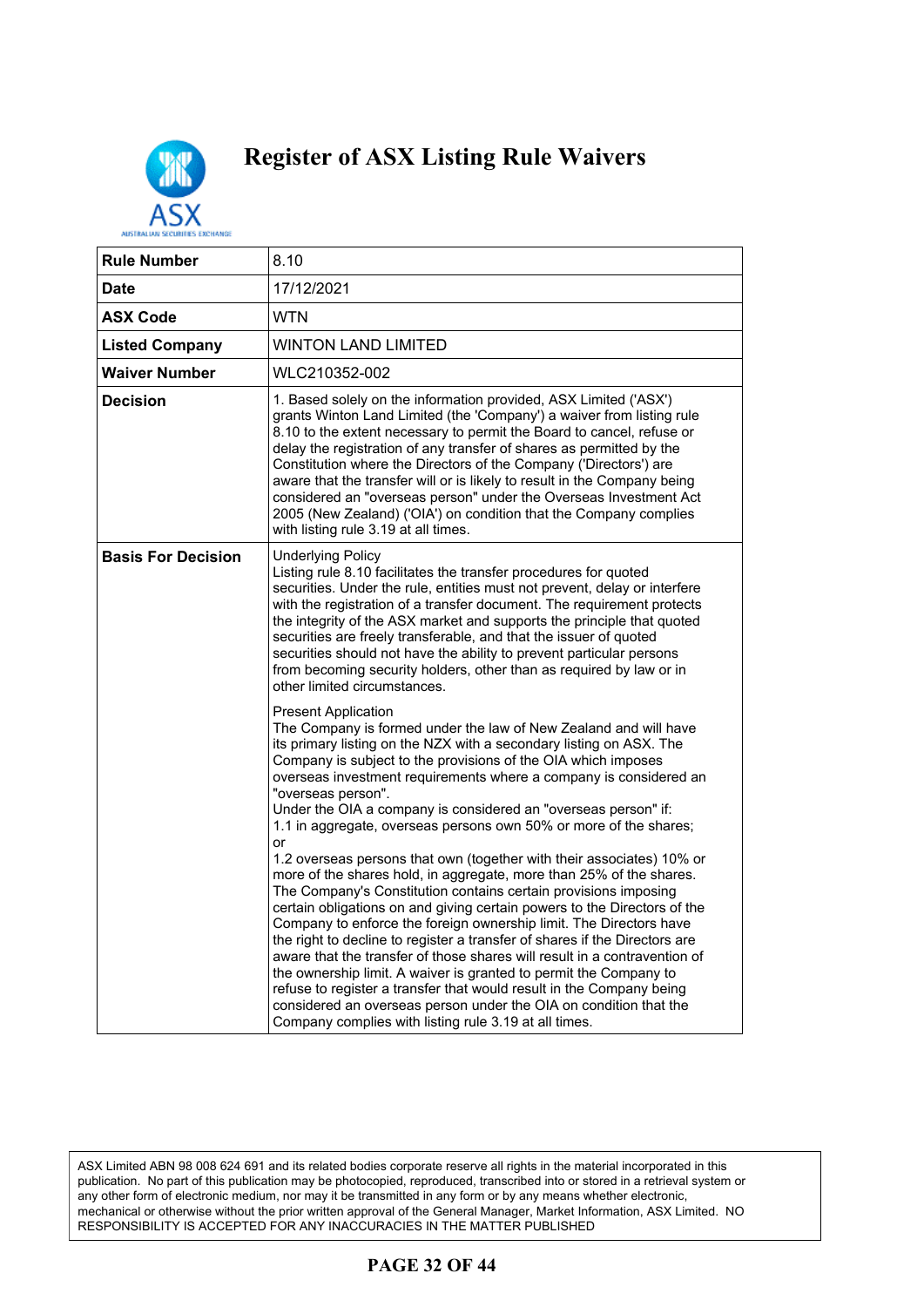

| AUSTRALIAN SECURITIES EXCHANG |                                                                                                                                                                                                                                                                                                                                                                                                                                                                                                                                                                                                                                      |
|-------------------------------|--------------------------------------------------------------------------------------------------------------------------------------------------------------------------------------------------------------------------------------------------------------------------------------------------------------------------------------------------------------------------------------------------------------------------------------------------------------------------------------------------------------------------------------------------------------------------------------------------------------------------------------|
| <b>Rule Number</b>            | 8.11                                                                                                                                                                                                                                                                                                                                                                                                                                                                                                                                                                                                                                 |
| Date                          | 17/12/2021                                                                                                                                                                                                                                                                                                                                                                                                                                                                                                                                                                                                                           |
| <b>ASX Code</b>               | <b>WTN</b>                                                                                                                                                                                                                                                                                                                                                                                                                                                                                                                                                                                                                           |
| <b>Listed Company</b>         | WINTON LAND LIMITED                                                                                                                                                                                                                                                                                                                                                                                                                                                                                                                                                                                                                  |
| <b>Waiver Number</b>          | WLC210352-003                                                                                                                                                                                                                                                                                                                                                                                                                                                                                                                                                                                                                        |
| <b>Decision</b>               | 1. Based solely on the information provided, ASX Limited ('ASX')<br>grants Winton Land Limited (the 'Company') a waiver from listing rule<br>8.11 to the extent necessary to permit the Company to request<br>registered holders of shares to provide statutory declarations or other<br>evidence in accordance with clause 3 of the Fourth Schedule to the<br>Company's Constitution to enable the Company establish whether the<br>transaction to which the transfer relates has resulted or might result in<br>the Company being considered an "overseas person" under the<br>Overseas Investment Act 2005 (New Zealand) ('OIA'). |
| <b>Basis For Decision</b>     | <b>Underlying Policy</b><br>An entity must not require documentation in connection with<br>ownership restrictions before registering a transfer. The rule protects<br>the integrity of the ASX market, and prevents a delay in settlement of<br>the transactions.                                                                                                                                                                                                                                                                                                                                                                    |
|                               | <b>Present Application</b><br>The Company is formed under the law of New Zealand and will have<br>its primary listing on the NZX with a secondary listing on ASX. The<br>Company is subject to the provisions of the Overseas Investment Act<br>2005 (New Zealand) ('OIA') which imposes overseas investment<br>requirements where a company is considered an "overseas person".                                                                                                                                                                                                                                                     |
|                               | Under the OIA a company is considered an "overseas person" if:<br>1.1 in aggregate, overseas persons own 50% or more of the shares;<br>or<br>1.2 overseas persons that own (together with their associates) 10% or<br>more of the shares hold, in aggregate, more than 25% of the shares.                                                                                                                                                                                                                                                                                                                                            |
|                               | The Constitution provides that the Company may require a person<br>who has, or is suspected of having an interest in the shares of the<br>Company to provide to the Company a statutory declaration or other<br>evidence as required for the purpose of determining whether that<br>person or any other person has entered, or is taking action to enter<br>into a transaction that would be likely to result in the Company<br>becoming an overseas person. The waiver is considered necessary to<br>enable the Company to promote enforcement of the ownership<br>threshold imposed by the OIA.                                    |

ASX Limited ABN 98 008 624 691 and its related bodies corporate reserve all rights in the material incorporated in this publication. No part of this publication may be photocopied, reproduced, transcribed into or stored in a retrieval system or any other form of electronic medium, nor may it be transmitted in any form or by any means whether electronic, mechanical or otherwise without the prior written approval of the General Manager, Market Information, ASX Limited. NO RESPONSIBILITY IS ACCEPTED FOR ANY INACCURACIES IN THE MATTER PUBLISHED

### **PAGE 33 OF 44**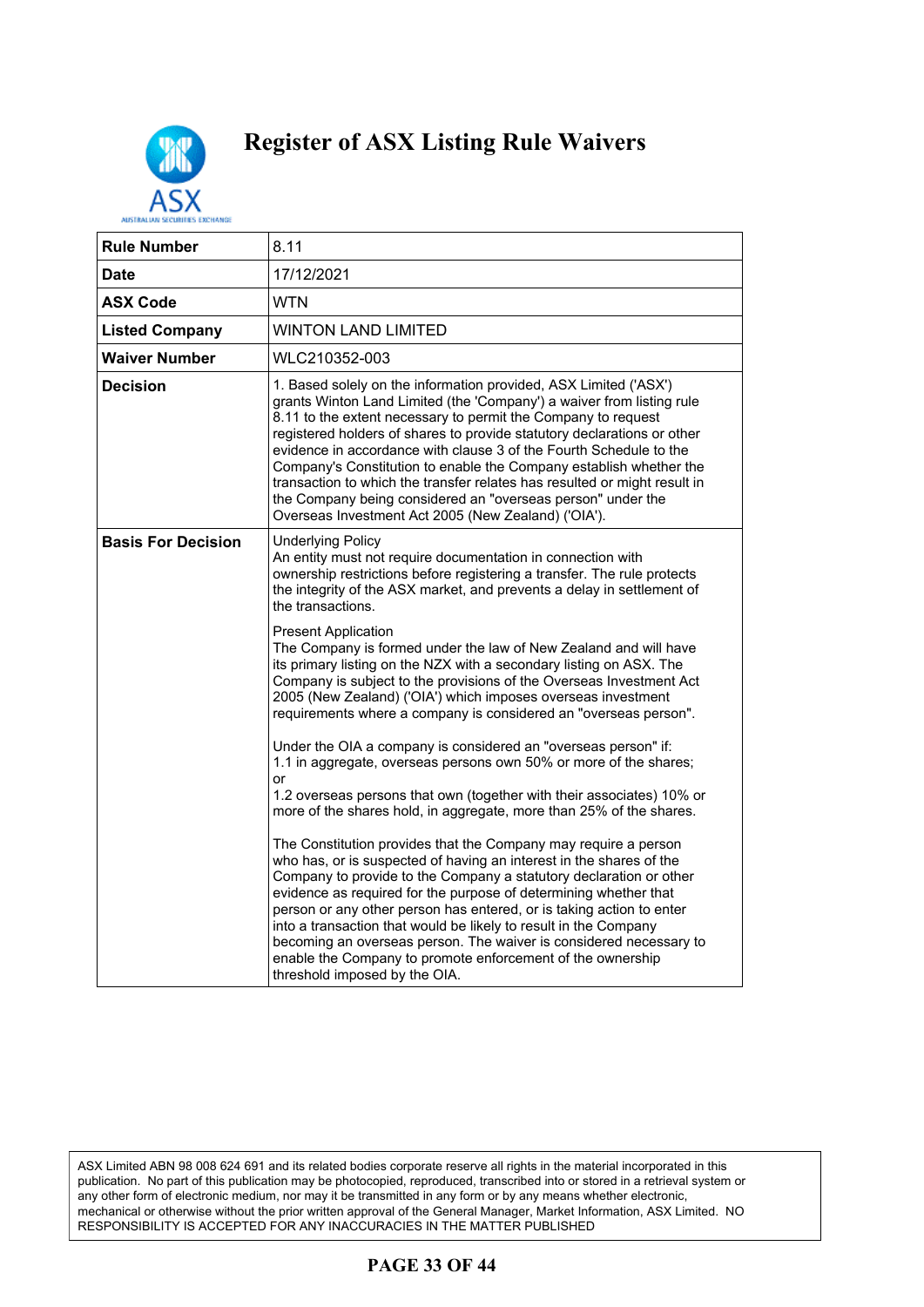

| <b>Rule Number</b>        | 9.1(b)                                                                                                                                                                                                                                                                                                                                                                                                                                                                                                                                                                                                                                                                                                                                                                                                                                                                                                                                                                                                                                                                                                                                                                                                                                                                                                                                                                                                                                                                                                                                                                                                                                                                                                                                                                                                                                                                                                                                                                                                                                                                                                                                                                                                                                                                                                                                                                                                                                                                                                                                                                                                                                                                                                                                                                                                                                                                                                 |
|---------------------------|--------------------------------------------------------------------------------------------------------------------------------------------------------------------------------------------------------------------------------------------------------------------------------------------------------------------------------------------------------------------------------------------------------------------------------------------------------------------------------------------------------------------------------------------------------------------------------------------------------------------------------------------------------------------------------------------------------------------------------------------------------------------------------------------------------------------------------------------------------------------------------------------------------------------------------------------------------------------------------------------------------------------------------------------------------------------------------------------------------------------------------------------------------------------------------------------------------------------------------------------------------------------------------------------------------------------------------------------------------------------------------------------------------------------------------------------------------------------------------------------------------------------------------------------------------------------------------------------------------------------------------------------------------------------------------------------------------------------------------------------------------------------------------------------------------------------------------------------------------------------------------------------------------------------------------------------------------------------------------------------------------------------------------------------------------------------------------------------------------------------------------------------------------------------------------------------------------------------------------------------------------------------------------------------------------------------------------------------------------------------------------------------------------------------------------------------------------------------------------------------------------------------------------------------------------------------------------------------------------------------------------------------------------------------------------------------------------------------------------------------------------------------------------------------------------------------------------------------------------------------------------------------------------|
| <b>Date</b>               | 24/12/2021                                                                                                                                                                                                                                                                                                                                                                                                                                                                                                                                                                                                                                                                                                                                                                                                                                                                                                                                                                                                                                                                                                                                                                                                                                                                                                                                                                                                                                                                                                                                                                                                                                                                                                                                                                                                                                                                                                                                                                                                                                                                                                                                                                                                                                                                                                                                                                                                                                                                                                                                                                                                                                                                                                                                                                                                                                                                                             |
| <b>ASX Code</b>           | <b>SLM</b>                                                                                                                                                                                                                                                                                                                                                                                                                                                                                                                                                                                                                                                                                                                                                                                                                                                                                                                                                                                                                                                                                                                                                                                                                                                                                                                                                                                                                                                                                                                                                                                                                                                                                                                                                                                                                                                                                                                                                                                                                                                                                                                                                                                                                                                                                                                                                                                                                                                                                                                                                                                                                                                                                                                                                                                                                                                                                             |
| <b>Listed Company</b>     | SOLIS MINERALS LTD.                                                                                                                                                                                                                                                                                                                                                                                                                                                                                                                                                                                                                                                                                                                                                                                                                                                                                                                                                                                                                                                                                                                                                                                                                                                                                                                                                                                                                                                                                                                                                                                                                                                                                                                                                                                                                                                                                                                                                                                                                                                                                                                                                                                                                                                                                                                                                                                                                                                                                                                                                                                                                                                                                                                                                                                                                                                                                    |
| <b>Waiver Number</b>      | WLC210350-022                                                                                                                                                                                                                                                                                                                                                                                                                                                                                                                                                                                                                                                                                                                                                                                                                                                                                                                                                                                                                                                                                                                                                                                                                                                                                                                                                                                                                                                                                                                                                                                                                                                                                                                                                                                                                                                                                                                                                                                                                                                                                                                                                                                                                                                                                                                                                                                                                                                                                                                                                                                                                                                                                                                                                                                                                                                                                          |
| <b>Decision</b>           | 1. Based solely on the information provided, ASX Limited ('ASX')<br>grants Solis Minerals Limited (the 'Company') a waiver from listing<br>rule 9.1(b) to the extent necessary to permit the Company not to apply<br>the restrictions in clauses 1, 2, 3, 4, 7, 8 and 9 of Appendix 9B do not<br>apply to the Company.                                                                                                                                                                                                                                                                                                                                                                                                                                                                                                                                                                                                                                                                                                                                                                                                                                                                                                                                                                                                                                                                                                                                                                                                                                                                                                                                                                                                                                                                                                                                                                                                                                                                                                                                                                                                                                                                                                                                                                                                                                                                                                                                                                                                                                                                                                                                                                                                                                                                                                                                                                                 |
| <b>Basis For Decision</b> | <b>Underlying Policy</b><br>Securities issued in certain circumstances, including in consideration<br>for the acquisition of classified assets from related or unrelated<br>vendors, or to seed capitalists who subscribe for securities at a<br>discount to the initial public offering, are classified as restricted<br>securities and are to be held in escrow for a certain period. (ASX may<br>also deem securities issued in other circumstances to be restricted<br>securities.) Under listing rule 9.1, an entity that issues securities<br>classified as restricted securities must apply the restrictions required<br>by Appendix 9B of the Listing Rules. Under listing rule 9.1(b) the<br>entity and the person who holds the restricted securities (and, where<br>appropriate, the persons who control the holder) must enter into a<br>restriction agreement in the form of Appendix 9A of the Listing Rules.<br>In certain circumstances, under listing rule 9.1(c), the entity may issue<br>a restriction notice in the form of Appendix 9C. The restriction<br>agreement forbids the holder (and the controller(s), where<br>appropriate) from transferring or creating any other interests in<br>restricted securities during the escrow period. Under listing rule 9.1,<br>restricted securities must either be in certificated form and held in<br>escrow by a bank or recognised trustee, or held in uncertificated form<br>on the issuer sponsored sub-register subject to a holding lock<br>administered by the entity's securities registry. These arrangements<br>together prevent the holder (and where appropriate, the controller(s)<br>of the holder) from being able to realise any financial benefit from their<br>restricted securities during the escrow period. These arrangements<br>protect the integrity of the market by ensuring that promoters, vendors<br>and other categories of holders do not realise a value for their<br>securities until a period of time has passed within which the value of<br>classified assets sold to the listed entity can reasonably be expected<br>to have become more apparent and to be reflected in the market price<br>of the entity's securities.<br><b>Present Application</b><br>The Company is incorporated in Canada and has been listed on the<br>TSX-V since 2013. The Company has conducted the same business<br>during the period of its listing on TSX-V and its shares have traded<br>continuously during this time. The Company has been subject to the<br>continuous disclosure requirements of the TSX-V market. TSX-V also<br>has an escrow regime in place. None of the Company's securities<br>remain subject to TSX-V -imposed escrow. There is considered to<br>have been a reasonable degree of liquidity in the Company's shares<br>on the TSX-V market. Where the disclosure and trading record of a |

ASX Limited ABN 98 008 624 691 and its related bodies corporate reserve all rights in the material incorporated in this ion may be photocopied, reproduced, transcribed into or stored in a retrieva <sub>)</sub>, nor may it be transmitted in any form or by any means whether electronic,  $\,$ mechanical or otherwise without the prior written approval of the General Manager, Market Information, ASX Limited. NO RESPONSIBILITY IS ACCEPTED FOR ANY INACCURACIES IN THE MATTER PUBLISHED publication. No part of this publication may be photocopied, reproduced, transcribed into or stored in a retrieval system or any other form of electronic medium, nor may it be transmitted in any form or by any means whether electronic,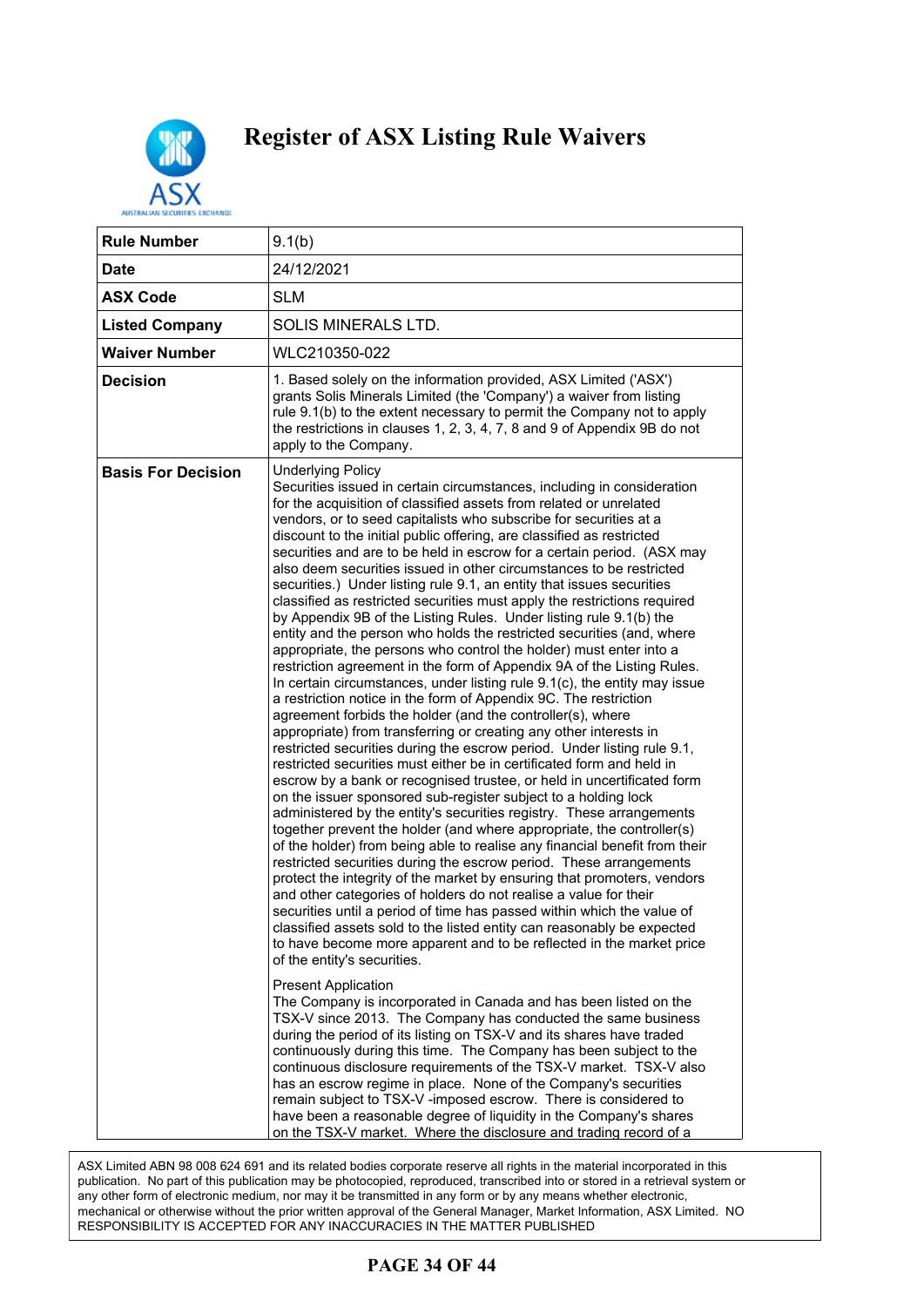#### **Register of ASX Listing Rule Waivers** gister of ASA Listing Ruie Waivers continuous disclosure requirements of the TSX-V market. TSX-V also

on the TSX-V market. Where the disclosure and trading record of a company on another exchange is considered sufficient to demonstrate that the value of that company's securities has been discovered in the market, and there have been no recent issues of securities or changes of activities that interrupt that record, or issues to related parties or promoters in circumstances which would ordinary attract restrictions, it is not necessary to apply escrow to the existing securities of the company when it lists on ASX.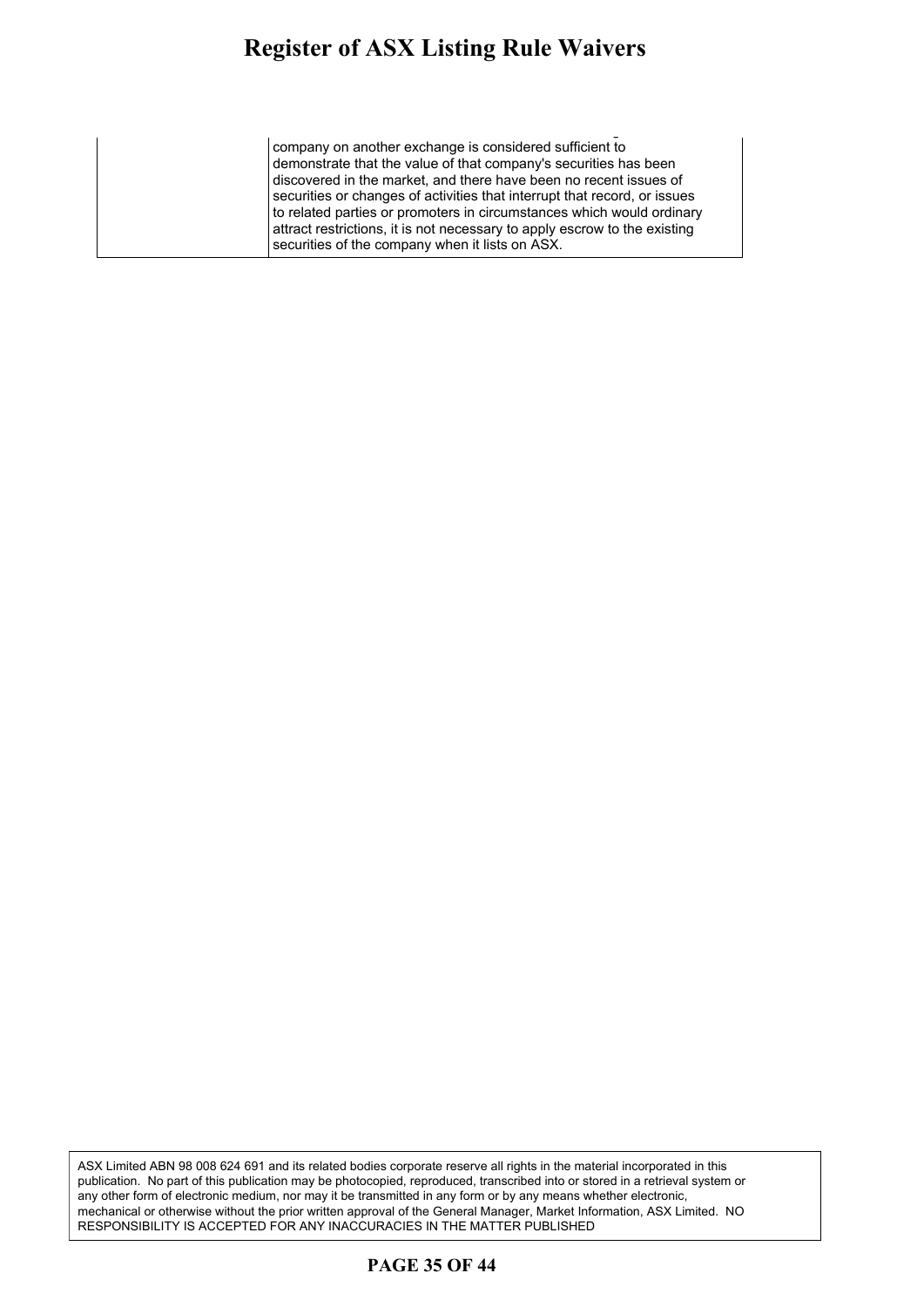

| <b>Rule Number</b>        | 9.1(c)                                                                                                                                                                                                                                                                                                                                                                                                                                                                                                                                                                                                                                                                                                                                                                                                                                                                                                                                                                                                                                                                                                                                                                                                                                                                                                                                                                                                                                                                                                                                                                                                                                                                                                                                                                                                                                                                                                                                                                                                                                                                                                                                                                                                                                                                                                                                                                                                                                                                                                                                                                                                                                                                                                                                                                                                                                                                                                                                                                                                                                |
|---------------------------|---------------------------------------------------------------------------------------------------------------------------------------------------------------------------------------------------------------------------------------------------------------------------------------------------------------------------------------------------------------------------------------------------------------------------------------------------------------------------------------------------------------------------------------------------------------------------------------------------------------------------------------------------------------------------------------------------------------------------------------------------------------------------------------------------------------------------------------------------------------------------------------------------------------------------------------------------------------------------------------------------------------------------------------------------------------------------------------------------------------------------------------------------------------------------------------------------------------------------------------------------------------------------------------------------------------------------------------------------------------------------------------------------------------------------------------------------------------------------------------------------------------------------------------------------------------------------------------------------------------------------------------------------------------------------------------------------------------------------------------------------------------------------------------------------------------------------------------------------------------------------------------------------------------------------------------------------------------------------------------------------------------------------------------------------------------------------------------------------------------------------------------------------------------------------------------------------------------------------------------------------------------------------------------------------------------------------------------------------------------------------------------------------------------------------------------------------------------------------------------------------------------------------------------------------------------------------------------------------------------------------------------------------------------------------------------------------------------------------------------------------------------------------------------------------------------------------------------------------------------------------------------------------------------------------------------------------------------------------------------------------------------------------------------|
| <b>Date</b>               | 24/12/2021                                                                                                                                                                                                                                                                                                                                                                                                                                                                                                                                                                                                                                                                                                                                                                                                                                                                                                                                                                                                                                                                                                                                                                                                                                                                                                                                                                                                                                                                                                                                                                                                                                                                                                                                                                                                                                                                                                                                                                                                                                                                                                                                                                                                                                                                                                                                                                                                                                                                                                                                                                                                                                                                                                                                                                                                                                                                                                                                                                                                                            |
| <b>ASX Code</b>           | <b>SLM</b>                                                                                                                                                                                                                                                                                                                                                                                                                                                                                                                                                                                                                                                                                                                                                                                                                                                                                                                                                                                                                                                                                                                                                                                                                                                                                                                                                                                                                                                                                                                                                                                                                                                                                                                                                                                                                                                                                                                                                                                                                                                                                                                                                                                                                                                                                                                                                                                                                                                                                                                                                                                                                                                                                                                                                                                                                                                                                                                                                                                                                            |
| <b>Listed Company</b>     | <b>SOLIS MINERALS LTD.</b>                                                                                                                                                                                                                                                                                                                                                                                                                                                                                                                                                                                                                                                                                                                                                                                                                                                                                                                                                                                                                                                                                                                                                                                                                                                                                                                                                                                                                                                                                                                                                                                                                                                                                                                                                                                                                                                                                                                                                                                                                                                                                                                                                                                                                                                                                                                                                                                                                                                                                                                                                                                                                                                                                                                                                                                                                                                                                                                                                                                                            |
| <b>Waiver Number</b>      | WLC210350-023                                                                                                                                                                                                                                                                                                                                                                                                                                                                                                                                                                                                                                                                                                                                                                                                                                                                                                                                                                                                                                                                                                                                                                                                                                                                                                                                                                                                                                                                                                                                                                                                                                                                                                                                                                                                                                                                                                                                                                                                                                                                                                                                                                                                                                                                                                                                                                                                                                                                                                                                                                                                                                                                                                                                                                                                                                                                                                                                                                                                                         |
| <b>Decision</b>           | 1. Based solely on the information provided, ASX Limited ('ASX')<br>grants Solis Minerals Limited (the 'Company') a waiver from listing<br>rule 9.1(c) to the extent necessary to permit the Company not to apply<br>the restrictions in clauses 1, 2, 3, 4, 7, 8 and 9 of Appendix 9B do not<br>apply to the Company.                                                                                                                                                                                                                                                                                                                                                                                                                                                                                                                                                                                                                                                                                                                                                                                                                                                                                                                                                                                                                                                                                                                                                                                                                                                                                                                                                                                                                                                                                                                                                                                                                                                                                                                                                                                                                                                                                                                                                                                                                                                                                                                                                                                                                                                                                                                                                                                                                                                                                                                                                                                                                                                                                                                |
| <b>Basis For Decision</b> | <b>Underlying Policy</b><br>Securities issued in certain circumstances, including in consideration<br>for the acquisition of classified assets from related or unrelated<br>vendors, or to seed capitalists who subscribe for securities at a<br>discount to the initial public offering, are classified as restricted<br>securities and are to be held in escrow for a certain period. (ASX may<br>also deem securities issued in other circumstances to be restricted<br>securities.) Under listing rule 9.1, an entity that issues securities<br>classified as restricted securities must apply the restrictions required<br>by Appendix 9B of the Listing Rules. Under listing rule 9.1(b) the<br>entity and the person who holds the restricted securities (and, where<br>appropriate, the persons who control the holder) must enter into a<br>restriction agreement in the form of Appendix 9A of the Listing Rules.<br>In certain circumstances, under listing rule 9.1(c), the entity may issue<br>a restriction notice in the form of Appendix 9C. The restriction<br>agreement forbids the holder (and the controller(s), where<br>appropriate) from transferring or creating any other interests in<br>restricted securities during the escrow period. Under listing rule 9.1,<br>restricted securities must either be in certificated form and held in<br>escrow by a bank or recognised trustee, or held in uncertificated form<br>on the issuer sponsored sub-register subject to a holding lock<br>administered by the entity's securities registry. These arrangements<br>together prevent the holder (and where appropriate, the controller(s)<br>of the holder) from being able to realise any financial benefit from their<br>restricted securities during the escrow period. These arrangements<br>protect the integrity of the market by ensuring that promoters, vendors<br>and other categories of holders do not realise a value for their<br>securities until a period of time has passed within which the value of<br>classified assets sold to the listed entity can reasonably be expected<br>to have become more apparent and to be reflected in the market price<br>of the entity's securities.<br><b>Present Application</b><br>The Company is incorporated in Canada and has been listed on the<br>TSX-V since 2013. The Company has conducted the same business<br>during the period of its listing on TSX-V and its shares have traded<br>continuously during this time. The Company has been subject to the<br>continuous disclosure requirements of the TSX-V market. TSX-V also<br>has an escrow regime in place. None of the Company's securities<br>remain subject to TSX-V -imposed escrow. There is considered to<br>have been a reasonable degree of liquidity in the Company's shares<br>on the TSX-V market. Where the disclosure and trading record of a<br>company on another exchange is considered sufficient to<br>demonstrate that the value of that company's securities has been |
|                           | discovered in the market, and there have been no recent issues of<br>securities or changes of activities that interrupt that record, or issues<br>to related parties or promoters in circumstances which would ordinary                                                                                                                                                                                                                                                                                                                                                                                                                                                                                                                                                                                                                                                                                                                                                                                                                                                                                                                                                                                                                                                                                                                                                                                                                                                                                                                                                                                                                                                                                                                                                                                                                                                                                                                                                                                                                                                                                                                                                                                                                                                                                                                                                                                                                                                                                                                                                                                                                                                                                                                                                                                                                                                                                                                                                                                                               |

### **PAGE 36 OF 44**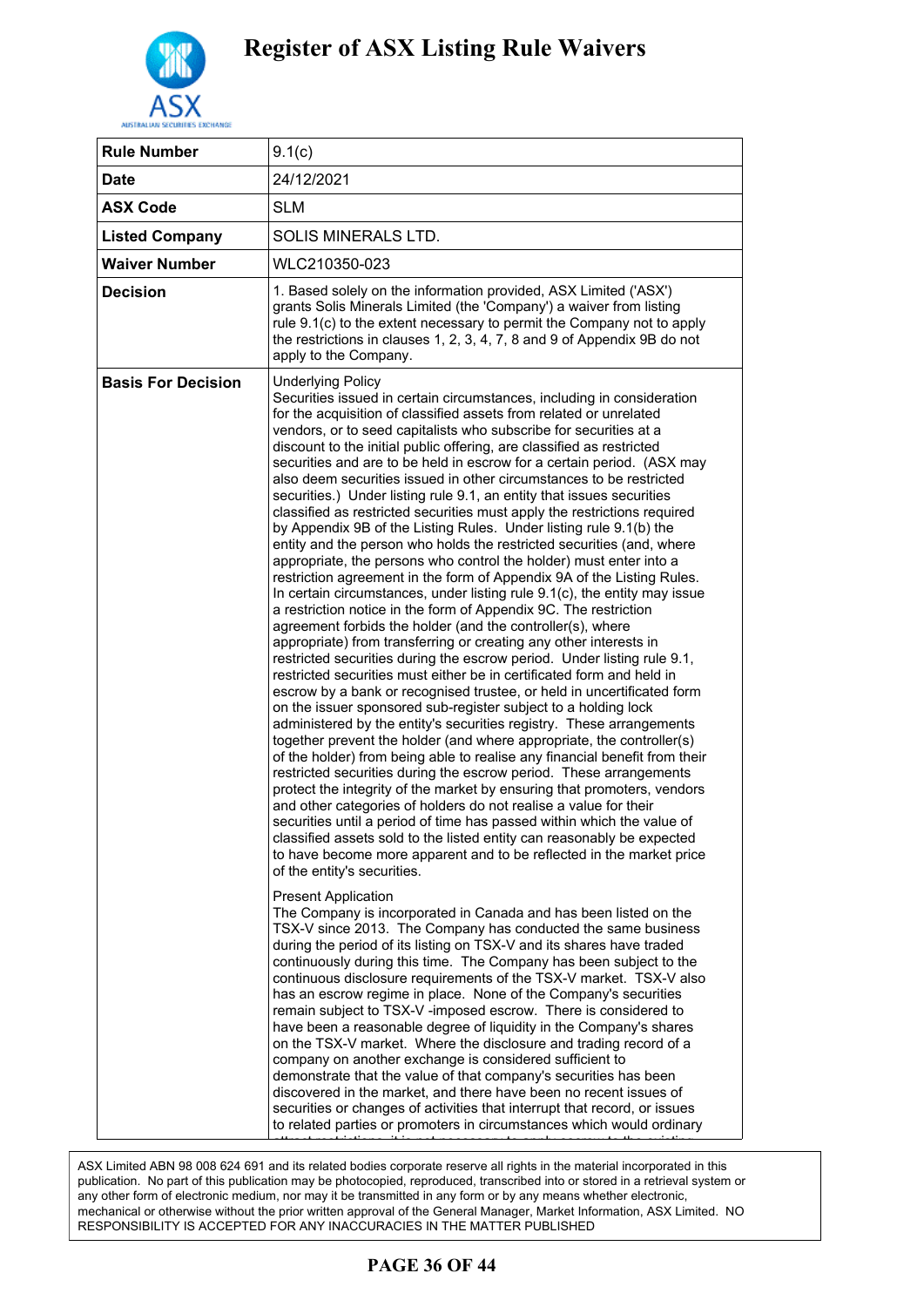#### **Register of ASX Listing Rule Waivers** oister of ASX-Listing Rule Waivers  $\,$ giver of their ensuring rune warve

attract restrictions, it is not necessary to apply escrow to the existing securities of the company when it lists on ASX.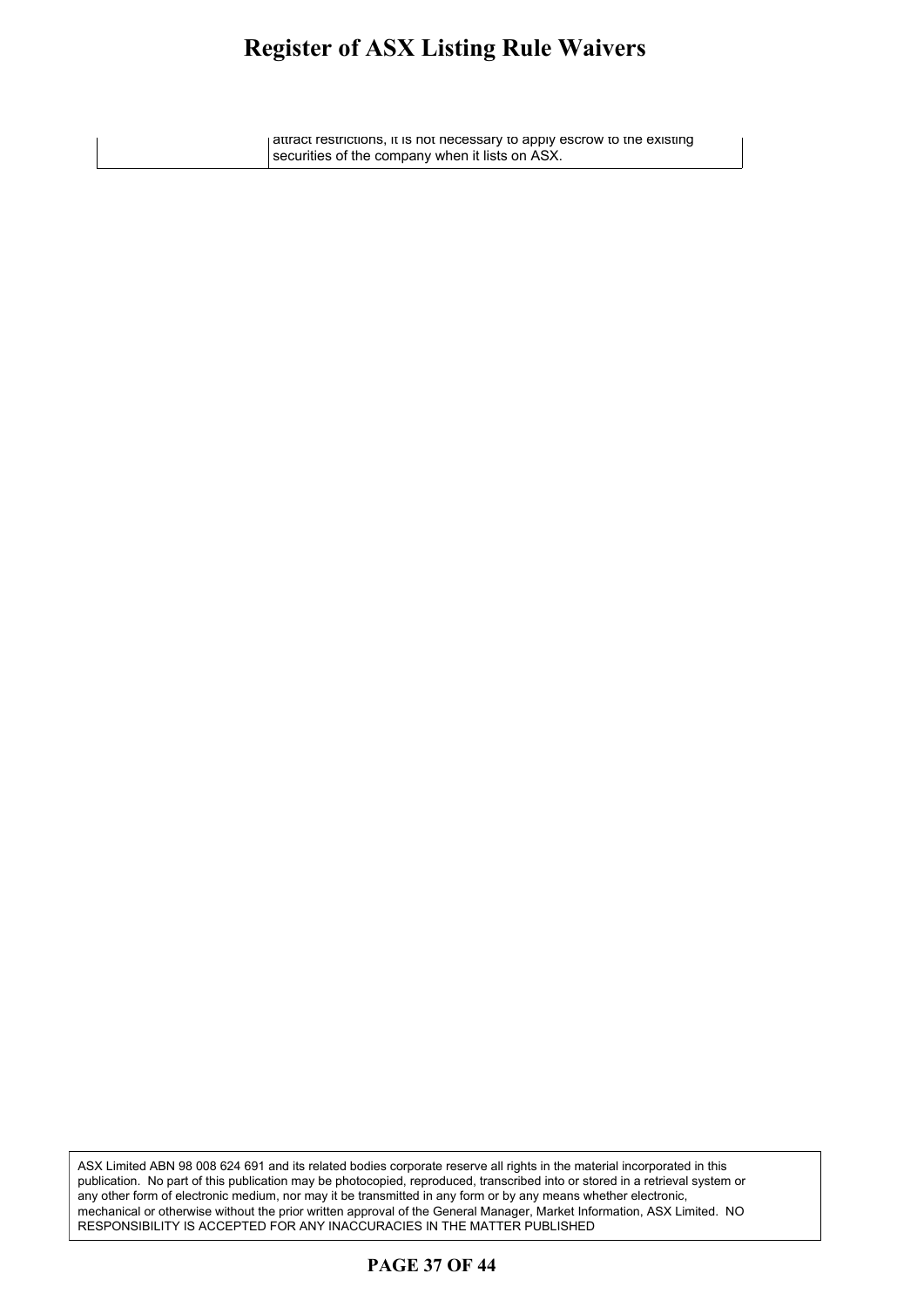

| <b>Rule Number</b>        | 10.1                                                                                                                                                                                                                                                                                                                                                                                                                                                                                                                                                                                                                                                                                                                                                                                                                                                                                                                                                                                                                                                                                                                                                                                                                                                                                                                                                                                                                                                                                                                                                                                                                                                                                                                                                                                                                                                                                                                                                                                                                                                                                                                                                                                                                                                                                                                                                                                                                                                                                                                                                                                                                                                                                                                                                         |
|---------------------------|--------------------------------------------------------------------------------------------------------------------------------------------------------------------------------------------------------------------------------------------------------------------------------------------------------------------------------------------------------------------------------------------------------------------------------------------------------------------------------------------------------------------------------------------------------------------------------------------------------------------------------------------------------------------------------------------------------------------------------------------------------------------------------------------------------------------------------------------------------------------------------------------------------------------------------------------------------------------------------------------------------------------------------------------------------------------------------------------------------------------------------------------------------------------------------------------------------------------------------------------------------------------------------------------------------------------------------------------------------------------------------------------------------------------------------------------------------------------------------------------------------------------------------------------------------------------------------------------------------------------------------------------------------------------------------------------------------------------------------------------------------------------------------------------------------------------------------------------------------------------------------------------------------------------------------------------------------------------------------------------------------------------------------------------------------------------------------------------------------------------------------------------------------------------------------------------------------------------------------------------------------------------------------------------------------------------------------------------------------------------------------------------------------------------------------------------------------------------------------------------------------------------------------------------------------------------------------------------------------------------------------------------------------------------------------------------------------------------------------------------------------------|
| <b>Date</b>               | 8/12/2021                                                                                                                                                                                                                                                                                                                                                                                                                                                                                                                                                                                                                                                                                                                                                                                                                                                                                                                                                                                                                                                                                                                                                                                                                                                                                                                                                                                                                                                                                                                                                                                                                                                                                                                                                                                                                                                                                                                                                                                                                                                                                                                                                                                                                                                                                                                                                                                                                                                                                                                                                                                                                                                                                                                                                    |
| <b>ASX Code</b>           | <b>BEE</b>                                                                                                                                                                                                                                                                                                                                                                                                                                                                                                                                                                                                                                                                                                                                                                                                                                                                                                                                                                                                                                                                                                                                                                                                                                                                                                                                                                                                                                                                                                                                                                                                                                                                                                                                                                                                                                                                                                                                                                                                                                                                                                                                                                                                                                                                                                                                                                                                                                                                                                                                                                                                                                                                                                                                                   |
| <b>Listed Company</b>     | <b>BROOLTD</b>                                                                                                                                                                                                                                                                                                                                                                                                                                                                                                                                                                                                                                                                                                                                                                                                                                                                                                                                                                                                                                                                                                                                                                                                                                                                                                                                                                                                                                                                                                                                                                                                                                                                                                                                                                                                                                                                                                                                                                                                                                                                                                                                                                                                                                                                                                                                                                                                                                                                                                                                                                                                                                                                                                                                               |
| <b>Waiver Number</b>      | WLC210343-001                                                                                                                                                                                                                                                                                                                                                                                                                                                                                                                                                                                                                                                                                                                                                                                                                                                                                                                                                                                                                                                                                                                                                                                                                                                                                                                                                                                                                                                                                                                                                                                                                                                                                                                                                                                                                                                                                                                                                                                                                                                                                                                                                                                                                                                                                                                                                                                                                                                                                                                                                                                                                                                                                                                                                |
| <b>Decision</b>           | 1. Based solely on the information provided, ASX Limited ('ASX')<br>grants Broo Limited (the 'Company') a waiver from listing rule 10.1 to<br>the extent necessary to permit the Company to grant security over the<br>assets and undertaking of the Company and its subsidiaries in favour<br>of Duke61 Investments Pty Ltd as trustee for the Duke 61 Investment<br>Trust ('Lender') (the 'Security') to secure the Company's obligations<br>under a convertible note subscription deed ('Loan Facility') for an<br>amount of \$3.6 million without obtaining shareholder approval, on the<br>following conditions.<br>1.1 the material terms of the transaction and of the waiver are<br>announced to the market;<br>1.2 the announcement includes a description of the reasons why the<br>entity has chosen to obtain the financial accommodation from the<br>listing rule 10.1 party rather than a lender that is not a 10.1 party and<br>the steps the board of the entity (or, in the case of a listed trust, the<br>RE of the trust) has taken to satisfy itself that the transaction is being<br>entered into on arm's length terms and is fair and reasonable from the<br>perspective of the holders of the entity's ordinary securities;<br>1.3 the Security documents expressly provide that:<br>1.3.1 the Security is limited to the funds due under the financial<br>accommodation;<br>1.3.2 the Security will be discharged when the funds due under the<br>financial accommodation have been repaid in full;<br>1.3.3 in the event the Security is enforced, the assets can only be<br>disposed of to the 10.1 party or an associate of the 10.1 party if the<br>disposal is first approved by the entity's security holders under listing<br>rule 10.1; and<br>1.3.4 otherwise, if the holder of the Security exercises, or appoints a<br>receiver, receiver and manager or analogous person to exercise, any<br>power of sale under the Security, the assets must be sold to an<br>unrelated third party on arm's length commercial terms and the net<br>proceeds of sale distributed to the 10.1 party in accordance with their<br>legal entitlements;<br>1.4 any variation to the terms of the financial accommodation or the<br>Security which:<br>1.4.1 advantages the 10.1 party in a material respect;<br>1.4.2 disadvantages the entity in a material respect; or<br>1.4.3 is inconsistent with the terms of the waiver,<br>must be subject to security holder approval under listing rule 10.1;<br>and<br>1.5 for each year while they remain on foot, a summary of the material<br>terms of the financial accommodation and the Security is included in<br>the related party disclosures in the entity's audited annual accounts. |
| <b>Basis For Decision</b> | <b>Underlying Policy</b><br>Listed entities are required to obtain the approval of security holders<br>for an acquisition or disposal of a substantial asset from or to a<br>person in a position to exercise influence over the entity. The votes of<br>security holders who are parties to the transaction, and their<br>associates, are not counted. Listed entities are required to obtain an<br>independent expert's report on the fairness and reasonableness of<br>the transaction and to send it to security holders to accompany the<br>notice of security holders' meeting. This rule protects security holders                                                                                                                                                                                                                                                                                                                                                                                                                                                                                                                                                                                                                                                                                                                                                                                                                                                                                                                                                                                                                                                                                                                                                                                                                                                                                                                                                                                                                                                                                                                                                                                                                                                                                                                                                                                                                                                                                                                                                                                                                                                                                                                                    |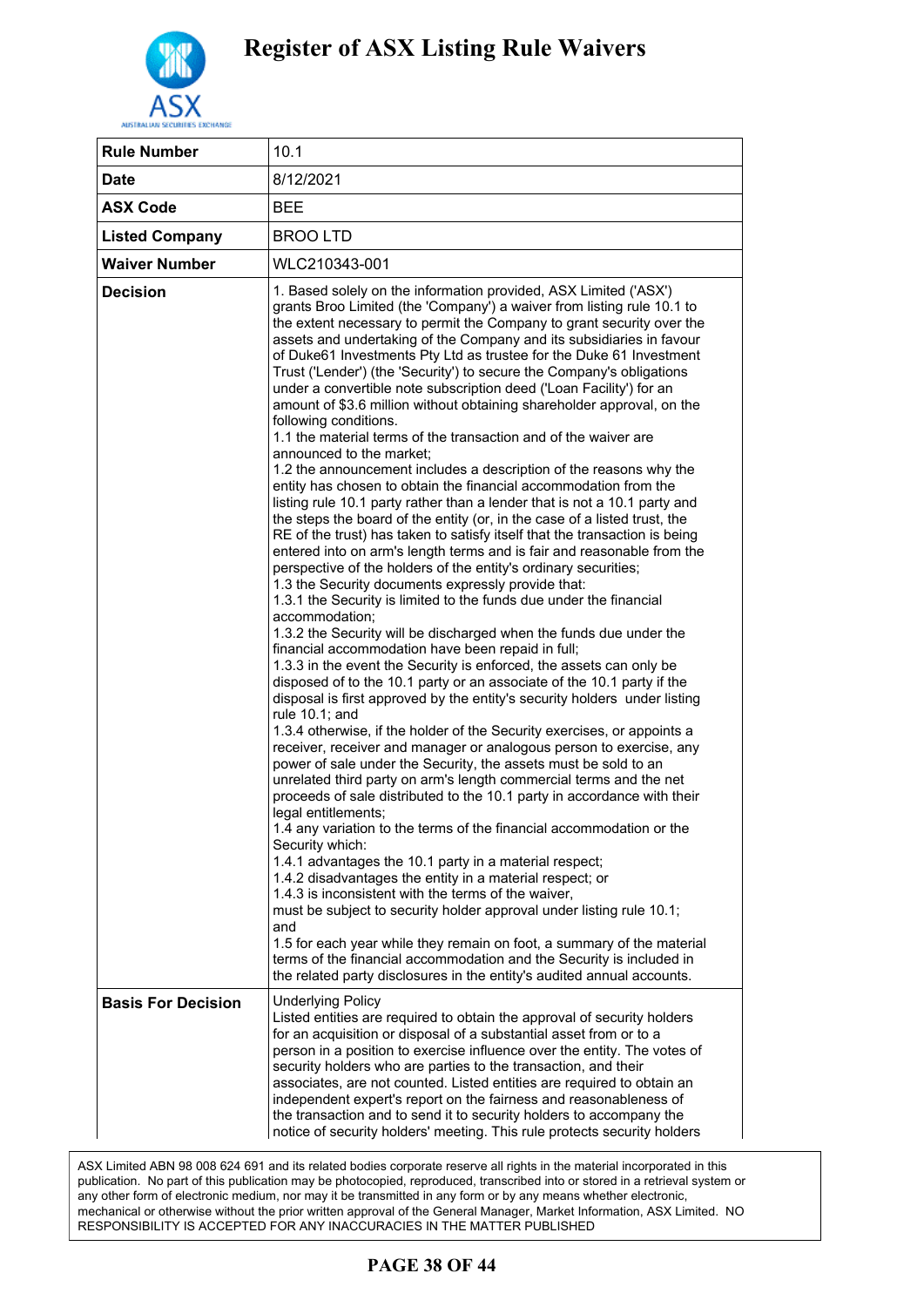#### **Register of ASX Listing Rule Waivers** gister of ASX Listing Kule Waivers security holders who are parties to the transaction, and their

notice of security holders' meeting. This rule protects security holders from a value-shifting transaction with a person in a position of influence being undertaken by a listed entity without the disinterested security holders having approved that transaction with the benefit of full information. The rule supplements the related party provisions of the Corporations Act 2001 (Cth) (or, in the case of foreign entities, the related party provisions of the law of their home jurisdiction).

#### Present Application

A waiver from listing rule 10.1 is warranted as the Company's obligations under the Loan Facility provided by an associate of a substantial shareholder and related party of the Company will be secured over the assets of the Company. The granting of a security in favour of the related party lender constitutes a disposal of a substantial asset within the meaning of listing rules 10.1 and 10.2. Listing rule 19.12 defines "dispose" to include "using an asset as collateral". As of 30 June 2021, the value of the loan is more than 5% of the Company's total equity as set out in the annual report released on 30 September 2021. Accordingly, the use of all of the Company's assets as collateral constitutes the disposal of a "substantial asset" for the purposes of listing rule 10.2. The Company is granted a waiver from listing rule 10.1 to enable it to have in place a security over its assets in favour of the related party entity, subject to a number of conditions, including that the security documents provide that in the event the security is exercised, neither the related party or any of its associates are entitled to acquire the assets without the Company first complying with any applicable Listing Rules, including listing rule 10.1. This condition provides a sufficient safeguard against value-shifting to the related party.

ASX Limited ABN 98 008 624 691 and its related bodies corporate reserve all rights in the material incorporated in this publication. No part of this publication may be photocopied, reproduced, transcribed into or stored in a retrieval system or any other form of electronic medium, nor may it be transmitted in any form or by any means whether electronic, mechanical or otherwise without the prior written approval of the General Manager, Market Information, ASX Limited. NO RESPONSIBILITY IS ACCEPTED FOR ANY INACCURACIES IN THE MATTER PUBLISHED

### **PAGE 39 OF 44**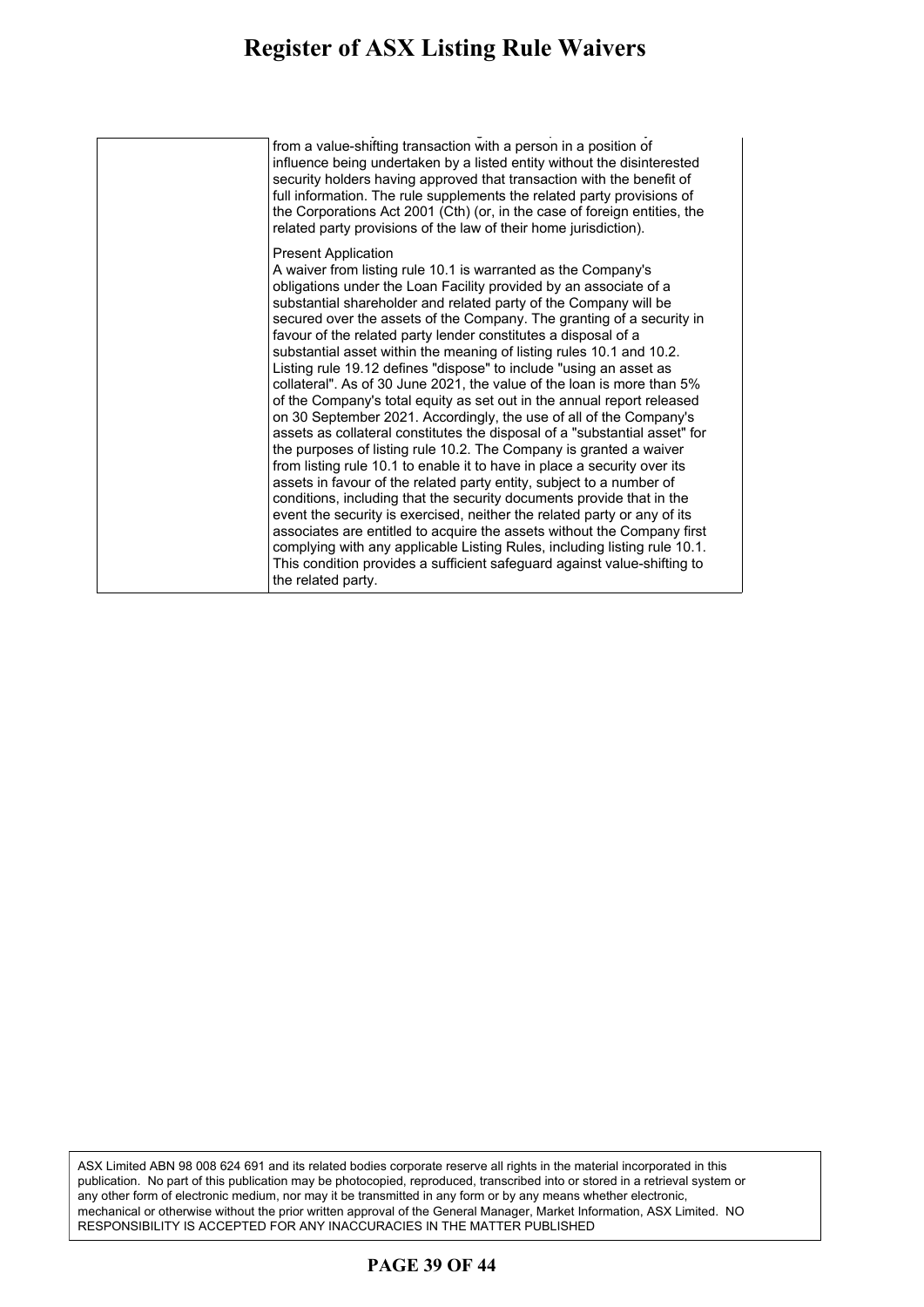

| <b>Rule Number</b>        | 10.1                                                                                                                                                                                                                                                                                                                                                                                                                                                                                                                                                                                                                                                                                                                                                                                                                                                                                                                                                                                                                                                                                                                                                                                                                                                                                                                                                                                                                                                                                                                                                                                                                                                                                                              |
|---------------------------|-------------------------------------------------------------------------------------------------------------------------------------------------------------------------------------------------------------------------------------------------------------------------------------------------------------------------------------------------------------------------------------------------------------------------------------------------------------------------------------------------------------------------------------------------------------------------------------------------------------------------------------------------------------------------------------------------------------------------------------------------------------------------------------------------------------------------------------------------------------------------------------------------------------------------------------------------------------------------------------------------------------------------------------------------------------------------------------------------------------------------------------------------------------------------------------------------------------------------------------------------------------------------------------------------------------------------------------------------------------------------------------------------------------------------------------------------------------------------------------------------------------------------------------------------------------------------------------------------------------------------------------------------------------------------------------------------------------------|
| <b>Date</b>               | 16/12/2021                                                                                                                                                                                                                                                                                                                                                                                                                                                                                                                                                                                                                                                                                                                                                                                                                                                                                                                                                                                                                                                                                                                                                                                                                                                                                                                                                                                                                                                                                                                                                                                                                                                                                                        |
| <b>ASX Code</b>           | QAL                                                                                                                                                                                                                                                                                                                                                                                                                                                                                                                                                                                                                                                                                                                                                                                                                                                                                                                                                                                                                                                                                                                                                                                                                                                                                                                                                                                                                                                                                                                                                                                                                                                                                                               |
| <b>Listed Company</b>     | <b>QUALITAS LIMITED</b>                                                                                                                                                                                                                                                                                                                                                                                                                                                                                                                                                                                                                                                                                                                                                                                                                                                                                                                                                                                                                                                                                                                                                                                                                                                                                                                                                                                                                                                                                                                                                                                                                                                                                           |
| <b>Waiver Number</b>      | WLC210347-001                                                                                                                                                                                                                                                                                                                                                                                                                                                                                                                                                                                                                                                                                                                                                                                                                                                                                                                                                                                                                                                                                                                                                                                                                                                                                                                                                                                                                                                                                                                                                                                                                                                                                                     |
| <b>Decision</b>           | 1. Based solely on the information provided. ASX Limited ('ASX')<br>grants Qualitas Limited (the 'Company') a waiver from listing rule 10.1<br>in connection with the Company entering into future intragroup co-<br>investments during the period of 12 months following admission<br>where:<br>1.1. The Company directly invests in a fund managed by the<br>Company alongside and on the same terms as other unrelated third<br>party investors ('Co-Investment Interests').<br>2. The Company has made full disclosure under the Prospectus which<br>adequately discloses the material terms of the framework under which<br>the Company may acquire Co-Investment Interests.<br>3. A summary of the material terms of any Co-Investment Interests to<br>which this resolution applies is included in the Company's annual<br>reports.<br>4. Any material variation to the terms of any Co-Investment Interests<br>to which this resolution applies are subject to shareholder approval<br>under listing rule 10.1, should listing rule 10.1 apply to the co-<br>investments at that time.                                                                                                                                                                                                                                                                                                                                                                                                                                                                                                                                                                                                                    |
| <b>Basis For Decision</b> | <b>Underlying Policy</b><br>Listed entities are required to obtain the approval of security holders<br>for an acquisition from, or disposal to, a person in a position to<br>exercise influence over the entity of a substantial asset. The votes of<br>security holders, who are parties to the transaction, and their<br>associates, are not counted. Listed entities are required to obtain an<br>independent expert's report on the fairness and reasonableness of<br>the transaction and send it to security holders to accompany the<br>notice of security holder's meeting. This rule protects security holders<br>from a value-shifting transaction with a person in a position of<br>influence being undertaken by a listed entity without the disinterested<br>security holders having approved that transaction with the benefit of<br>full information. The rule supplements the related party provisions of<br>the Corporations Act 2001 (Cth) (or, in the case of foreign entities, the<br>related party provisions in the law of their home jurisdiction.<br><b>Present Application</b><br>As part of its primary funds management activities, the Qualitas<br>Group routinely undertakes to acquire Co-Investment Interests. Due<br>to the nature of the assets, being significant commercial real estate<br>interests, the value of the any Co-Investment Interest may be 5% or<br>more of the Company's equity interests at the relevant time. A waiver<br>from listing rule 10.1 is granted to the Company on the basis that the<br>Co-Investments Interests are acquired on an equal footing and on<br>equal terms to unrelated third parties. The waiver is limited to a 12<br>month period. |

### **PAGE 40 OF 44**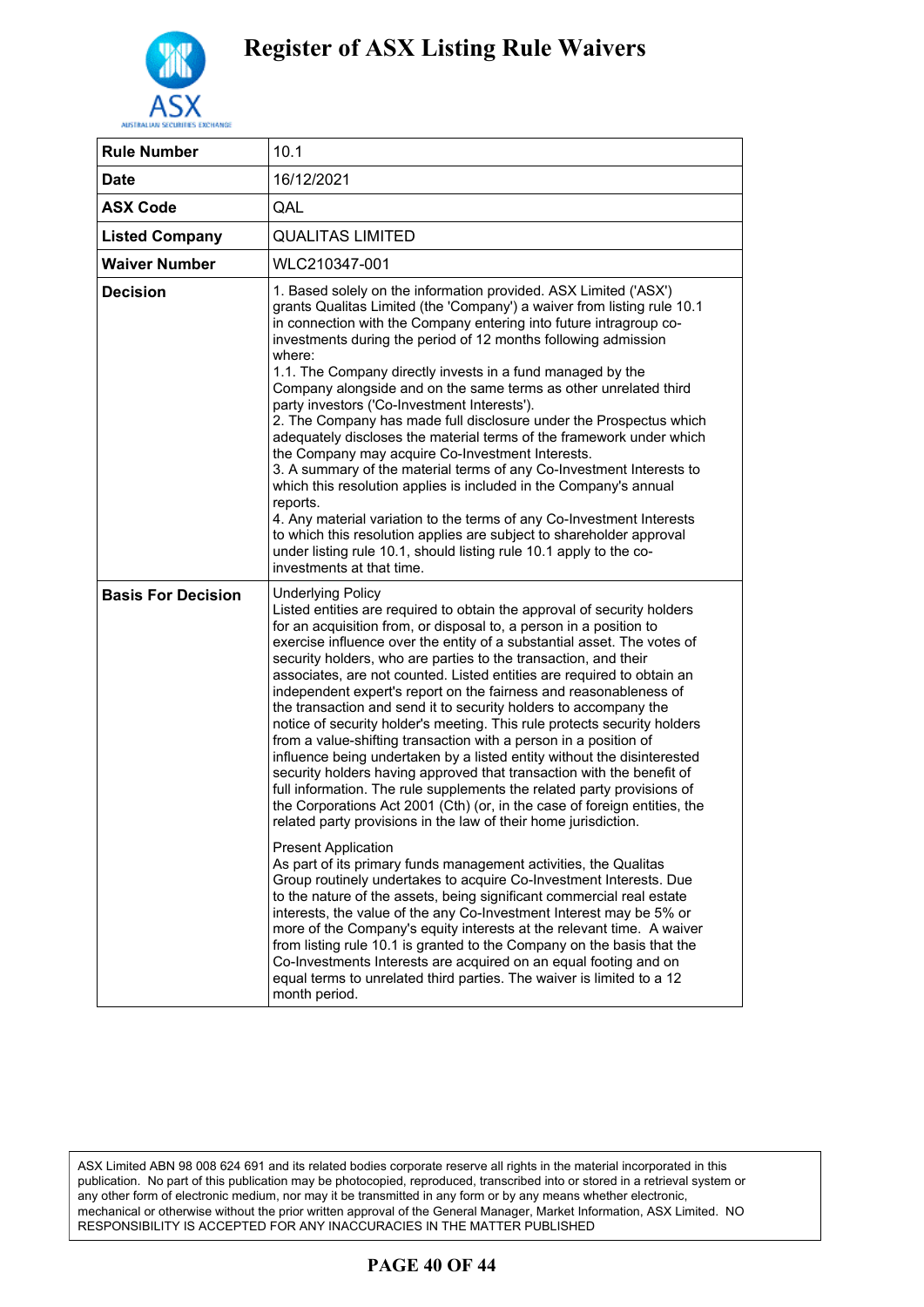

| <b>Rule Number</b>        | 10.18                                                                                                                                                                                                                                                                                                                                                                                                                                                                                                                                                                                                                                                                                                         |
|---------------------------|---------------------------------------------------------------------------------------------------------------------------------------------------------------------------------------------------------------------------------------------------------------------------------------------------------------------------------------------------------------------------------------------------------------------------------------------------------------------------------------------------------------------------------------------------------------------------------------------------------------------------------------------------------------------------------------------------------------|
| <b>Date</b>               | 24/12/2021                                                                                                                                                                                                                                                                                                                                                                                                                                                                                                                                                                                                                                                                                                    |
| <b>ASX Code</b>           | <b>SLM</b>                                                                                                                                                                                                                                                                                                                                                                                                                                                                                                                                                                                                                                                                                                    |
| <b>Listed Company</b>     | SOLIS MINERALS LTD.                                                                                                                                                                                                                                                                                                                                                                                                                                                                                                                                                                                                                                                                                           |
| <b>Waiver Number</b>      | WLC210350-018                                                                                                                                                                                                                                                                                                                                                                                                                                                                                                                                                                                                                                                                                                 |
| <b>Decision</b>           | 1. Based solely on the information provided, ASX Limited ('ASX')<br>grants Solis Minerals Limited (the 'Company') a waiver from listing<br>rule 10.18 to the extent necessary to permit the Company upon a<br>change of control to pay termination benefits to existing company<br>employees pursuant to the terms of the Company's existing<br>employment contracts.                                                                                                                                                                                                                                                                                                                                         |
| <b>Basis For Decision</b> | <b>Underlying Policy</b><br>An entity must ensure that no officer will be entitled to termination<br>benefits or any increase in them if a change occurs in the<br>shareholding or control of the listed entity. This prevents the use of<br>termination payments as a poison pill or golden parachute and<br>supports the takeover regime in Corporations Act 2001 (Cth).                                                                                                                                                                                                                                                                                                                                    |
|                           | <b>Present Application</b><br>The Company applying for admission to the official list of ASX is a<br>Canadian incorporated entity and listed on TSX-V. A waiver is granted<br>so that the Company's existing employment contracts with its officers<br>can continue on their terms in accordance with the usual market<br>custom and laws of its home jurisdiction. This is considered to be a<br>permissible departure from the principle of the rule to allow the<br>Company to honour its contractual obligations to its officers, which are<br>in accordance with the law and market practice in its home<br>jurisdiction, and which were entered into before the Company<br>contemplated listing on ASX. |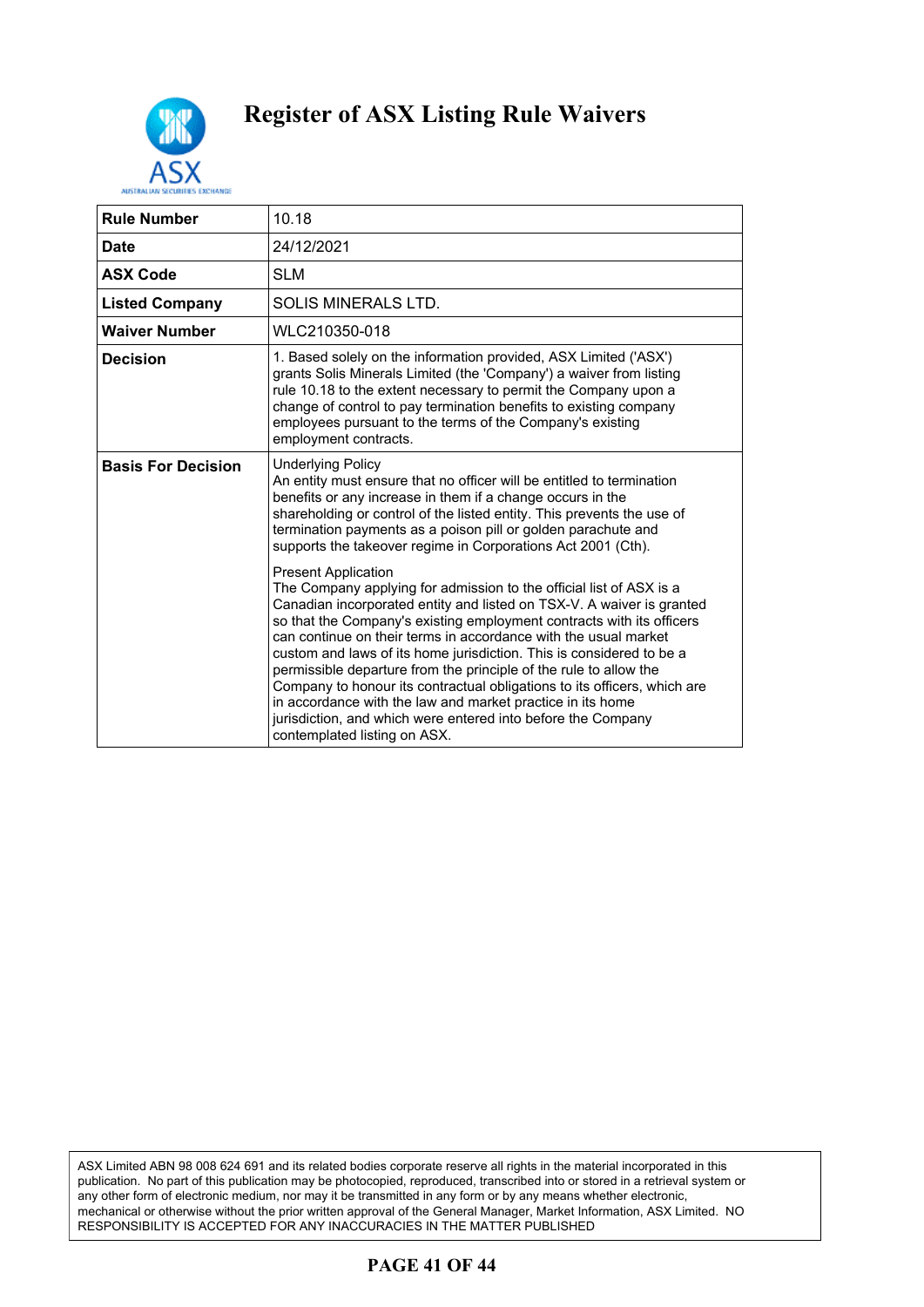

| <b>Rule Number</b>        | 14.2.1                                                                                                                                                                                                                                                                                                                                                                                                                                                                                                                                                                                                                                                                                                                                                                                                                                                                                                                                                                                                                                                                                                                                                                                                                                                                                                                                                                                             |
|---------------------------|----------------------------------------------------------------------------------------------------------------------------------------------------------------------------------------------------------------------------------------------------------------------------------------------------------------------------------------------------------------------------------------------------------------------------------------------------------------------------------------------------------------------------------------------------------------------------------------------------------------------------------------------------------------------------------------------------------------------------------------------------------------------------------------------------------------------------------------------------------------------------------------------------------------------------------------------------------------------------------------------------------------------------------------------------------------------------------------------------------------------------------------------------------------------------------------------------------------------------------------------------------------------------------------------------------------------------------------------------------------------------------------------------|
| <b>Date</b>               | 24/12/2021                                                                                                                                                                                                                                                                                                                                                                                                                                                                                                                                                                                                                                                                                                                                                                                                                                                                                                                                                                                                                                                                                                                                                                                                                                                                                                                                                                                         |
| <b>ASX Code</b>           | SLM                                                                                                                                                                                                                                                                                                                                                                                                                                                                                                                                                                                                                                                                                                                                                                                                                                                                                                                                                                                                                                                                                                                                                                                                                                                                                                                                                                                                |
| <b>Listed Company</b>     | SOLIS MINERALS LTD.                                                                                                                                                                                                                                                                                                                                                                                                                                                                                                                                                                                                                                                                                                                                                                                                                                                                                                                                                                                                                                                                                                                                                                                                                                                                                                                                                                                |
| <b>Waiver Number</b>      | WLC210350-019                                                                                                                                                                                                                                                                                                                                                                                                                                                                                                                                                                                                                                                                                                                                                                                                                                                                                                                                                                                                                                                                                                                                                                                                                                                                                                                                                                                      |
| <b>Decision</b>           | 1. Based solely on the information provided, ASX Limited ('ASX')<br>grants Solis Minerals Limited (the 'Company') a waiver from listing<br>rule 14.2.1 to the extent necessary to permit the Company not to<br>provide in its proxy form for holders of CHESS depository interests<br>('CDIs') to vote against a resolution to elect a director or to appoint an<br>auditor, on the following conditions.<br>1.1 The Company complies with the relevant Canadian laws as to the<br>content of proxy forms applicable to resolutions for the election of<br>directors and the appointment of an auditor.<br>1.2 The notice given by the Company to holders of CDIs under ASX<br>Settlement Operating Rule 13.8.9 makes it clear that holders are only<br>able to vote for the resolutions or abstain from voting, and the reasons<br>why this is the case.<br>1.3 The Company releases details of the waiver to the market as pre-<br>quotation disclosure and the terms of the waiver are set out in the<br>management proxy circular provided to all holders of CDIs.<br>1.4 Without limiting ASX's right to vary or revoke its decision under<br>listing rule 18.3, the waiver from listing rule 14.2.1 only applies for so<br>long as the relevant Canadian laws prevent the Company from<br>permitting shareholders to vote against a resolution to elect a director<br>or appoint an auditor. |
| <b>Basis For Decision</b> | <b>Underlying Policy</b><br>Listing rule 14.2.1 requires notices of meeting to include a proxy form<br>which must provide for the security holder to vote for or against each<br>resolution. This ensures that all security holders can express their<br>views on every resolution put to a security holders' meeting.<br><b>Present Application</b><br>The Company was incorporated in Canada and is regulated by<br>Canadian law. The Company will be an issuer of CDIs. The law of the<br>Company's home jurisdiction does not provide for the casting of votes<br>against certain types of resolution (election of directors, appointment<br>of auditors). Canada has an alternative legislative scheme for security<br>holders to contest the reappointment of directors and auditors. It is<br>proposed to grant a waiver on the usual conditions to permit the<br>Company to comply with laws of its place of incorporation on these<br>matters for so long as the relevant Canadian laws prevent the<br>Company from permitting shareholders to vote against a resolution to<br>elect a director or appoint an auditor.                                                                                                                                                                                                                                                                    |

### **PAGE 42 OF 44**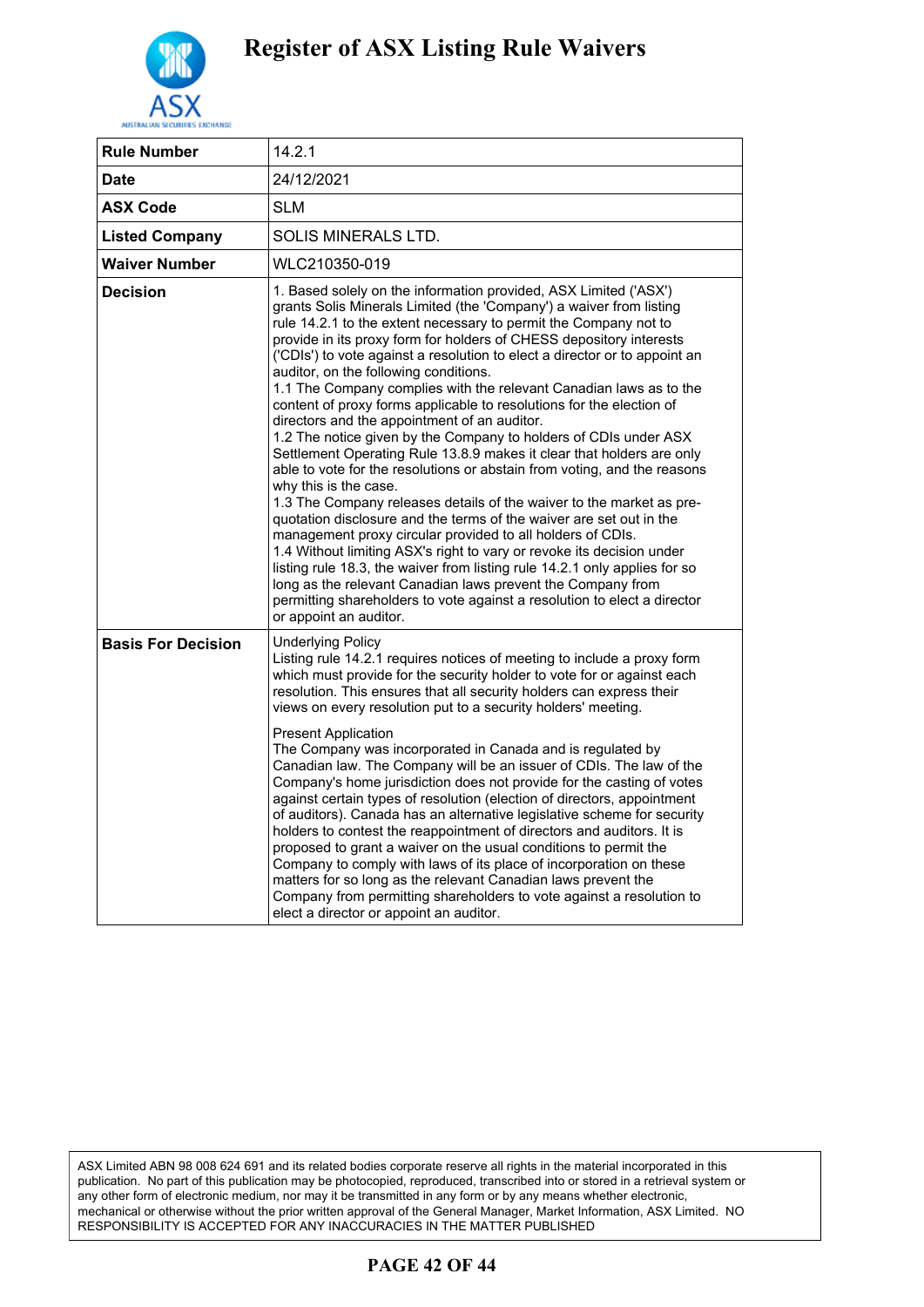

| <b>Rule Number</b>        | 14.3                                                                                                                                                                                                                                                                                                                                                                                                                                                                                                                                                                                                                                                                                                                                       |
|---------------------------|--------------------------------------------------------------------------------------------------------------------------------------------------------------------------------------------------------------------------------------------------------------------------------------------------------------------------------------------------------------------------------------------------------------------------------------------------------------------------------------------------------------------------------------------------------------------------------------------------------------------------------------------------------------------------------------------------------------------------------------------|
| <b>Date</b>               | 24/12/2021                                                                                                                                                                                                                                                                                                                                                                                                                                                                                                                                                                                                                                                                                                                                 |
| <b>ASX Code</b>           | <b>SLM</b>                                                                                                                                                                                                                                                                                                                                                                                                                                                                                                                                                                                                                                                                                                                                 |
| <b>Listed Company</b>     | SOLIS MINERALS LTD.                                                                                                                                                                                                                                                                                                                                                                                                                                                                                                                                                                                                                                                                                                                        |
| Waiver Number             | WLC210350-020                                                                                                                                                                                                                                                                                                                                                                                                                                                                                                                                                                                                                                                                                                                              |
| <b>Decision</b>           | 1. Based solely on the information provided, ASX Limited ('ASX')<br>grants Solis Minerals Limited (the 'Company') a waiver from listing<br>rule 14.3 to the extent necessary to permit the Company to accept<br>nominations for the election of directors in accordance with the<br>shareholder proposal provisions of s188 and s189 of the British<br>Columbia Business Corporations Act, on the following conditions:<br>1.1 The Company releases the terms of the waiver to the market as<br>pre-quotation disclosure.<br>1.2 The terms of the waiver are set out in the management proxy<br>circular provided to all holders of CHESS depository interests ('CDIs').                                                                   |
| <b>Basis For Decision</b> | <b>Underlying Policy</b><br>Under listing rule 14.3 an entity must accept nominations for election<br>of directors up to 35 business days before date of a general meeting<br>at which directors may be elected unless the entity's constitution<br>provides otherwise. This requirement gives a reasonable opportunity<br>for candidates to be nominated and supports shareholder democracy.                                                                                                                                                                                                                                                                                                                                              |
|                           | <b>Present Application</b><br>The Company was incorporated in Canada, is regulated by Canadian<br>law and is listed on TSX-V. Canadian laws mandate a different period<br>for accepting nominations for directors which provides reasonable<br>opportunity for nominations to be made. Sections 188 and 189 of the<br>British Columbia Business Corporations Act provide that reasonable<br>opportunity for nominations must be allowed. It is proposed to grant a<br>waiver to accommodate compliance with Canadian laws on the<br>condition that the Company releases the terms of the waiver to the<br>market immediately, and the terms of the waiver are set out in the<br>management proxy circular provided to all holders of CDIs. |